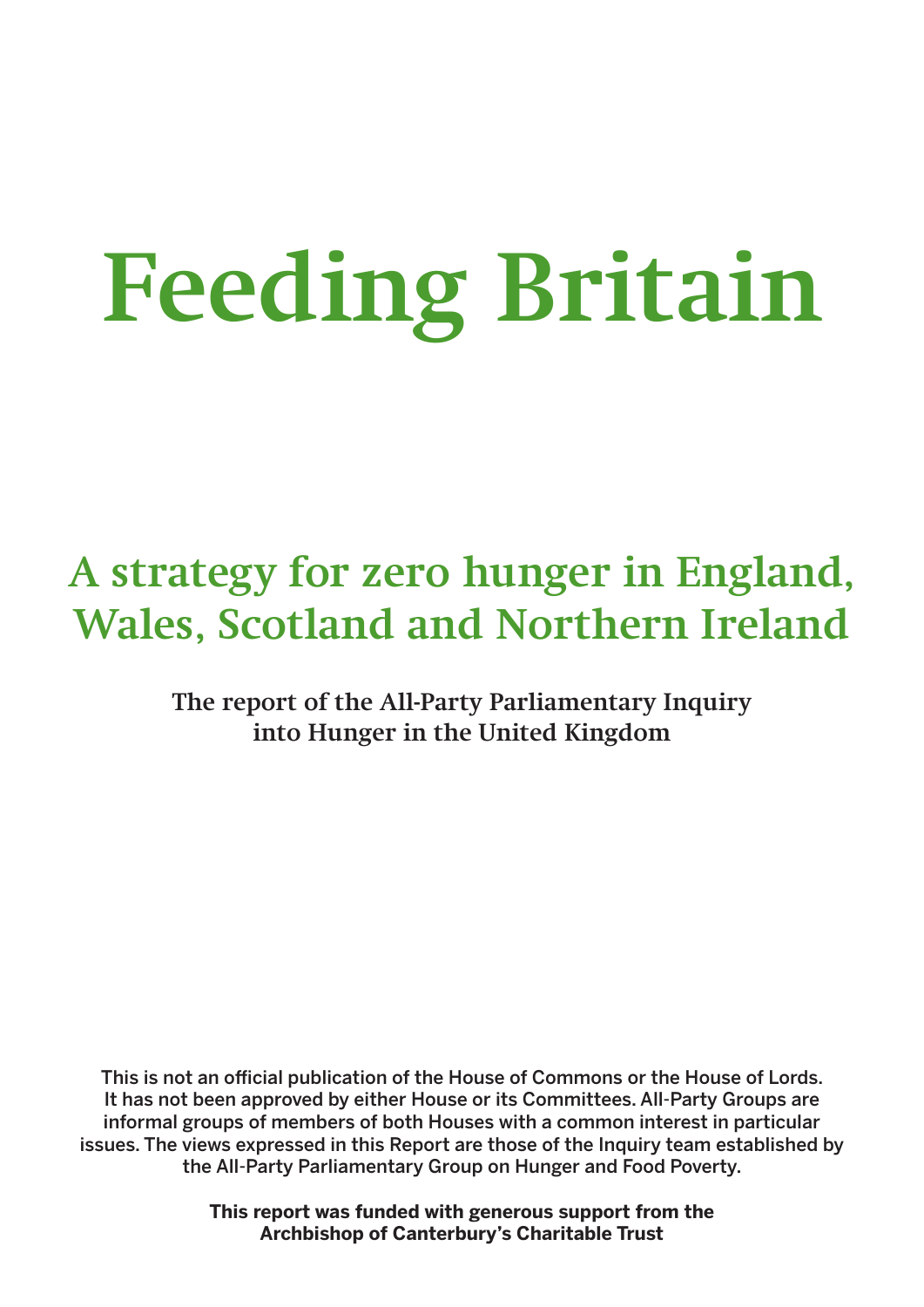# **Contents**

| <b>Our Inquiry</b>                                                                       | 3  |
|------------------------------------------------------------------------------------------|----|
| <b>Members of the Inquiry</b>                                                            | 4  |
| A Personal Perspective on Hunger and Food Poverty -<br>The Bishop of Truro, Tim Thornton | 5  |
| The Report of the All-Party Parliamentary Inquiry into Hunger<br>in the United Kingdom   | 7  |
| Concentrating on hunger                                                                  | 8  |
| A new phenomenon                                                                         | 9  |
| Setting the scene                                                                        | 11 |
| A way forward                                                                            | 14 |
| How should we achieve this goal?                                                         | 15 |
| Our strategy: A Zero Hunger Britain                                                      | 16 |
| <b>Feeding Britain</b>                                                                   | 17 |
| Tackling immediate hunger                                                                | 19 |
| Emergency food assistance providers' sources of food                                     | 21 |
| Waste and surplus redistribution                                                         | 22 |
| The role of Local Authorities and local models for the future                            | 23 |
| Gas, electricity and water                                                               | 24 |
| Debt and high-cost credit                                                                | 26 |
| Access to mobiles and the internet                                                       | 28 |
| Resilience – cooking, parenting and budgeting                                            | 29 |
| Hunger in schools                                                                        | 31 |
| Our recommendations to the political parties                                             | 32 |
| Low pay                                                                                  | 33 |
| <b>Benefits administration</b>                                                           | 34 |
| <b>Benefit delays</b>                                                                    | 35 |
| <b>Hardship Payments and Short Term Benefit Advances</b>                                 | 36 |
| <b>Tax credits</b>                                                                       | 37 |
| <b>Mandatory Reconsideration</b>                                                         | 38 |
| <b>Benefit sanctions</b>                                                                 | 39 |
| <b>The Claimant Commitment</b>                                                           | 42 |
| <b>Crisis Loans and Local Welfare Assistance</b>                                         | 45 |
| <b>Summary of recommendations</b>                                                        | 46 |
| <b>Conclusion</b>                                                                        | 55 |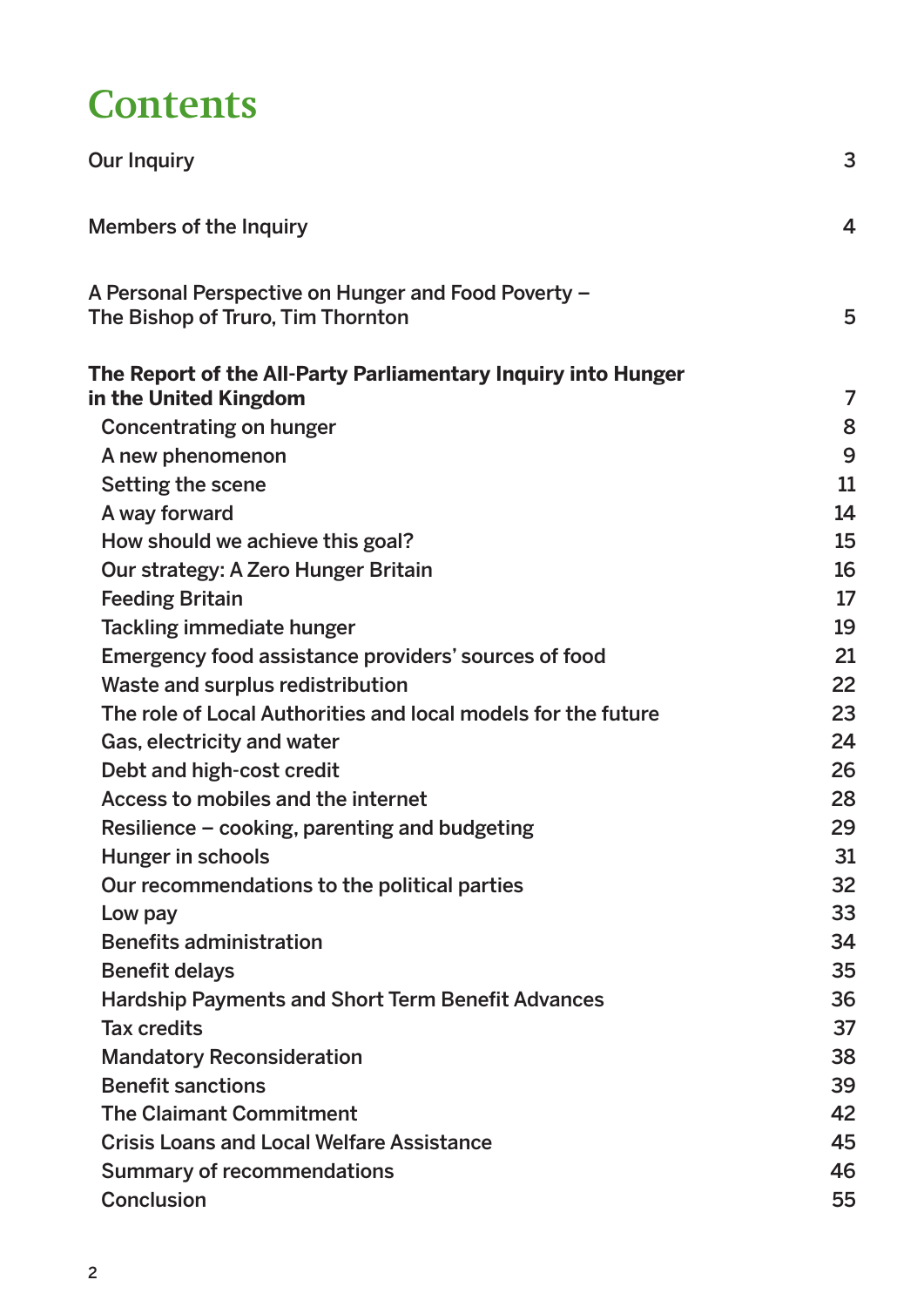# **Our Inquiry**

This Inquiry was set up by the All-Party Parliamentary Group on Hunger and Food Poverty in April 2014.

The Inquiry's terms of reference were:

- 1. To understand the extent and geographical spread of hunger and food poverty in this country
- 2. To investigate the underlying causes of hunger and food poverty in this country
- 3. To identify the circumstances behind the rising number of people requiring emergency food assistance in this country
- 4. To understand the extent, nature and organisation of emergency food assistance schemes in this country
- 5. To discover the food choices and other forms of support available to clients when using emergency food assistance
- 6. To investigate the source of emergency food assistance providers' supplies – how much is supplied by consumers and institutions?
- 7. To consider the effectiveness of emergency food assistance in meeting immediate and long-term needs, and the possibility of these schemes becoming permanent features of the welfare state
- 8. To examine the effectiveness and sustainability of our food model in providing universal access to healthy, affordable food in this country
- 9. To consider approaches to improving household food security in this country

#### 10. To make recommendations

This Inquiry would have found it difficult to function had it not been for the financial support from the Archbishop of Canterbury's Charitable Trust. The money was pledged to the Inquiry immediately when we sought help and the Inquiry is grateful to Justin Welby's swift action and the support he has given throughout our Inquiry.

The Inquiry held a series of regional sessions in Birkenhead, Salisbury, Cornwall and South Shields, as well as FareShare and FoodCycle in London, to gather evidence based on our terms of reference.

We would like to thank Wirral Metropolitan Borough Council, the Salisbury Salvation Army, the Millpool Centre in West Looe, and St Jude's Parish Hall in South Shields for hosting each of our main regional sessions. Additional evidence was gathered during a visit to Community Shop in Goldthorpe, South Yorkshire.

Alongside this we held nine sessions in the House of Commons in which we heard evidence from the Government, churches, voluntary organisations, academics, food redistribution organisations and food assistance providers from London, the South East and South West. A research summit was also held in the House of Commons with the Parliamentary Office of Science and Technology (POST).

In total, throughout the course of this Inquiry, we heard oral evidence from 155 witnesses and received 246 written evidence submissions (including 20 personal submissions from members of the public).

We are incredibly grateful to each individual and organisation who submitted evidence to our Inquiry. A full list of witnesses is enclosed in Annexes A and B of the evidence review which accompanies our report. We have not disclosed the names of private individuals making personal submissions.

We would like to thank Matthew Browne. Andrew Forsey, George James, Laura Mason, Keith Murray-Hetherington and James Mustoe in our Parliamentary offices, all of whom have contributed a huge amount of work to this Inquiry.

We are grateful also to Revd. Jem Thorold and The Ven. Stuart Bain who played key roles in helping to organise our regional sessions.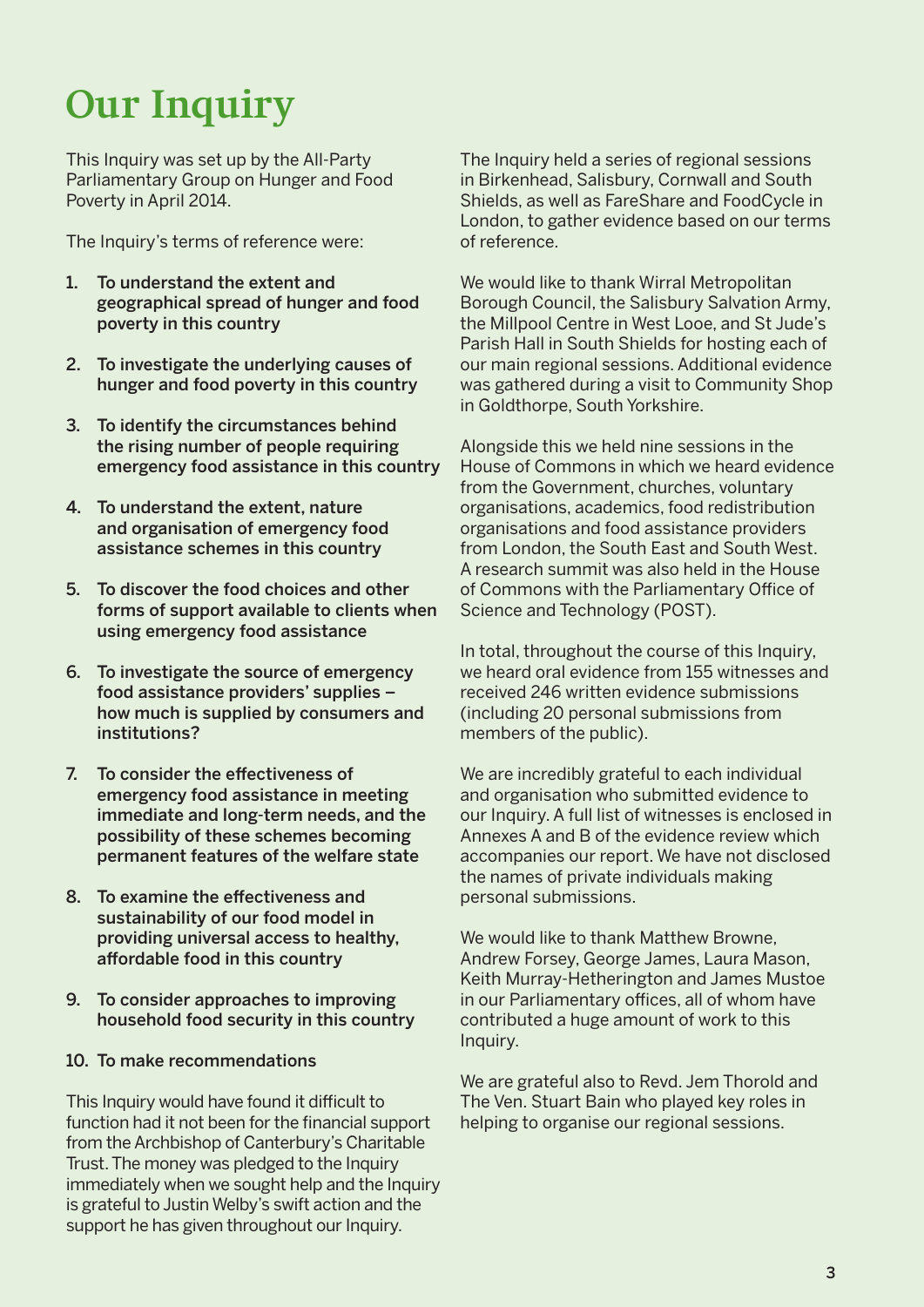# **Members of the Inquiry**

#### **The Rt Hon Frank Field MP, Co-Chair**

Frank Field is the Labour MP for Birkenhead. He served as Minister for Welfare Reform between 1997 and 1998 and led an independent review into poverty and life chances in 2010. Frank was Director of the Child Poverty Action Group between 1969 and 1979, and in 1974 he worked as Director of the Low Pay Unit until 1980.

#### **The Rt Revd Tim Thornton, the Bishop of Truro, Co-Chair**

Tim Thornton was made Bishop of Truro in 2008. Prior to that he was Bishop of Sherborne for seven years. Tim has been ordained for over 30 years and has served in several dioceses. He was Principal of the North Thames Ministerial Training Course and served as Chaplain to David Hope both in Wakefield and London. He is Trustee of a number of organisations, including the Bishop's Forum, Transformation Cornwall and Volunteer Cornwall. He is Chairman of The Children's Society – a national charity working to help the most deprived children and disadvantaged young people.

#### **John Glen MP**

John Glen is the Conservative MP for Salisbury, home of the Trussell Trust. He grew up in rural Wiltshire as the son of a small businessman and was the first person in his family to go to university. Prior to becoming an MP, he worked in management consultancy and as a Director of Research for the Conservative Party. As well as being an MP, he now serves as a Governor at a local secondary school and sat as a Magistrate until 2012. John is Parliamentary Private Secretary to the Secretary of State for Communities and Local Government.

#### **Baroness Jenkin of Kennington**

Baroness Jenkin is a Conservative Peer, who was appointed to the House of Lords in 2011 in recognition of her charity work. She is the chairwoman of both the Conservative Friends of International Development and the Sustainable Resource APPG. Baroness Jenkin is a Board Member of Unicef and has worked for the Prince's Trust.

#### **Emma Lewell-Buck MP**

Emma Lewell-Buck is the Labour MP for South Shields. Before entering the House of Commons, Emma worked as a child protection social worker. She also served as Councillor for Primrose Ward in South Tyneside, and was the lead member for adult social care. Emma is the first woman, and the first person to have been born within South Shields, to represent her constituency. She is a member of the House of Commons Environment, Food and Rural Affairs Select Committee, and is Parliamentary Private Secretary to the Shadow Secretary of State for Northern Ireland.

#### **Sarah Newton MP**

Sarah Newton is the Conservative MP for Truro and Falmouth, a part of Cornwall where she has family roots stretching back for generations. Before entering Parliament in 2010 Sarah was Director of American Express Europe, Age Concern England and the International Longevity Centre - UK. Since entering Parliament Sarah was elected onto the Science and Technology Select Committee and she serves on the Board of the Parliamentary Office of Science and Technology. In 2012, Sarah was appointed Deputy Chairman of the Conservative Party.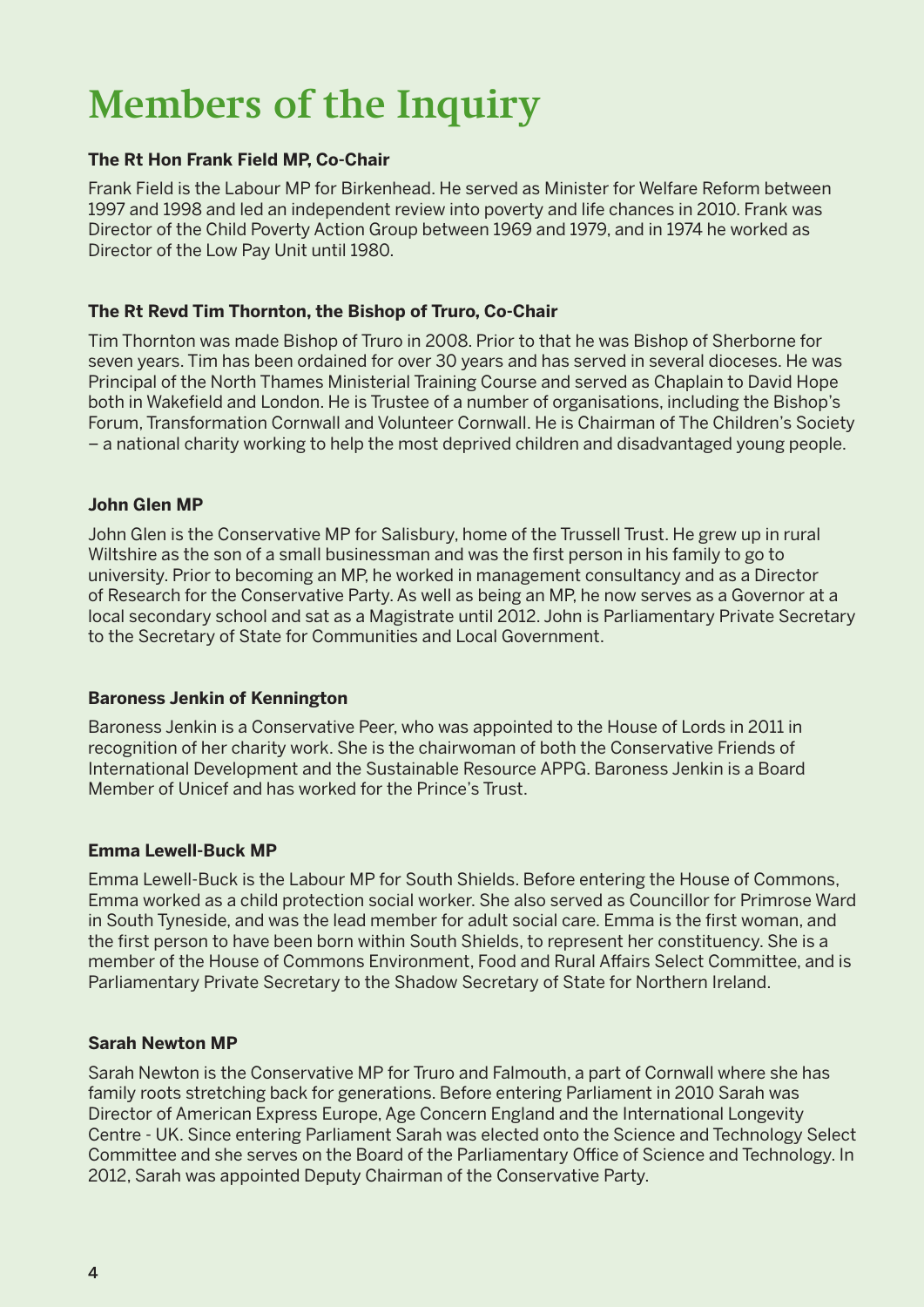# **Introduction: A personal perspective on hunger and food poverty By The Bishop of Truro, Tim Thornton**

Our main task in Feeding Britain is to consider the reasons behind the large rise in the use of food banks, and associated provision of emergency food assistance, over the last few years.

Food banks are a response to a specific need, that is that there are people in this country today who are hungry. We are living at a time of difficult financial circumstances. The Government has to make hard choices with limited resources. In this report we make some specific recommendations to various bodies, groups and individuals, suggesting how they can address the reality of what is going on in our society.

However, we want to begin by making some more general and far reaching observations, and to address as wide an audience as possible. We believe there are more significant issues facing our society which our work has brought into focus. There are issues relating, in particular, to the values we share or don't share as a society – whether we recognise ourselves as part of a larger whole or not.

In 1942, the new Archbishop of Canterbury, William Temple, published a book called 'Christianity and Social Order'. It is a remarkable work that was instrumental in the creation of the welfare state in this country. It is time for another such work to ask fundamental questions in the light of the new context and a very different world. It is a world in which we think we need to argue again that we do, as a society, need to reach out to all, and that we show our values by the way in which we behave and, especially, behave to those most in need.

We believe it is time to look again at the state of our country and to review the fundamental values that led to the creation of our welfare state. We propose in Feeding Britain a strategy for renewing the welfare state so it can better reflect and encourage the relationships which contribute to the wellbeing of our citizens, including the poorest. We think such a rationale is needed at a time when, sadly, we appear to be drifting towards more and more atomisation and less and less sharing of common values.

It is very important to set personal responsibility and personal needs alongside the responsibility we share as members of a wider community and the skills and gifts we each have that we can share with one another. Whilst it is essential to accept that we all have rights it is also essential to accept that we all have responsibilities. A sense of being interdependent is a core aspect of being human, yet we live in an age when that fact needs to be articulated afresh and made evident in the way we behave.

We heard stories and gained first-hand experience that led us to the conclusion that the rise in the use of food banks does indicate a deeper problem in our society; the 'glue' that used to be there is no longer there in many instances. It can be described as the commodification process with people seen as commodities, and the transactions between them are regarded simply as the exchanging of products rather than relationships between two human beings.

We have seen marvellous work being carried out by volunteers which should be celebrated. We have witnessed some of the best aspects of human nature, as tens of thousands of people have responded to real need by creating organisations such as food banks.

But, at the same time, we have also seen evidence of some of the worst aspects of human nature, in that there are people – men, women and children – in this country who are going hungry, and yes, there are some people who attempt to abuse any system that is put in place, be that from the state or voluntary bodies.

We have received lots of evidence to show that many of the normal and natural connections between people, in families, extended or otherwise, in neighbourhoods and even more widely than that no longer exist.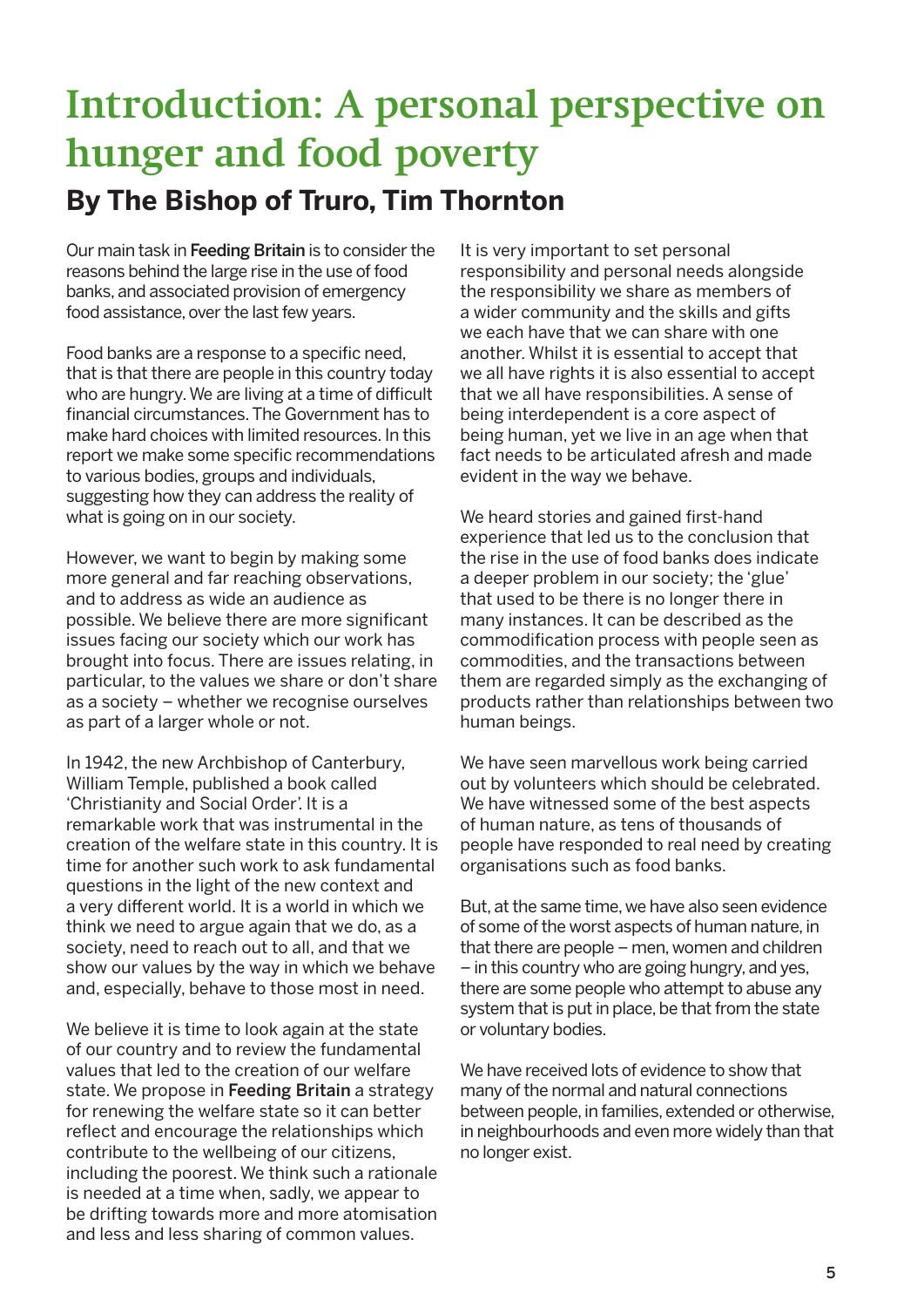We live at a time when many of the givens by way of family life, social networks, friendship groups, and self-help infrastructure are simply not there. This means that the issues people face relating to hunger and food poverty are exacerbated and heightened because there are hardly any of the ways and means that once did exist for people to support each other. We believe that the rise in the use of food banks is a sign of the breakdown of this core value in our society. We see it as evidence that many people are living individualistic and isolated lives, and the natural and vital relationships between people do not exist as once they did. To use shorthand, the glue that once held us together and gave life to our communities has gone.

So it is that right across the country, in towns and villages, in urban and rural places, where there would appear to be little deprivation and in places of high deprivation, people have found ways to try and put in place systems to help those most in need. The phenomenon that has caught the imagination most is food banks.

It has been extraordinary to hear and meet people who are giving sacrificially of their time, talents and energy to serve their fellow human beings. In meeting them, we are reminded of the nature which is at the heart of who we are as people. It became clear throughout our Inquiry that the vast majority of people who spoke to us are people of faith, although some were people of no faith. But for all of these people we met, their morality is expressed in their helping of others. These people do what they do because of a strong value and virtues basis to their own lives. We want to celebrate this and to reflect on our hopes of living in a country where people do share values and virtues centred on a sense of interdependence, underpinned in all we do by recognising the intrinsic worth and value of humanity.

We also want to avoid the easy mistake made by reports such as this which all too easily 'blame' some groups and point the finger at particular institutions. We do want to say some hard things to different groups and there are lessons to be learnt by all. It cannot be right, for example, that in the twenty first century we have so many people who appear to have little or no food and that children and adults are going hungry whilst many others (including some of our large institutions) waste food in scandalously huge amounts.

We want to encourage all in our society to look to our values and virtues and to begin a much larger and deeper conversation about how we live together. This conversation will have consequences for the way we talk about other people. For example, do we blame those who have little or nothing or do we find ways to help them? Do we criticise those who work in our government departments or do we encourage and allow them to work with discretion and to find human ways to communicate and interact with those they serve?

Of course there are problems and, with regard to the situation relating to hunger and food poverty, and the rapid rise in the use of food banks, we make clear recommendations based on what we have heard.

However, our first and most important point is that we want to call all people again to consider how we want to live together as members of this society and how we can encourage one another, whether that be in the private, voluntary or public sector, whether that be from a faith base or not, whether that be from any part of our country, to consider how we can once again put back the glue that did exist and was vital (literally, vital) to our way of life. We make our recommendations in this light.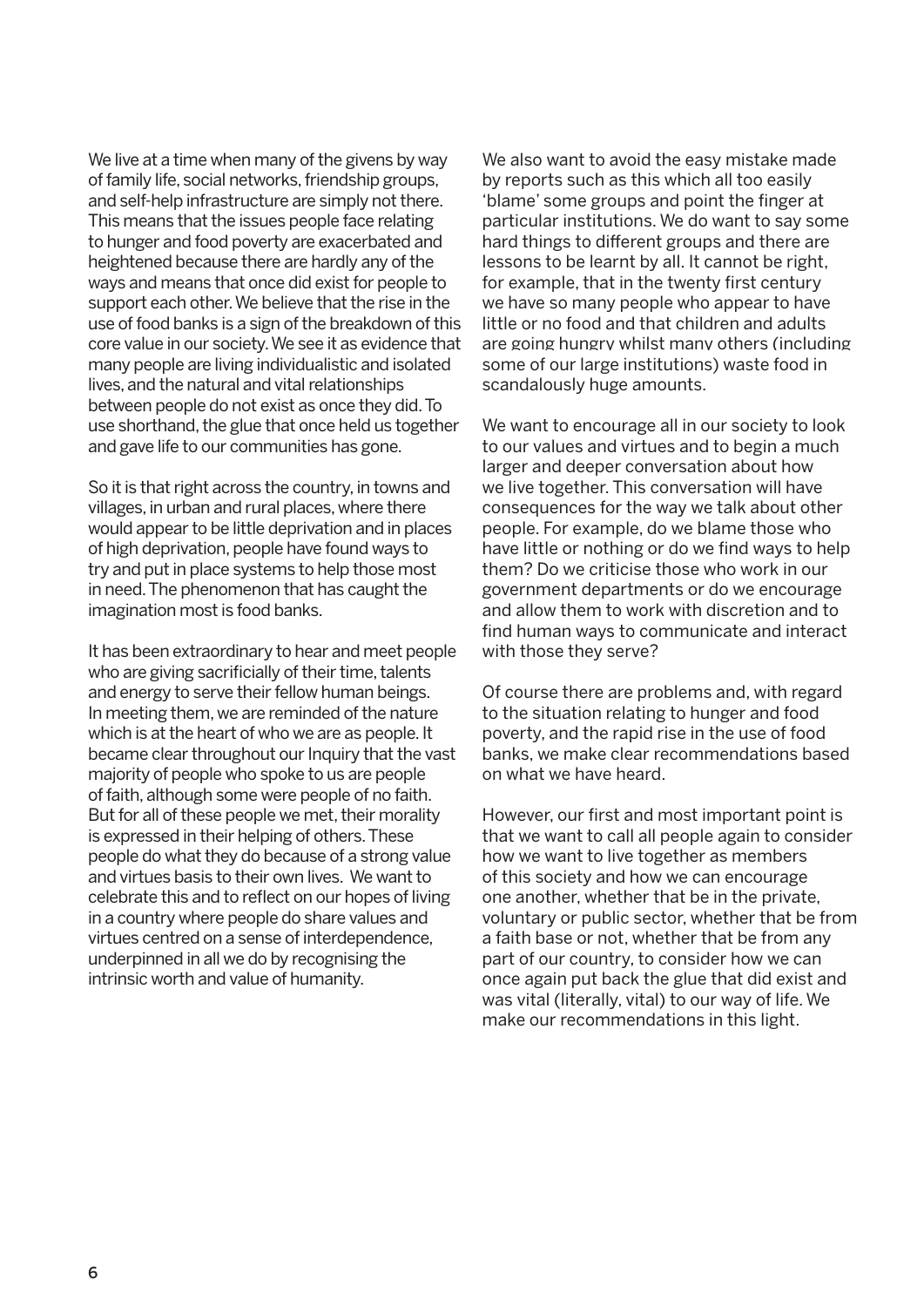**The Report of the All-Party Parliamentary Inquiry into Hunger in the United Kingdom**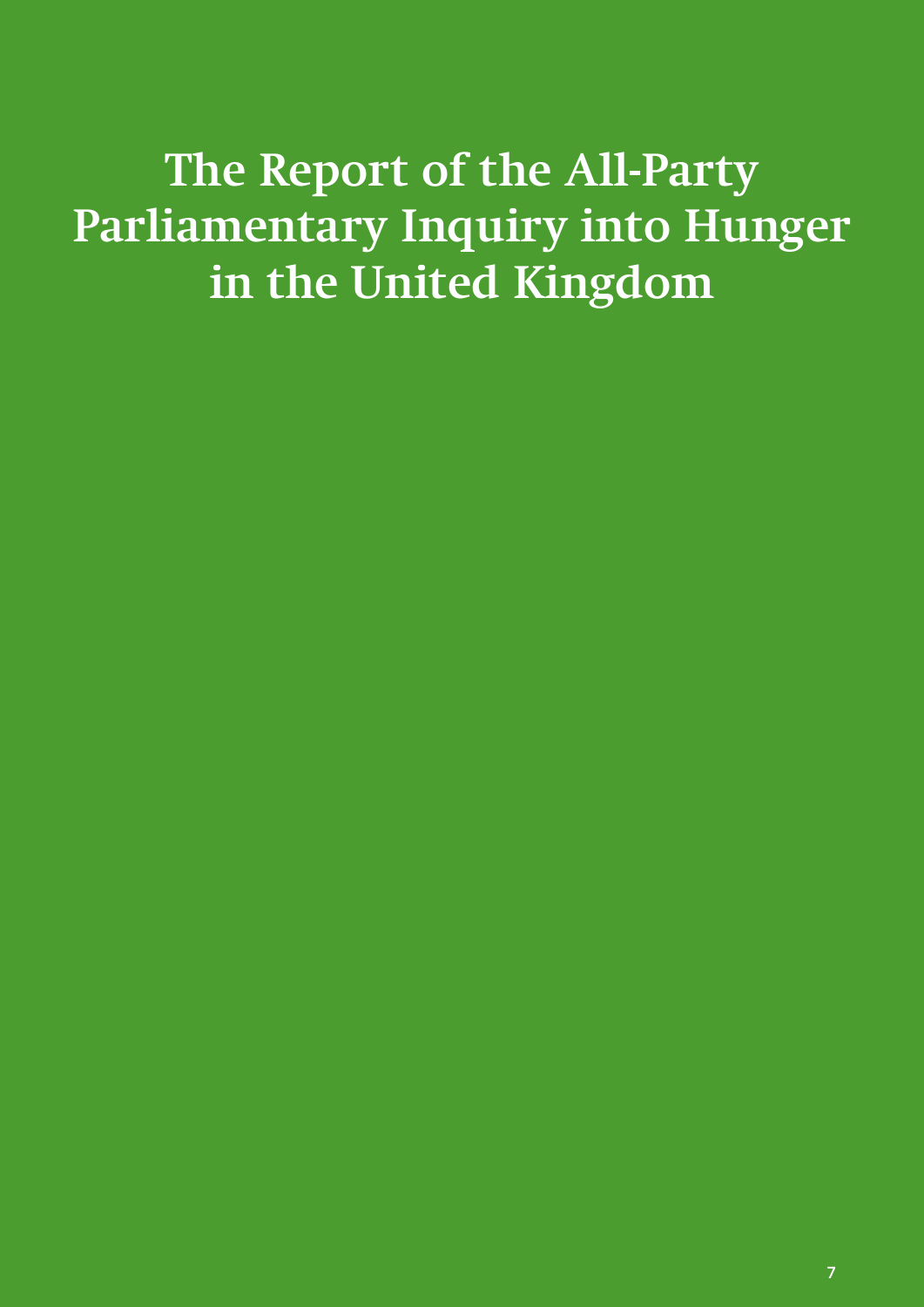### **Concentrating on hunger**

We have had a great deal of evidence presented to us on the nature of food poverty and food insecurity. We have received a considerable range of evidence defining what individuals and organisations believe to be the most pressing aspects of these phenomena. Indeed, our call for evidence invited a broad response that demonstrates there is no clear definition of these terms.

After receiving the evidence, and at the conclusion of our public hearings, it became obvious to the Inquiry team that looking at food insecurity, let alone defining what we and others may think to be food poverty, could result in an interesting study as to how each of these terms was being defined by different groups of people and organisations. But this exercise would not match the immediate urgency that we feel over a number of our fellow citizens going hungry. We decided, therefore, to concentrate on the main evil of hunger.

Let us therefore begin by stating the blindingly obvious. An individual is in danger of going hungry when they do not have enough money to buy enough food as their body requires. There are people in this very position right now in this country although, for fairly obvious reasons, we cannot put an exact number on them. All we know, from our observations gathered throughout this Inquiry, is that there are too many people in this group. We also know that even if families have enough, just enough money to prevent hunger, this most basic of objectives is made that much more difficult if a family has only a very limited range of food on offer, little or no ability to prepare and cook food, and no facilities to cook that food, or if there are other fundamental crises afflicting their lives.

This simple but devastating fact that hunger stalks this country should confront each of the main political parties with a most basic and fundamental political challenge. With rising national income nobody could have predicted that in 2014 there would be a significant number of hungry people in Britain. But there are. Yet our findings and report are only partially about shaping party manifestoes for 2015. Our findings are equally about a call to voters and above all the voluntary movement to begin thinking through the terrifying idea that hunger is here to stay unless all of us take our responses on to a new and totally different level.

Our evidence review, published alongside the Inquiry's report, and drafted by our Secretary, Andrew Forsey, lists the wider concerns that individuals and organisations have beyond the issue of hunger. But the issue which drove the establishment of the All-Party Parliamentary Group on Hunger and Food Poverty was the existence of hunger in a country that is as rich as is Britain, and we decided similarly to keep our recommendations to moves to ensure a hunger-free United Kingdom.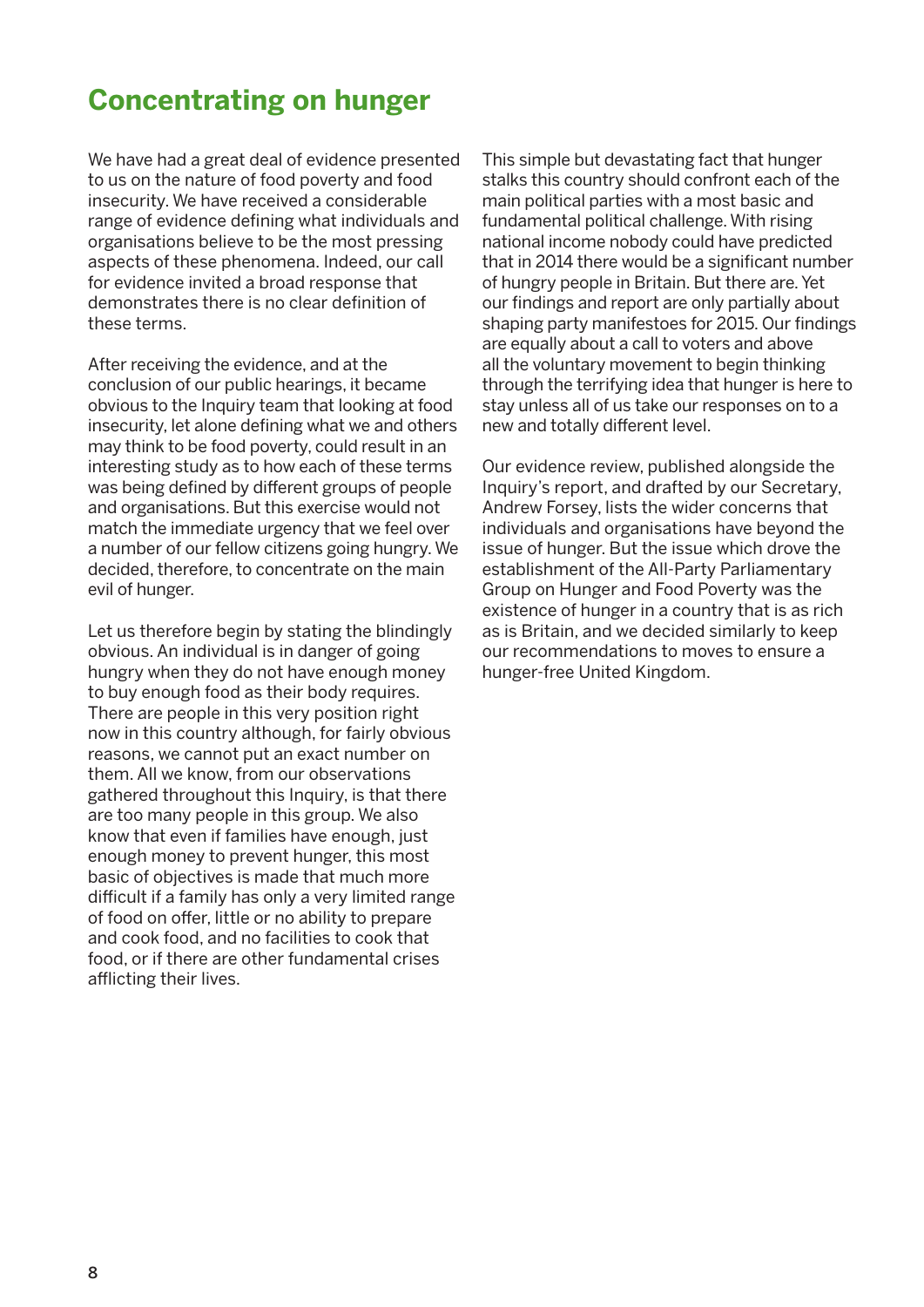### **A new phenomenon**

Something fundamental is happening in advanced Western economies which throws into doubt the effectiveness of a national minimum below which no one is allowed to fall. It is the erosion of an effective national minimum that has led to the existence of hunger and the rise of the food bank movement in its wake.

This report rests on two key assumptions about the living standards of Britain's low-income families.1

The first is that for a large part of the post-war period wages and benefit levels increased in real terms so as to produce, for poorer people in particular, a growing margin of income once families had covered their three basic expenditures on food, housing and utilities. It is the long-term trends in the prices of these three essential expenditures that have eaten into and, for a growing number of families, eliminated this buffer or 'surplus' income. It is the loss of this margin that we believe very quickly plunges family budgets into a crisis if their income is cut. We believe it is the loss of this margin of income that had previously allowed families to survive a financial crisis, which has given rise to the food bank movement.

It is important that we also make clear our second assumption that centres on the role food banks play in this growing budgetary crisis for many low-income households. A considerable number of families are finding it difficult to budget for these three main essentials of food, housing and utilities, and to cover the unexpected or irregular costs, such as children's shoes, that inevitably arise. No authority sends anyone to prison for being hungry and, in order to prevent a court directed eviction for rent arrears, or a court order to cut off their utility supplies, many families go without food and therefore see food banks as reintroducing that buffer in their finances which many have lost.

Had our sense of charity or love towards our neighbours found expression in setting up utility banks providing, say, a set amount of free gas and electricity, we have no doubt that there would have been a spread of utility instead of food banks. Some individuals would, of course, respond to this offer by swinging the lead to gain free help, as some undoubtedly do in respect to food banks, but many more would have used this free utility help to manage the growing pressure on their food and housing budgets. It just so happens that since Paddy Henderson in Salisbury responded to a young mother who was hungry by providing food, a widespread concern for those living on incomes at the bottom has been increasingly met by food banks.

There are of course other particular forces at work that also plunge families and individuals into such a crisis that emergency food assistance is the outcome. It is quite clear that many families on very low incomes manage their finances in a way that the members of this Inquiry would find hard to match. But such skillsets are not acquired by osmosis. They have to be learnt and then practiced. The forms by which these skills were transferred from one generation to another has primarily been through families but also schools. Over recent decades too little effort has been put into this intergenerational transfer of vital life skills.

Yet even if families have these budgeting skills they can still be overwhelmed by a sudden monetary crisis. Help from a food bank, it appears, allows these families to re-establish control over their finances and they are then able to work their way out of the crisis. Such instances, we believe, help explain the number of families who only seek one, two, or at most three, bags of food from a food bank. But there are other reasons for the use of and therefore the rise of food banks, other than their more comprehensive provision around the country.

<sup>1.</sup> We would like others to test whether these assumptions apply equally in other advanced Western economies that also have large numbers of hungry citizens.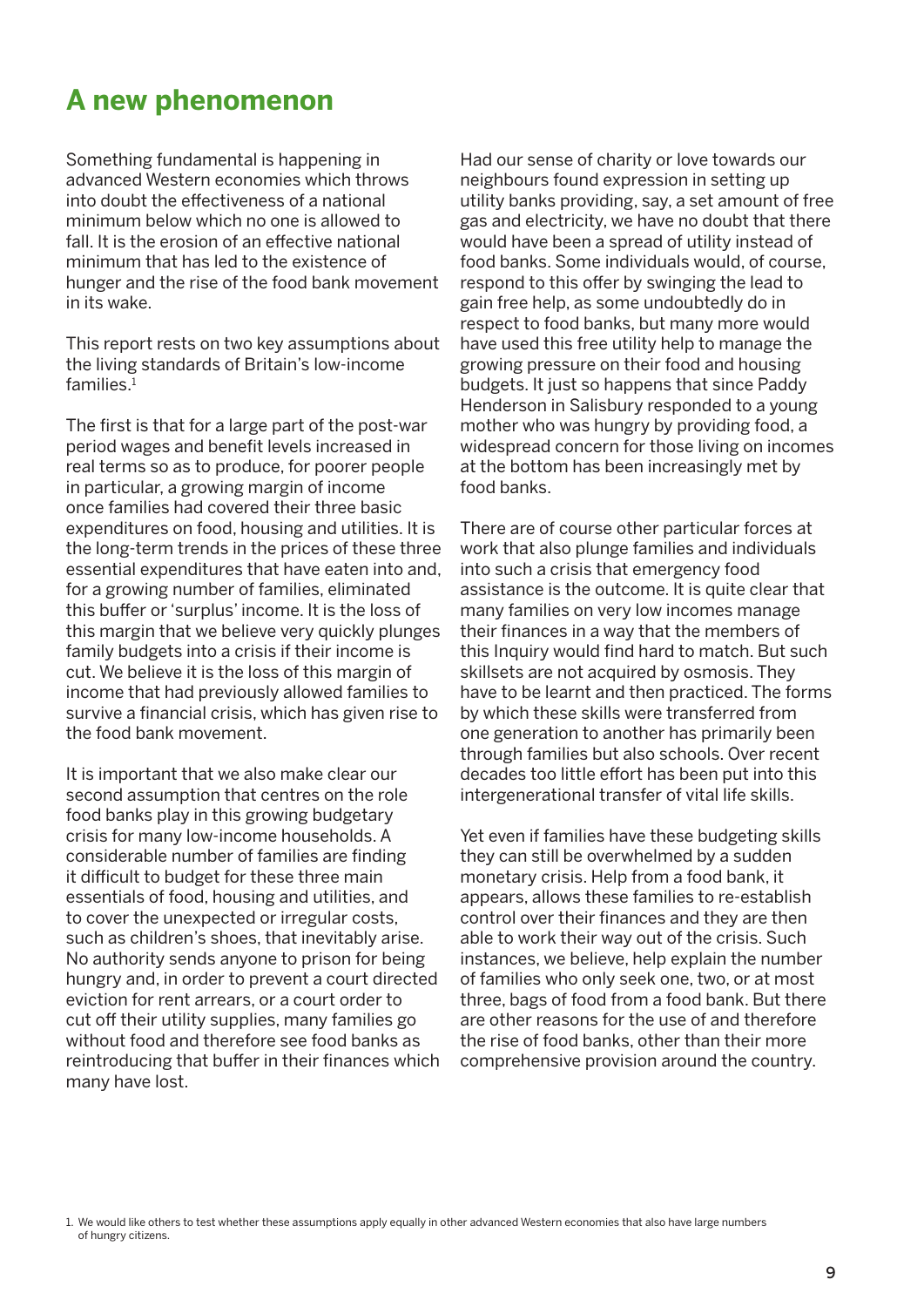Here we include: delays and errors in the processing and payment of benefits, the sometimes heavy-handed issuing of benefit sanctions by Jobcentre Plus, a sudden loss of earnings through reduced hours or unemployment, the absence of free school meals, the accumulation of problem debt or, for some, even a lost purse.

A further group of factors similarly exposes the vulnerability of many poor families. The poor are penalised for their poverty with a raft of disproportionate charges for basic utilities. They pay more for their energy through prepayment meters, are more likely to be charged to withdraw cash from their local machine, and often are unable to take advantage of the best mobile phone contracts – meaning they are likely to be just one bill away from needing to use a food bank.

If this does not seem enough of a burden, for some individuals the traditional sources of support from the family and community may have diminished, leaving them more than isolated and exposed.

There are also structural reasons for the use of food banks and this difference between the seeking of help that offers a hand-up to families who quickly re-establish command of their budgets, and individuals and families who have deeper-seated problems, and who also come to a food bank, we have borne in mind when making our recommendations.

The first of these deeper-seated reasons for the use of food banks is the size of debt with which many families struggle. Debt is often undertaken in order to meet an unexpected bill or replace a broken household appliance. The debts themselves all too often escalate out of control because of the grotesque interest rates that are imposed upon them.

The other force at work is the addictions that many individuals and families have, but which particularly sharply affects the budgeting of low-income families. We refer here to the size of income in some families going on drugs, tobacco and gambling. A family earning £21,000 a year, for example, where both parents smoke 20 cigarettes a day will spend a quarter of their income on tobacco. Even if people buy illicit tobacco they will still spend 15% of their total income on tobacco. Budgeting support is terribly important, but budgetary support alone is often not enough to equip families to kick their addictive habits when addiction is being fed and defended by some very powerful lobbies.

In our high streets, for example, it is hard to walk a matter of yards without passing payday loan shops, pawnbrokers, home credit retailers or bookmakers filled with electronic gambling machines. Supermarkets and other outlets selling alcohol at rock bottom prices are never too far away.

A considerable number of our poorest families and individuals find themselves trapped, thereby, in a vicious circle of addiction fed by debt, at the expense of being able to put food on the table. Between 2006 and 2011, one in five people using Trussell Trust food banks named debt as the main reason for their hunger.

The tackling of these serious addictions is as crucial for the overall health of our society as it is in restoring a sense of dignity and control individuals have over their own lives and their own budgets. We make recommendations here on how food can be used as a way of kickstarting a recovery process for individuals who find themselves in such desperate situations.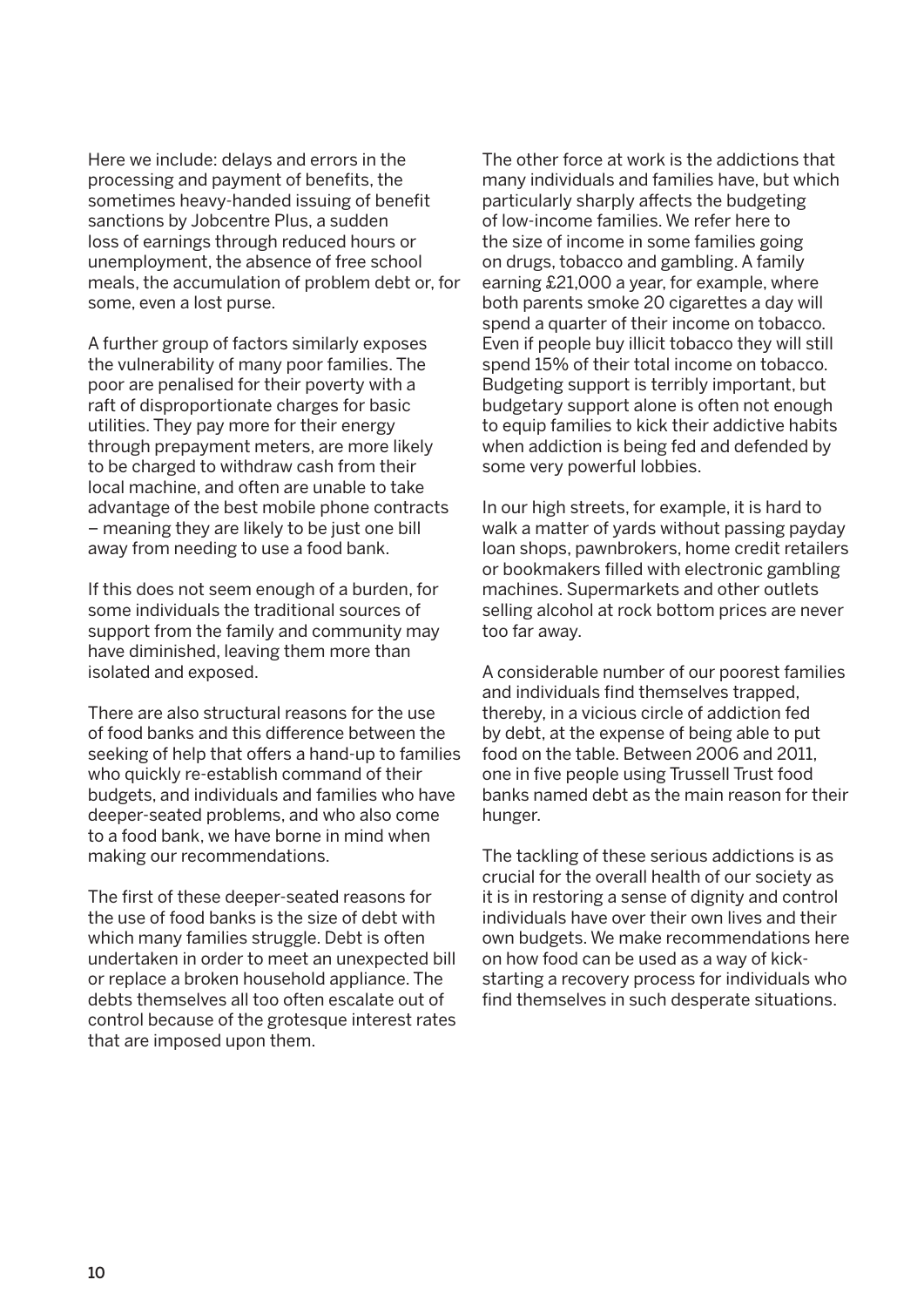### **Setting the scene**

In documenting the extent of emergency food assistance in this country, and uncovering the root causes behind the growing demand for it, we have been forced back to the most basic of questions facing advanced Western economies. Why is it that in countries that have welfare states offering a minimum income has hunger reappeared? Why is this policy of the national minimum failing? One in seven Americans, for example, now rely on a food bank, and there are 1,000 food banks operating in Germany.

The changes in advanced Western economies that have given rise to food banks are now unfortunately well-established. The first food bank was established in Canada 32 years ago. It had 3,800 food assistance programmes in 2013 – of which 800 were food banks. The French network of emergency food assistance has likewise mushroomed since its first food bank opened in 1984; there are now 2,000 Restos de Couer helping people at risk of going hungry in the winter months. The birth of the food bank network in Britain began in Salisbury, of all places, in 1999.

Whilst there are similar economic trends sweeping across advanced Western economies, we are not aware of a similar inquiry to this one launched by the All-Party Parliamentary Group on Hunger and Food Poverty. The particular economic forces that have been operating in Britain over the past decade show how the rising costs of living have hit Britain's poorest households particularly hard:

- **• Britain experienced the highest rate of general inflation**. Over the ten year period, from 2003 to 2013, prices increased by 30.4% in Britain, 28.4% in the United States, 19.8% in France and 19.6% in Germany.
- **• Britain experienced the highest food inflation.** In the decade from 2003, food inflation was 47% in Britain, 30.4% in the United States, 22.1% in Germany and 16.7% in France.
- **• Britain experienced the highest fuel inflation.** Between 2003 and 2013, the price of electricity, gas and other fuels increased by 153.6% in Britain, 76% in Germany and 58.8% in France.
- **• Britain experienced the highest housing inflation.** Between 2003 and 2013, rents increased by 30.4% in Britain, 26.7% in France and 11.6% in Germany.
- **• And yet: Britain's wages haven't kept up.** Between 2003 and 2013, wages grew most in Canada (36.5%) followed by the United States (30.2%). Wages in Britain grew by 28% and in France by 26.6%. Wages grew most slowly in Germany at 17.7%.
- **• Britain lost the highest proportion of high paying manufacturing jobs.** Between 2003 and 2008, the number of manufacturing jobs as a share of all jobs declined by 2.3 percentage points in Britain; 2.1 points in Canada; 1.8 points in France; 1.2 points in the United States; and 1 point in Germany.
- **• Britain has a history of very large numbers of very low paid employees.** The OECD calculates the average income of the bottom 20% of households in Britain at just \$9,530, much lower than the poorest 20% in France (\$12,653), Germany (\$13,381), Belgium (\$12,350), the Netherlands (\$11,274) and Denmark (\$12,183).

The Inquiry believes that, in addition to these general economic movements, there are a number of key drivers behind the rising demand for emergency food assistance that lay in an examination of the trends in household income and expenditure over the past decade.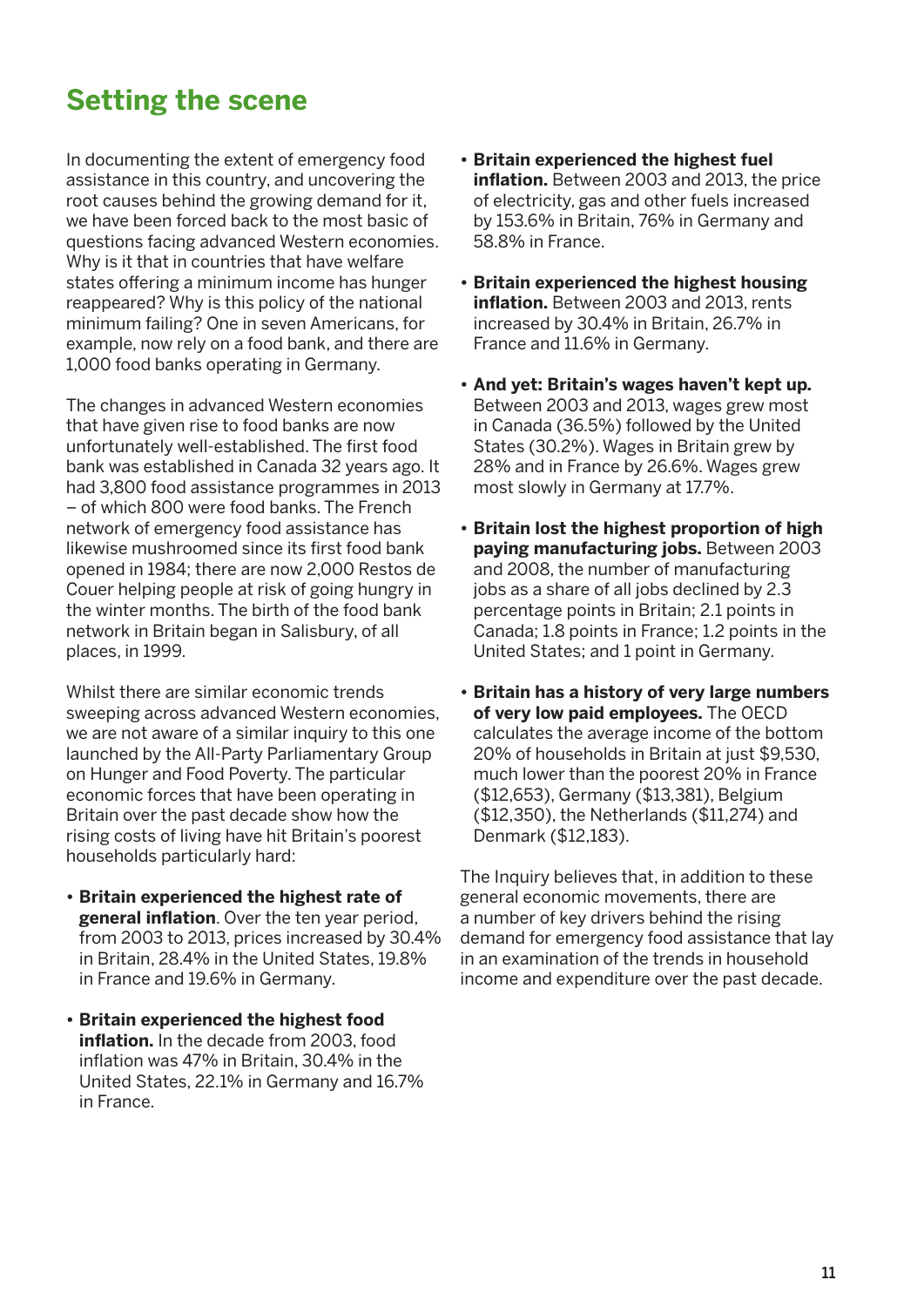Throughout the earliest part of the post-war period, the British people lived through a time when the proportion of their income spent on what we have defined as the basic essentials of any household – food, housing and utilities – fell. The proportion of income spent on housing rose steadily from 1953, but the continual proportionate fall in the other bills resulted, overall, in this budget of basic necessities falling proportionately overall:

- The proportion of household income spent on utility bills decreased from 5.2% in 1953 to 3% in 2003.
- The proportion of household income spent on food and non-alcoholic drink decreased from 33.3% in 1953 to 16% in 2003.
- And while the proportion of household income spent on housing increased from 8.8% in 1953 to 17% in 2003, the overall combined proportion of household incomes spent on housing, fuel and food declined from 47.3% in 1953 to 36% in 2003.

However, from 2004 to 2011, for the first time in post-war Britain, the overall combined proportion of household incomes spent on housing, utility bills and food increased:

- The proportion of household income spent on utility bills began increasing in 2003 from 3% rising to 5% in 2011.
- The proportion of household income spent on food and non-alcoholic drink also in 2003 increased from 16% to 17% in 2011 (this includes a decrease by 1 percentage point to 15% in 2005 before increasing again in 2006).
- The proportion of household income spent on housing increased from 17% in 2003 to 18% in 2011.

The overall combined proportion of household incomes spent on food, housing, and utilities increased from 36% in 2003 to 40% in 2011. This is bad enough for all families, but the impact of these trends was most severe on the poorest households.

The overall combined proportion of household incomes spent on food, housing and utilities increased for households in the bottom income decile from 31% in 2003 to 40% in 2012 – the largest increase across the entire income spectrum. Meanwhile, the median weekly equivalised disposable income decreased for these households from £180 in 2002/03 to £177 in 2012/13. A growing share of a shrinking pie was therefore absorbed by these essential items of expenditure.

#### **Figure 1: Combined proportion of household income devoted to housing, food and fuel by households in the bottom income decile**

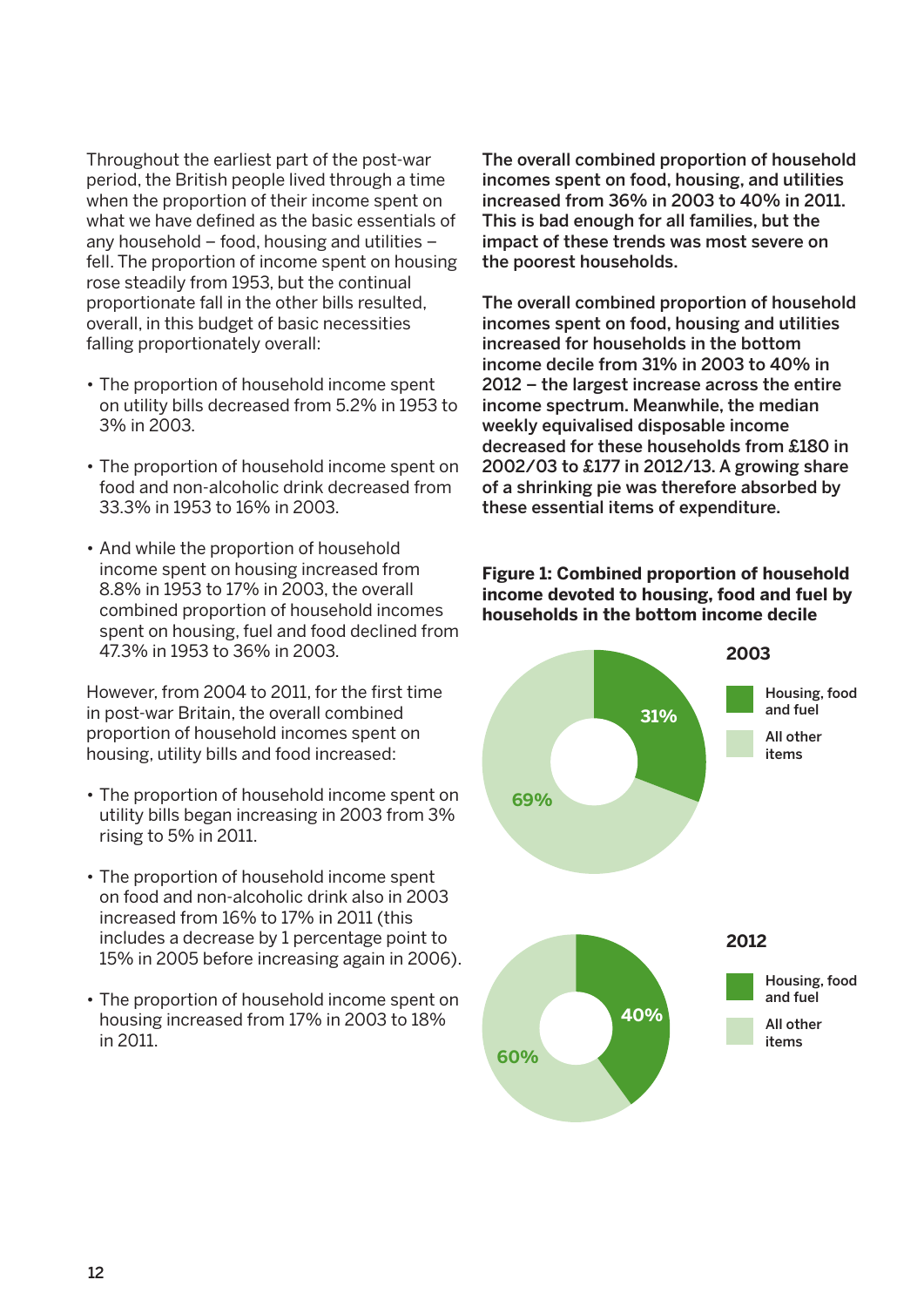From the evidence we gathered during our research summit with the Parliamentary Office for Science and Technology, it became clear there is still a real gap in the research on hunger. We hope that the collective effort now being undertaken by food banks themselves, as well as researchers, to improve the collection of data on the numbers of food banks and people relying on their services will help to inform the ongoing debate on hunger in this country.

We found also in our research summit and in the written evidence we received, that it is difficult to quantify the number of food banks in this country, because there are many organisations and independent groups running local food banks, on top of the national networks.

Our Inquiry found, nonetheless, that there are now 420 Trussell Trust food banks operating in Britain. We heard in numerous submissions that there may be at least as many food banks operating independently.



#### **Figure 2: The growth of the Trussell Trust network**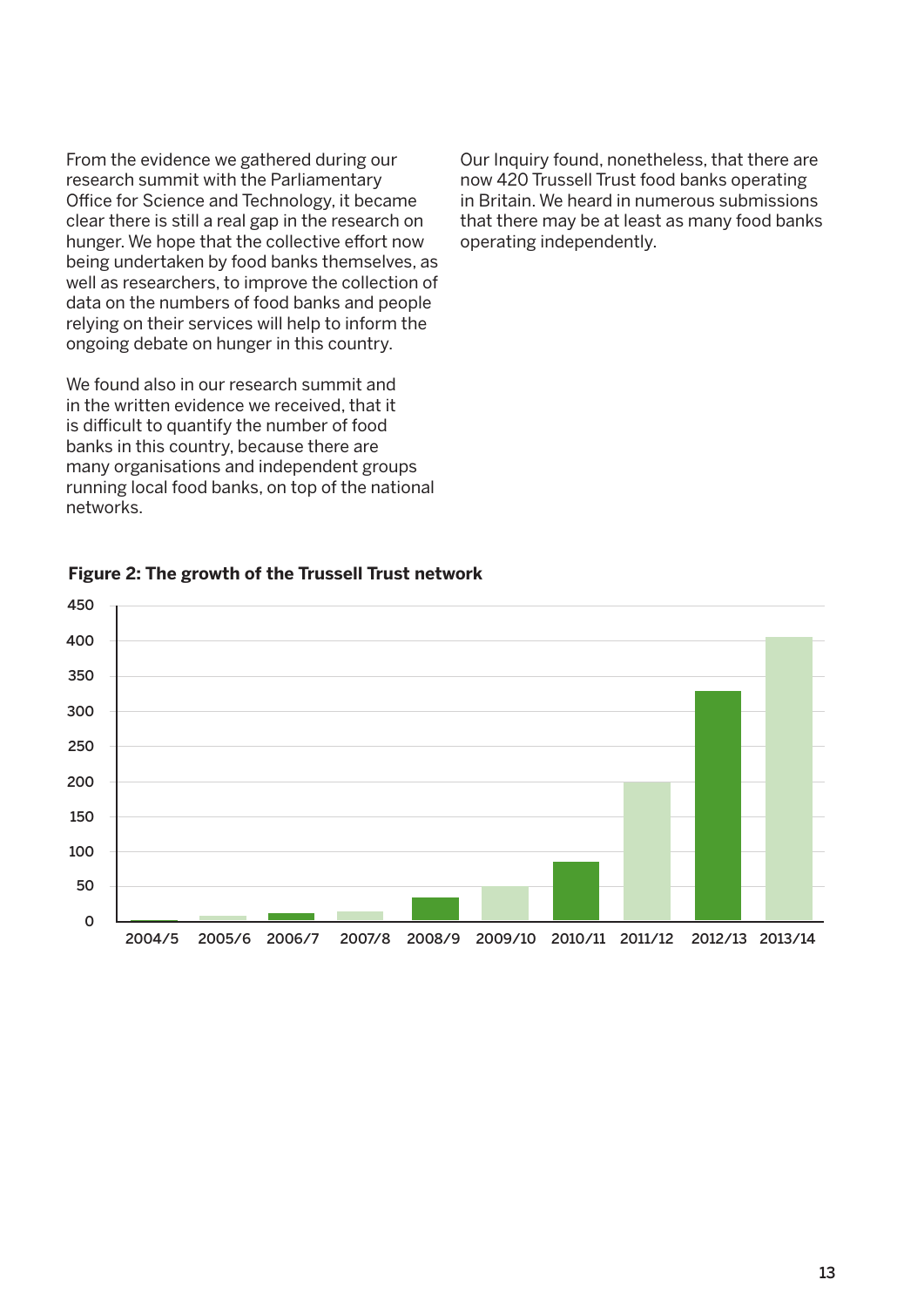### **A way forward**

The cry for a national minimum began in this country, as so much else, with the campaign launched by Sidney and Beatrice Webb a century ago. This ideal, in terms of money income, it was thought, was achieved by the Attlee Government's post-1945 programme and made more generous by the Macmillan Government's decision to ensure that the poor on benefit would share in the country's rising prosperity.

We are now in a different ballgame. Because of the differential impact inflation has had on the poorest, and which we have just detailed, the money income of the national minimum is ceasing to protect what appears to be a growing number of people from hunger.

But, while food banks are operating as an income buffer zone to families experiencing sudden drops in their income, there is a second group of our fellow citizens who rely on their local food assistance provider who it is important to distinguish for it has helped shape our recommendations. This second group consists largely of individuals with often highly complex needs that extend beyond their immediate hunger, such as mental illness, homelessness or addiction problems, and who require long-term assistance and support if they are not sometimes to be hungry. Many were reliant on food assistance before the most recent recession and many are likely to remain so in the years ahead.

In attempting to broker a settlement between the Minority and Majority Reports of the Poor Law Commission in 1909, Charles Booth sought to develop a vision for the mixed economy of welfare by bridging the gap between the public and voluntary sectors. While the gap has never been successfully bridged we believe our proposals begin to do so by detailing how the great powers in the land – the food industry, employer organisations, government and the voluntary sector – must meet and then counter the pressure economic developments in advanced Western economies now place on families at the bottom of our income pile.

Our report is, therefore, addressed to all our fellow citizens in whatever position they find themselves to act in a new concerted way to eliminate hunger on these shores.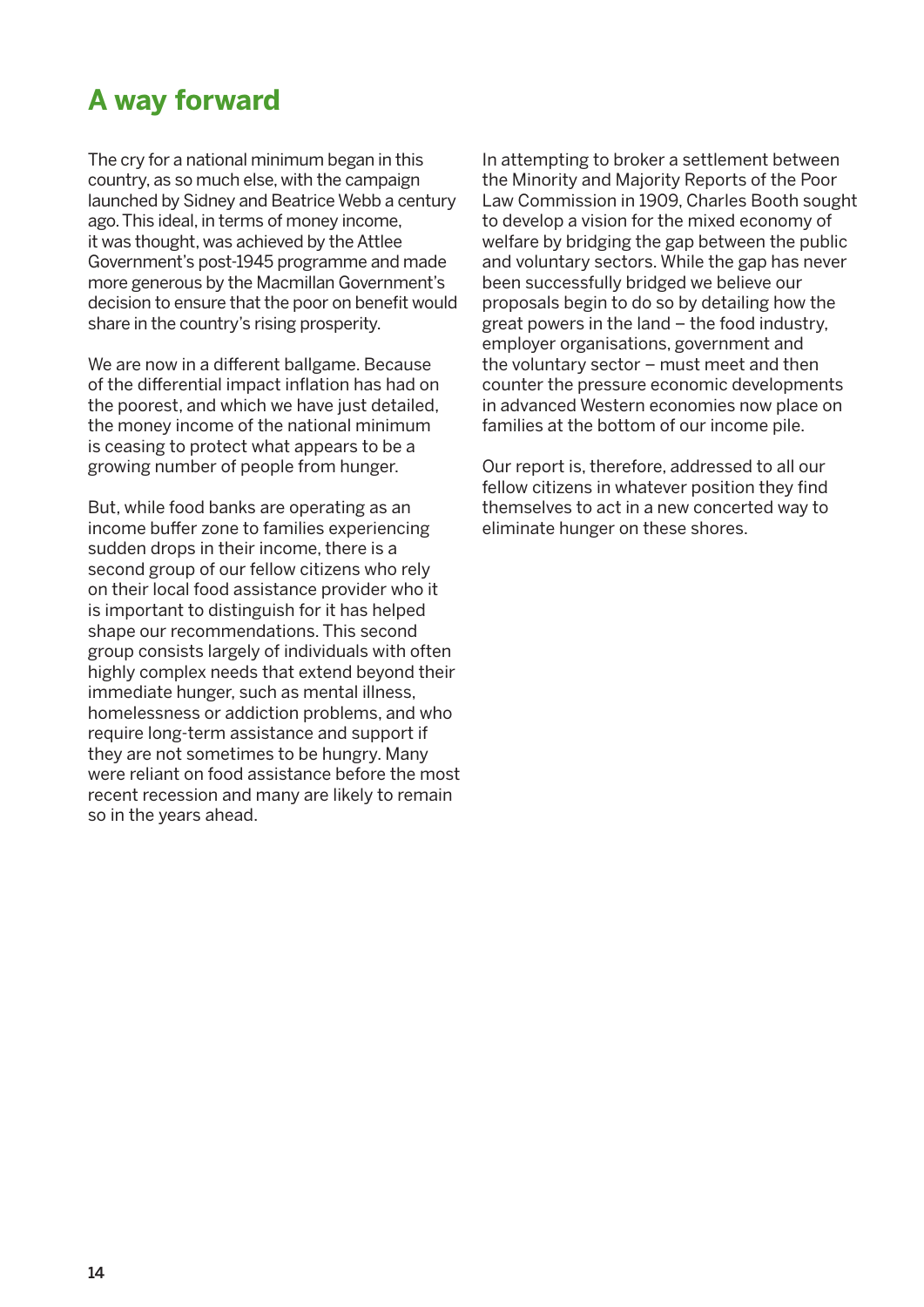### **How should we achieve this goal**

Although practically every respondent to this Inquiry has asserted that the food bank movement should not form a new version of a residual or 'Poor Law' kind of welfare state, it became clear from our evidence that food banks are here to stay – for more than the immediate future – whatever people assert. Jack Monroe summed up in one of our evidence sessions the political and moral dilemmas which are at the heart of our debate. She commented:

*Food banks are going to be here to stay for quite some time. I'm completely split over it. On the one hand food banks are evidence of a community that's come together to provide for its neighbours. It's very often one of the only ports of call for very desperate people who need food in their cupboards. If someone's reaching out to give them just a little, of course they're going to take it … food banks are quite often the only help that some people will get, or a gateway to more help. I would be petrified if tomorrow all food banks were closed down. On the other hand I think the need for food banks in our country is a disgrace.*

Like Ms Monroe we believe the cry to abolish food banks now is an understandable but nevertheless grandstanding response to what is a hugely challenging ethical and political issue. We know that such a cry is based on the affront people feel for their fellow citizens who have to use food banks as a crucial safety net. But the turning around of those deep-seated economic forces that have so disadvantaged most, but particularly poorer families, isn't going to be achieved in the short term. Hence the shelf life of food banks has, unfortunately, some time to run. But if food banks are not to emerge into a 'new Poor Law' we need to plan for a different model that plays a crucial role in both tiding people over this financial emergency while ensuring others have the help to overcome deep-seated and longstanding personal crises. Here we are at one with those food bank volunteers who gave evidence to us.

Within this context, and in seeking to devise a strategy that will effectively counter hunger in twenty first century Britain, three key themes emerged from our Inquiry which helped guide our conclusions and recommendations for organisations in the public, private and voluntary sectors.

Firstly, many people who run and volunteer in food banks and soup kitchens spoke of the urgent need to minimise demand for their emergency provision, in particular from working families for whom the level of the National Minimum Wage did not cover the costs of the major items in their budget. They expressed a similar anger for those users who had registered for benefit but then waited unimaginable lengths of time for their entitlement to come through. Many food bank volunteers, as a compassionate response to what they were seeing, wanted to stem the tide of users so they could focus instead on using food as a gateway to provide intensive care and support to individuals who urgently need befriending and whose lives are often most challenging.

Second, and therefore not surprisingly, we encountered strong support for the evolution of a 'food bank plus' model that could more effectively tackle both the causes and symptoms of hunger by providing advice, skills and advocacy services, as well as food and human friendship, under one roof. It became clear to us that food assistance providers possess an innate ability to reach and help individuals with longstanding problems who are generally viewed by other organisations as being 'hard to reach'. We have witnessed how food can be a gateway to resolve these other, deeper seated problems.

Thirdly, our anger knows no bounds that hundreds of thousands of tonnes of perfectly edible food which is euphemistically termed 'surplus', is destroyed at a substantial cost, when it, alone, could eliminate hunger in our society.

So now let us turn and explain how we see these objectives being attained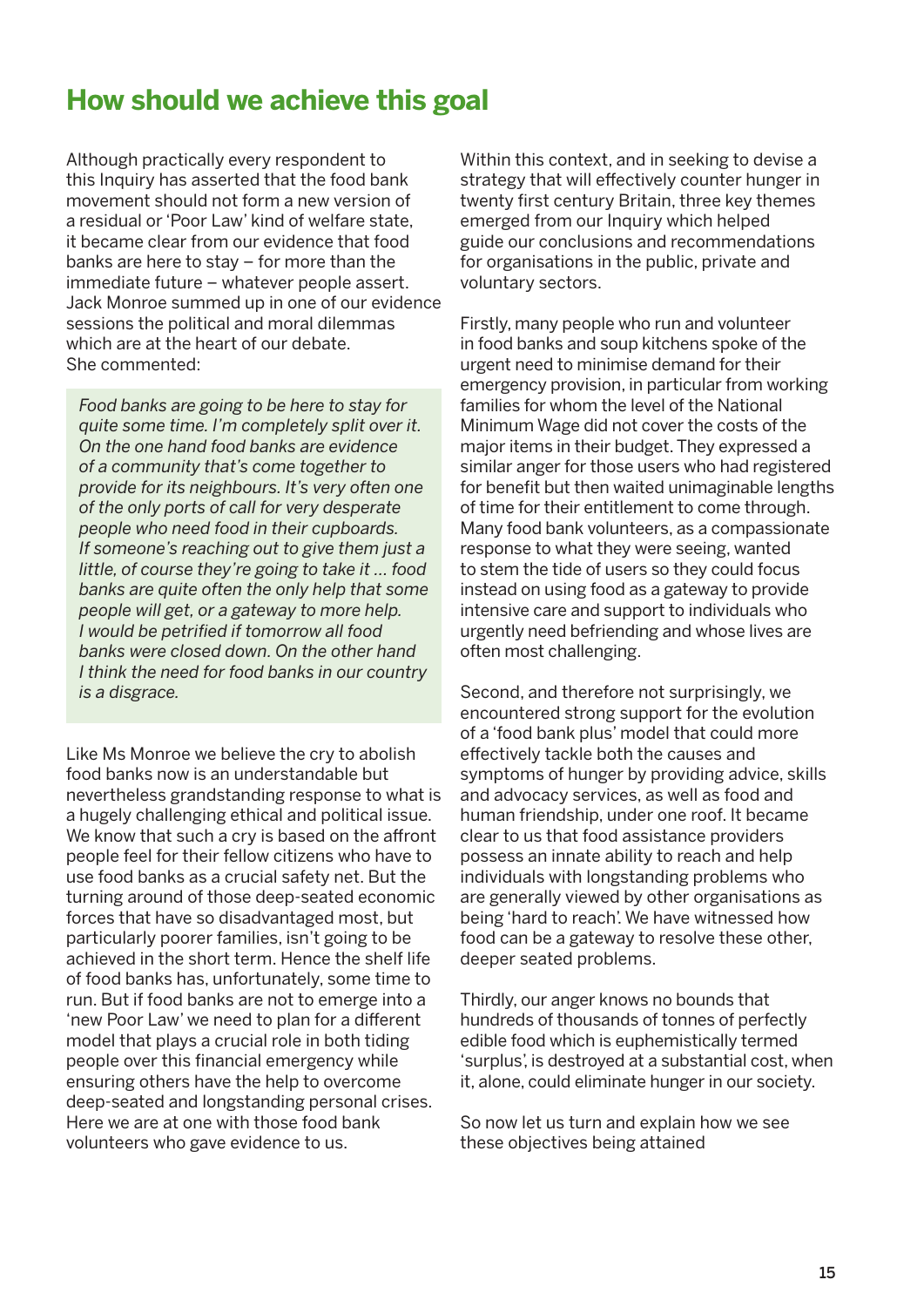### **Our strategy: A Zero Hunger Britain**

This Inquiry believes we should be a 'Zero Hunger Britain' in which everybody in this country has the resources, abilities and facilities to purchase, prepare and cook fresh, healthy and affordable food, no matter where they live.

Thirty plus years ago, perhaps even fifteen, voters would have greeted such a goal with incredulity. Surely all these conditions were met and nobody in Britain could be hungry unless they wished to be. That this would no longer be the response tells us how the lot of the least privileged in our society has fared over the last three decades. Yet over that thirty year period the nation's wealth has more than doubled from £723 billion in 1983 to £1,533 billion in 2013. During this period we were assured by the claims of the trickle-down theory that growing prosperity would spread wealth automatically to include the poorest, or, more graphically, that the swirl made by the big steamers coming into port would bring in with them smaller crafts and even driftwood. This theory delivered in practice if we look over the period since 1850. But, more recently, rising national income no longer appears to be benefitting those at the bottom of our society.

How a society protects the poorest from what appears to be a fundamental change in the way economies of the Western world are operating – which results in cuts in their living standards faster than that of other groups – calls for developing a political agenda which can only be delivered over decades. Here we present what we believe should become some of the first moves to achieve that objective of protecting our poorest citizens in the uncharted economic waters in which we are compelled to swim.

We propose a route map which will take us in the direction of ensuring low-income households can afford and have access to decent food, and in doing so, to reverse the rising demand for emergency food assistance in this country. This would help ensure that food assistance providers are able focus their resources on supporting individuals who require more intensive, long-term help that the voluntary sector is best placed to provide.

Let us now introduce our main recommendations which are supported in the evidence review accompanying this report, where our Secretary analyses the submissions that we received and the oral sessions to which we were party.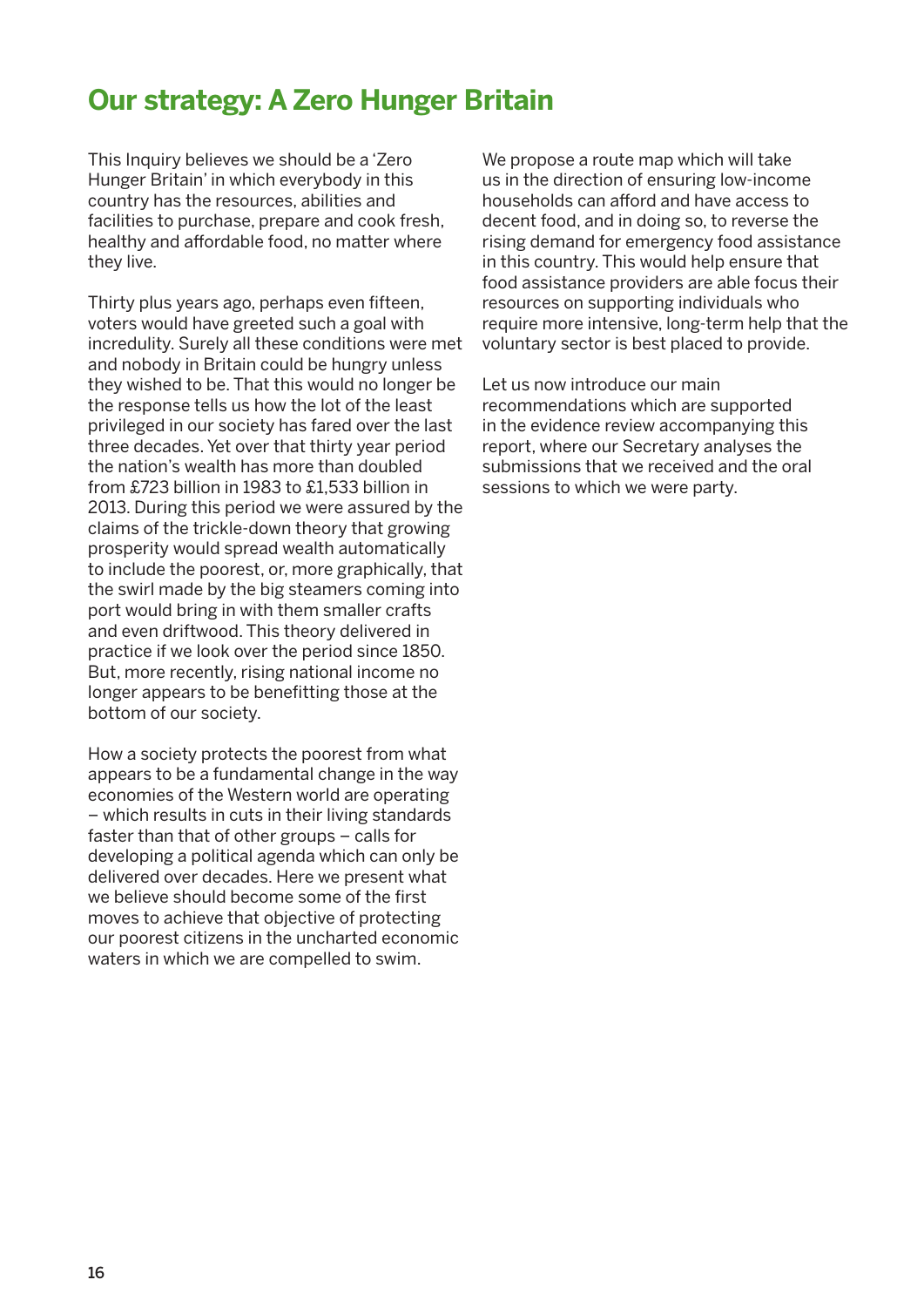### **Feeding Britain**

We begin our proposals by saluting the voluntary organisations and their volunteers that have shown such initiative, imagination, organisational ability and sheer guts in gathering together the resources from a whole range of different sources to feed those people amongst us who are hungry. Attempting to respond immediately to lift free of hunger our fellow citizens, we see as an equivalent to a social Dunkirk. This extraordinary achievement has been done without the assistance of central government. If the Prime Minister wants to meet his Big Society it is here.

But while Dunkirk saved the nation from imminent defeat, it didn't itself provide victory. It did, however, keep open the way to victory. So, too, we believe, with food banks. This magnificent movement lifts free large numbers of our fellow citizens from hunger, and in doing so has provided us with the basis on which a successful strategy can be built to deal both with the symptoms and the long-term causes of hunger in our society.

We believe that it is necessary to rethink and then reshape the voluntary sector's programme of feeding hungry Britain so that it also has the space to think through how the most vulnerable of our society, for which hunger is only one of the crises they face, are best helped. This movement has proven its worth many times over. We have had ample evidence that the food bank movement itself is up to this challenge. Nobody we met sees their work in the food bank movement as a long-term success. It is a necessity, we were told, but one which pained volunteers in meeting that necessity. They did not wish in the longer term to be simply offering food, however necessary that is now. They wanted to see their movement evolve to deal with both the symptoms as well as the causes of hunger.

No one can be in any doubt as to the value, scope and importance of the Trussell Trust food bank network. Nor the extent or importance of the independent food bank network which has already shown itself able to move beyond its original scope by developing services that fit the needs of some of our vulnerable, most exposed fellow citizens. We have also been impressed at some organisations' attempts to save fresh, edible food by recycling these supplies to the hungry. Harvesting fully these surpluses we believe is central to building a successful campaign in abolishing hunger in Britain. But we are concerned that without greater overall guidance and drive, dealing with the causes of hunger will continue to take a back seat. Hence our first recommendation.

1. We suggest the creation of a new national **1** network called 'Feeding Britain', whose membership would be composed of the food bank movement and other providers of food assistance, the voluntary organisations redistributing fresh surplus food, the food industry, and representatives from each of the eight government departments whose policy affects the number of people at risk of hunger.

2 As an initial step, we recommend that the Government provides support to facilitate the establishment of twelve pilot projects – one in each region of the United Kingdom – to draw together private, voluntary and public expertise to eliminate hunger. The facilitation of twelve pilot projects and the creation of a Board of Trustees to drive this programme will require a modest amount of money. These pilots will help test how best to achieve the Inquiry's aims of a hunger-free United Kingdom. We believe that this objective is most likely to be achieved by adopting our following recommendations.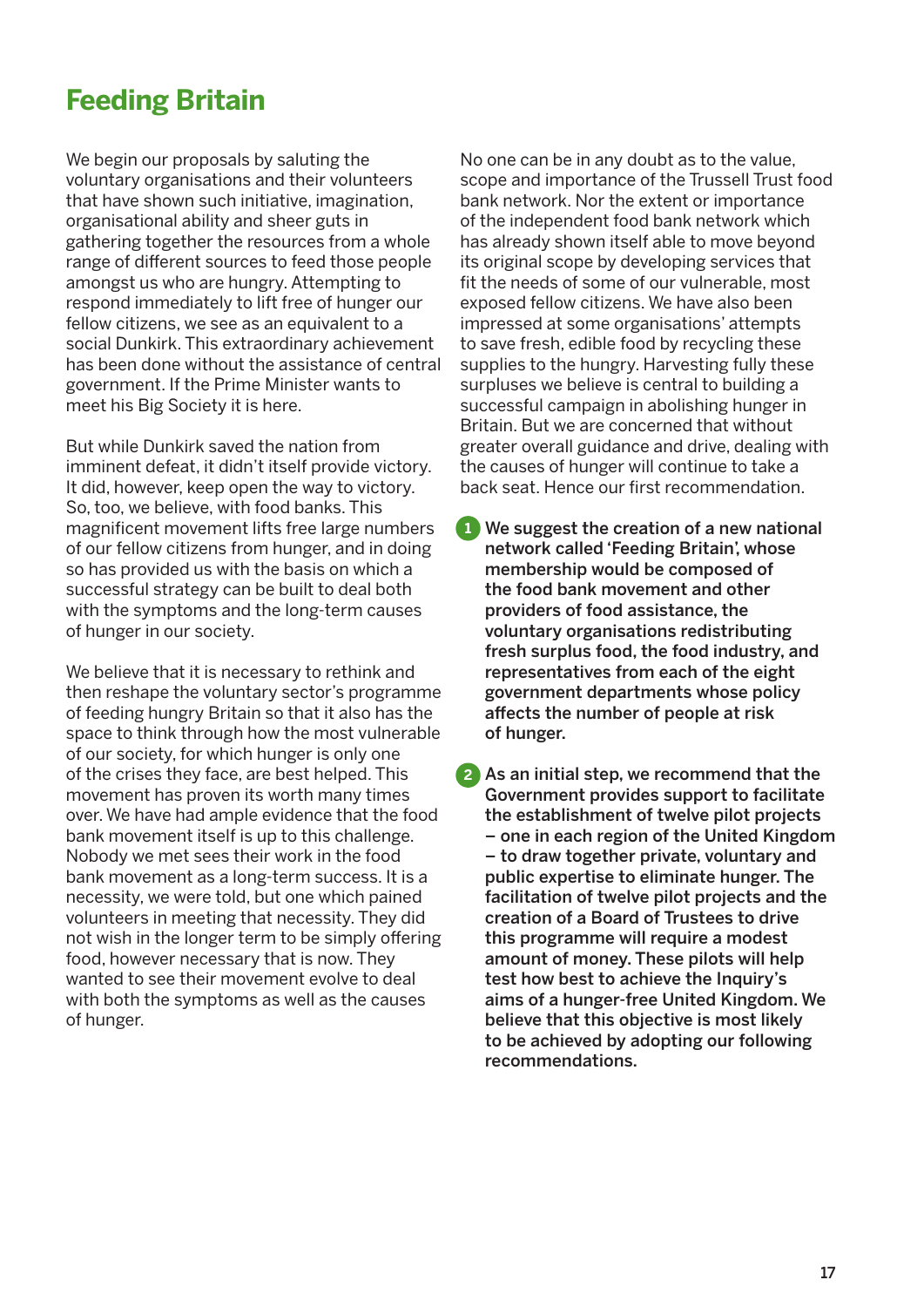3. We believe that, as the system is built up, **3** Feeding Britain will need to develop a network of towns, cities, counties and regions that match food needs and resources in each town, city, county and region, with the ultimate aim of eliminating hunger. While Feeding Britain has the overall goal of a hunger-free United Kingdom, this goal can only be achieved if its strategy is based up from the local town to city and then to region. We believe that, as it develops, it is crucial that this body develops a life of its own that is independent of government and with the ability to rise above other sectorial interests.

4 Horizontal cooperation is also required. We believe that Feeding Britain should be tasked with raising the level of knowledge and on the nature and sources of good food, and how best these supplies can be made ready for eating. Here, Feeding Britain must have the responsibility for fostering collaboration between food banks and other voluntary providers, Local Authorities, schools, food retailers and manufacturers, so as to build food policy around the often complex needs of individuals facing the long-term risk of hunger. Central, however, to this overall success is the local point of contact, whatever it is called. This might be 'Food Bank Plus', or something else. It is at this local level that we have experienced the most crucial aspect of a vibrant voluntary movement; the free giving of care and affection to fellow citizens who find themselves in the most difficult and demanding circumstances. If there was a medal for exercising human compassion we would seek that it be awarded collectively to the volunteers of the food bank movement.

 We believe that there is a key role in town **5** and city joining together in a regional approach and we would see these local networks having six main functions:

• Encourage the redistribution of fresh surplus food to food assistance providers and voluntary organisations working with people in food poverty, by matching supply with demand, so as to reduce dependence on donated food.

- Co-ordinate food waste prevention by working through the supply chains of food retailers and manufacturers, and, for example, harvesting and donating farm crops rejected by retailers because of their appearance.
- Encourage local action to meet local needs by using local knowledge and partnerships.
- Function as centres of knowledge and excellence by implementing best practice food models and training local food entrepreneurs.
- Foster the co-location of services in a reformed One Stop Shop/Food Bank Plus model, in which food assistance providers become an integral part of local hubs that help people out of hunger by addressing some of its root causes such as problem debt, addictions, access to benefits, and difficulty coping on a low income. In doing so, it will need to instigate cooperation between Trussell Trust food banks, independent food assistance providers, and other voluntary organisations.
- Pilot and implement schemes to maximise the take-up of free school meals and tackle school holiday hunger.
- 6. We believe our work and the **6** recommendations that come from this report should be used as the basis of Feeding Britain's developing agenda.
- The All-Party Parliamentary Group on Hunger and Food Poverty will call a meeting of all the interested parties to establish the pilot projects. **7**

We believe the establishment of Feeding Britain, alongside a higher National Minimum Wage and a fairer and more reliable benefits system, can help to rebuild our national minimum to ensure we live in a 'Zero Hunger Britain' – and thus bring together the two parts of Beveridge that harness the virtues of public and voluntary action.2

<sup>2.</sup> Two of the landmark texts published by William Beveridge are *Social Insurance and Allied Services* (1942), which sets out a comprehensive plan for social security in this country, and *Voluntary Action: A Report on Methods of Social Advance* (1948), which makes the case for new forms of co-operation between the state and voluntary organisations.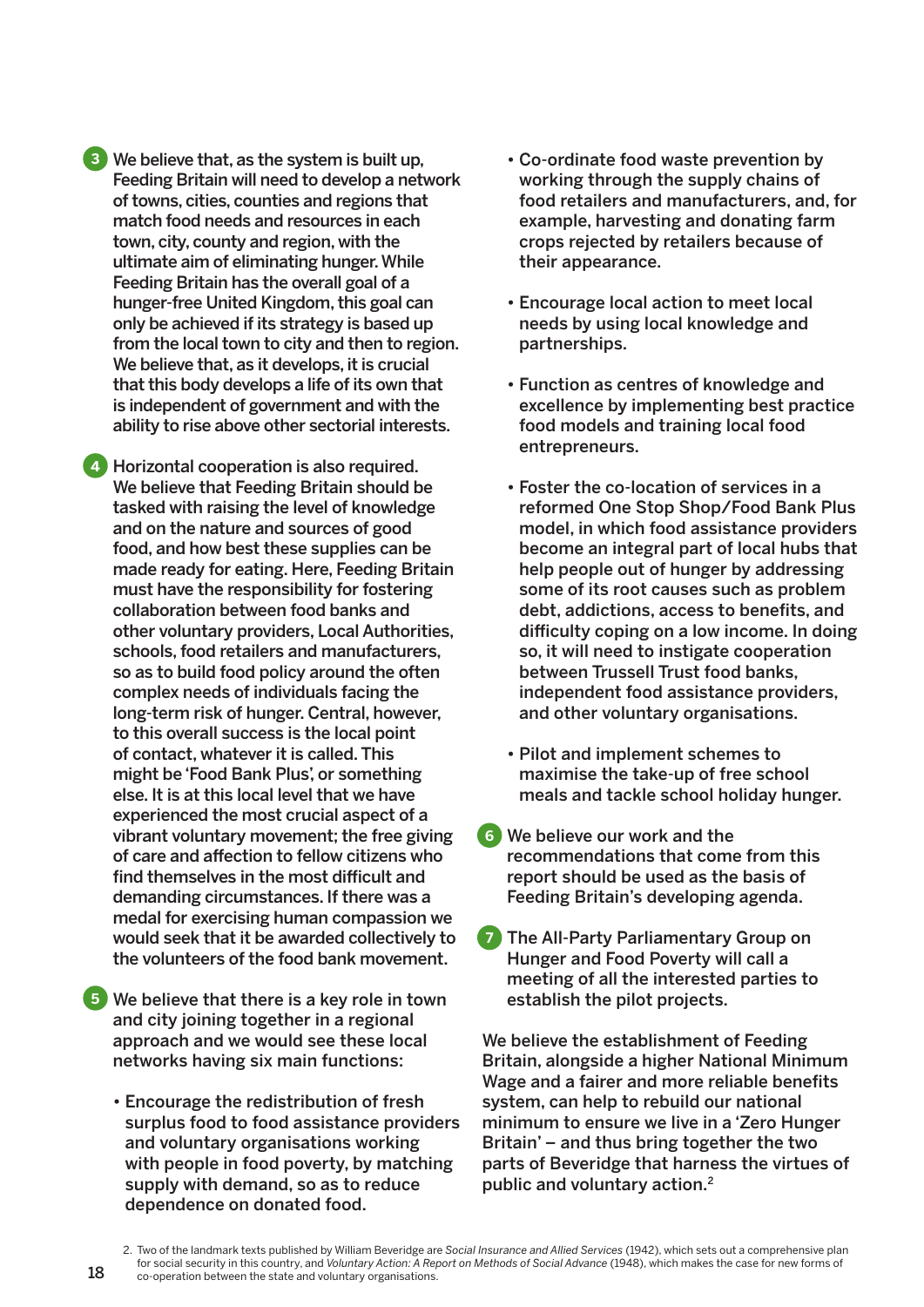### **Tackling immediate hunger**

The growth of Trussell Trust food banks has been one of the most remarkable developments in the voluntary sector in recent years to meet the immediate needs of people who are hungry. Equally remarkable and impressive, and perhaps equally important in terms of numbers, has been the less noticed growth of an independent food bank movement and their freedom to respond quickly to providing a service that more easily fits around the needs of food bank users.

While food banks are run by volunteers of good will, and while some of these volunteers are highly ethical individuals who would not wish to be seen as Christians, most volunteers from what we can tell are drawn from local Christian churches. It has been an immensely important experience for the Inquiry team to meet this group of people, but also to observe that in a country where the church is seen as being in long-term decline, it is the churches through their membership who have brought forward this most extraordinary voluntary welfare development.

Trussell Trust food banks and some of their independent counterparts are designed to address short-term hunger and help people out of crisis. They have become the new shock absorbers in the lives of large numbers of poor and vulnerable citizens. The most widespread source and, in our view, one of the greatest strengths of the support available to people relying on emergency food assistance is the warmth, companionship and friendliness of staff and volunteers. We encountered this from every food bank we visited during this Inquiry.

But for some people the shocks come so thick and fast that emergency food assistance alone will not, and cannot, provide a long-term solution.

The debate on hunger has moved on since the first food bank opened in Salisbury. The Inquiry was itself active in suggesting to the Trussell Trust that we were looking to them to develop a Food Bank Mark II and that we were pleased when the Trussell Trust, during our visit to Salisbury, told the Inquiry it now realised that these three bags should be just the start of a more intensive series of steps to help people out of food poverty. We welcome this development that the Trust described to us and their six fold action plan to help families achieve greater independence. These are:

- 1. Planning a healthy diet (the Eat Well Spend Less Plate)
- 2. Food hygiene, preparation and safety
- 3. Planning a healthy menu for the week and preparing a shopping list
- 4. Planning the financial aspects of shopping and introduction to the concept of credit
- 5. Supermarket psychology (ie not being fooled by Buy One Get One Free offers and items on the ends of aisles)
- 6. Open session driven by participants, where they decide what they'd like to cook and to help prepare such meals

We also very much support the Trussell Trust's recent pilot of cooking courses and co-location of welfare benefits, debt advice and other services in its food banks. We saw the success of this during our visit to Salisbury, and in our evidence from Tower Hamlets.

We recommend that these pilots be extended across the Trussell Trust network so as to tackle some of the more deep-seated causes of hunger, beyond the immediate crisis, and be adopted, wherever possible, by the network of independent food banks. **8**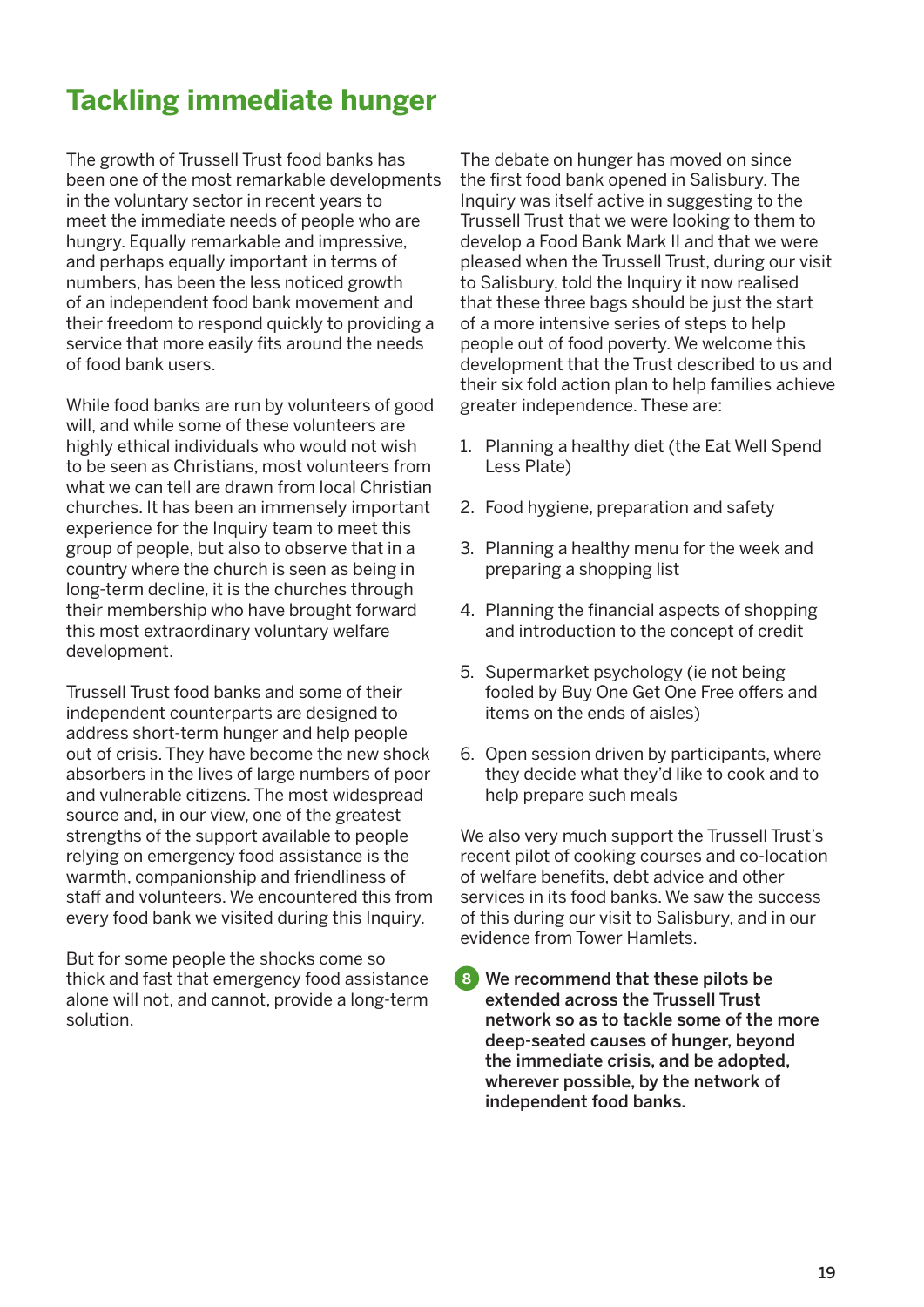Our objective is to reduce demand for food bank provision, as we believe the current trends and supplies of food could quite easily become unsustainable. But food banks and other providers have shown they can use food as a gateway to help solve more deep-seated problems facing people in persistent food poverty. We do not believe food banks should take the place of statutory welfare provision in this country, but our evidence suggests there is a strong desire for longer-term interaction between food banks and vulnerable households, and an eagerness for these relationships to become embedded within local communities so they can help people overcome the deep-seated causes of hunger. One of the fundamental reasons why we support the continuation of food banks in one form or another is that they have a proven ability to use food to reach 'the hardest to reach' groups and engage them in a longer term process of overcoming hunger and in so doing offer them a fellowship that bureaucracy cannot.

In the same vein, we would also encourage the development of the social supermarket model currently being pioneered in South Yorkshire. Social supermarkets allow people on low incomes to register and shop for heavily discounted food which has been gathered from manufacturers' surplus produce. Once registered, they also receive a 'hand up' through help with debt problems, budgeting support and the skills required for work. The option of buying food at a greatly reduced price can help free up monies to cover other household essentials.

9. We recommend that Feeding Britain **9**should be tasked with identifying areas of the country in which social supermarkets could feasibly make a real and positive difference to people's living standards, and where feasible, to help the Local Authorities in these areas roll out this model.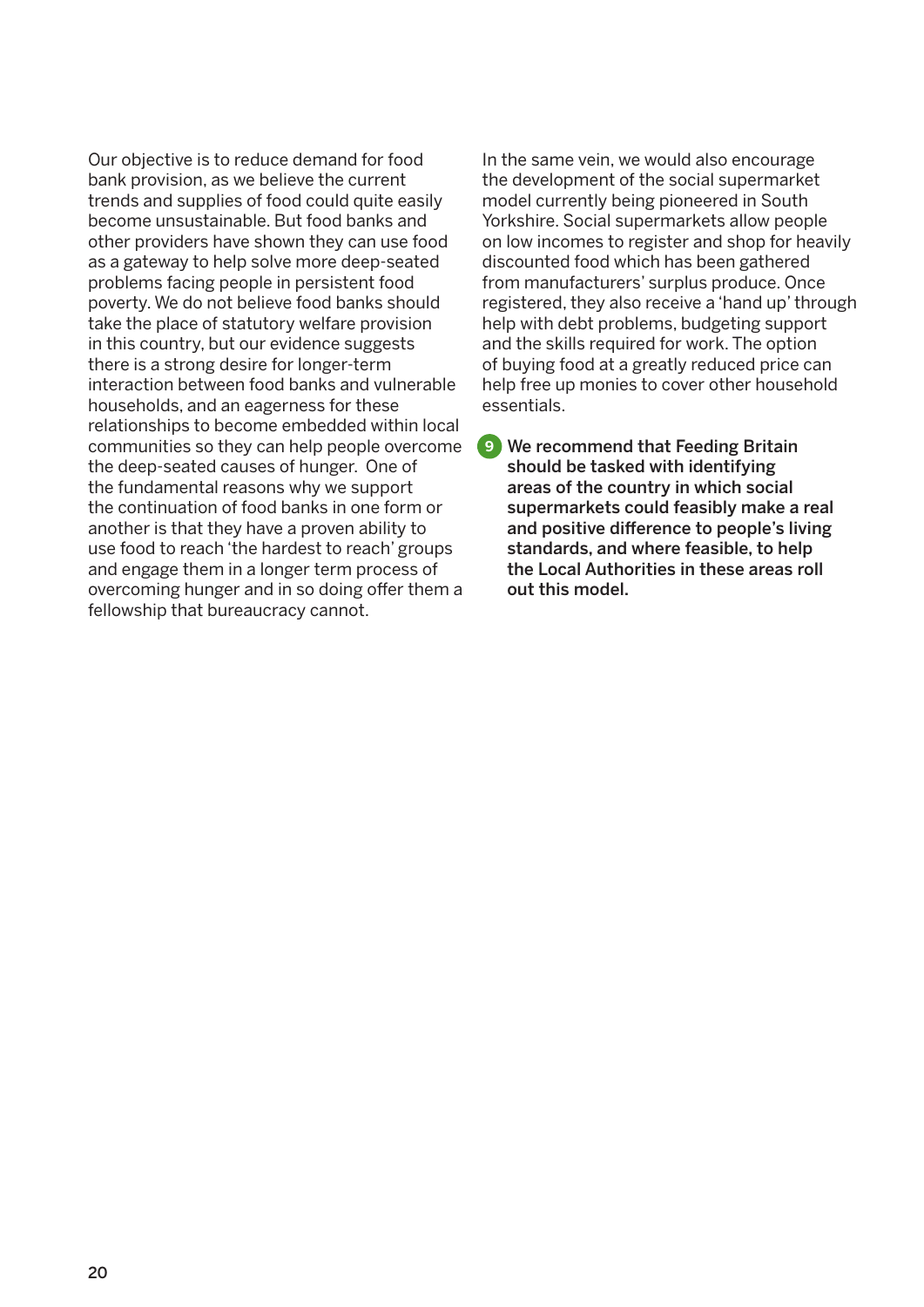### **Emergency food assistance providers' sources of food**

Food banks and food assistance providers generally source their food from a combination of personal, commercial and church donations, as well as through partnerships with organisations, such as FareShare, that redistribute edible surplus food from supermarkets' supply chains.

The Inquiry detected some concern amongst food banks and food assistance providers about an overreliance on donations; both in terms of the quality and variety of food supplied and the reliability of future supply. Hastings Food Bank, for example, told us that they were giving out more food than was donated and they were unsurprisingly finding it 'difficult to sustain' these operations. Other groups made similar comments and submissions to us.

So our attention was naturally directed towards the surplus or wasted food that is destroyed on an industrial scale in our country. It is in harvesting from this source that we believe the next big breakthrough will be made in eliminating hunger in this country.

On the national scene, Tesco has pioneered methods of surplus redistribution and support for the Trussell Trust network through its National Food Collection. We applaud them for this, and for the national collection they carried out in July which provided over five million meals.

Likewise, Asda led the way in its agreement with FareShare to redistribute usable surplus food to organisations helping people who are hungry. Their donation of surplus stock to FareShare increases the amount they are able to redistribute by 41%. We are aware also of Sainsbury's partnership with FareShare, and local arrangements set up by Waitrose and Aldi.

There were some excellent examples of locally negotiated agreements to counter waste and feed the hungry. The pioneering Oxford Food Bank, which is exclusively devoted to saving food waste, persuaded their local Waitrose to help and, once the staff there knew the scale of hunger in Oxford, they became great advocates for minimising waste from their store.

A large number of food assistance providers told us that barriers around cost and storage prevented them from asking for donations of fresh food. We see a next key role for the food bank network and the third sector in boosting access to fresh fruit and vegetables, initially as part of its National Food Collection with major food retailers.

 We recommend that supermarkets begin **10** experimenting in other ways to meet the need for fresh food. Tesco, for example, a pioneer in this field of combating hunger, adds 30% to any food given by its shoppers to food banks. The Inquiry would like to see Tesco experiment with using some of this subsidy to include the recycling of fresh food.

**11** We also recommend that other supermarkets follow this example through their collection arrangements with food banks, and reward the entrepreneurial skills of staff by allowing their stores a degree of flexibility so that they can imaginatively meet local needs.

We believe the potential fragility in the current model of donated food for the purposes of emergency food assistance emphasises the need both to reduce demand for their services and to put in place systems to ensure a more reliable and varied source of food for individuals who are hungry through, for example, the redistribution of usable surplus food from supermarkets and their supply chains. A plan of action along these lines should be part of food banks' responsibility. Pursuing this area of advance we believe should become a first objective of Feeding Britain.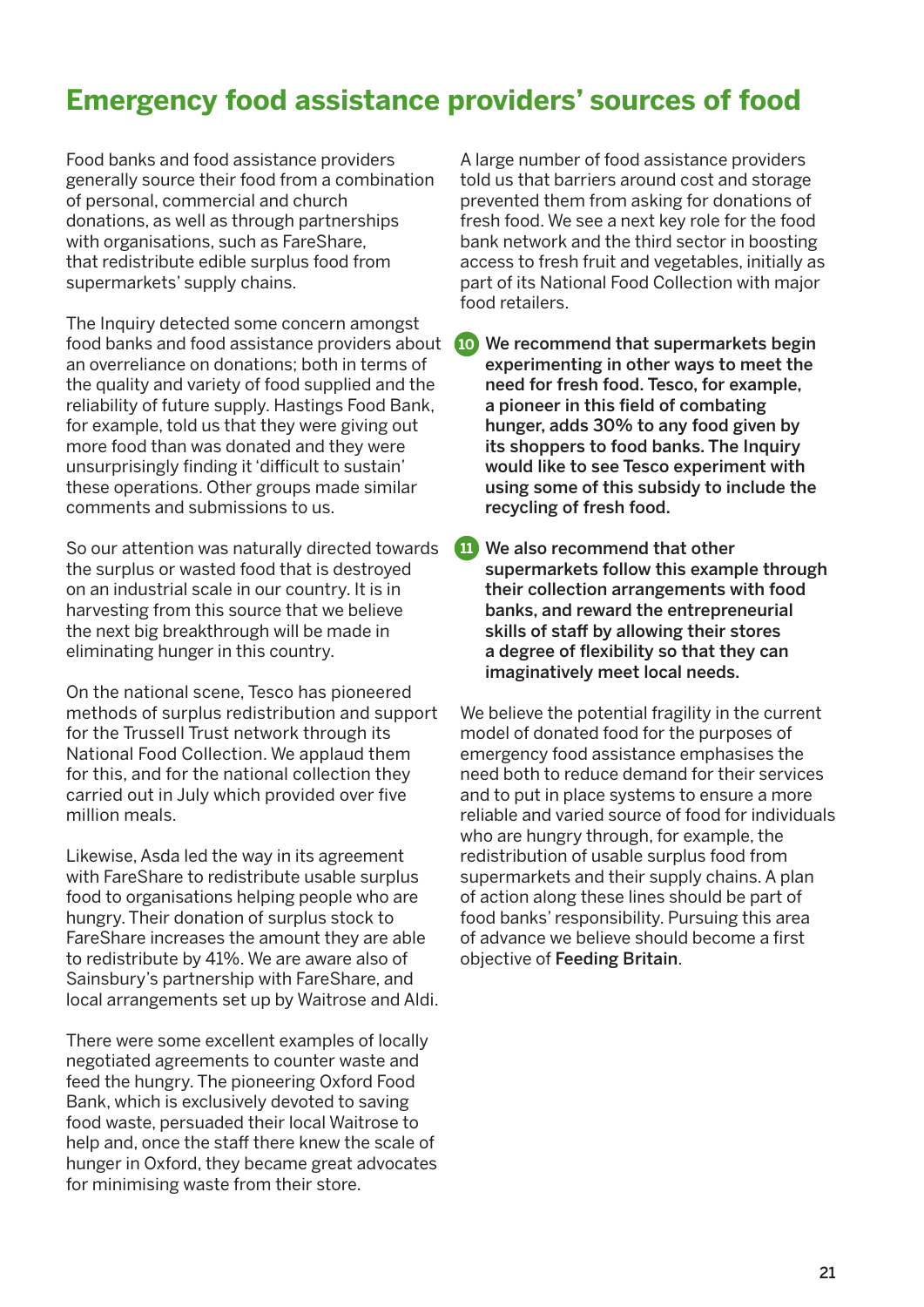### **Waste and surplus redistribution**

We heard from independent food banks and other providers that if they were able to access fresh food at a reduced cost, or for free, they would be able to focus greater effort and more resources on supporting people with complex needs who require more intensive support. Local organisations serving hot meals to homeless individuals, for example, would be able to invest in support workers if less of their expenditure was devoted to securing fresh food, as was explained to us in Truro.

We have been struck by the way independent providers can utilise food assistance as a tool to engage with some of the most vulnerable people in our communities, as a first step towards rebuilding their lives.

It is therefore critical that redistribution is prioritised above other schemes to dispose of surplus food. The Waste and Resources Action Programme (WRAP) has set an ambitious target to reduce food waste by 1.1 million tonnes by 2015 through its voluntary Courtauld Commitment. Redistribution is a natural way to achieve this goal, and we urge those organisations who are signatories to these voluntary commitments to consider how they can support food assistance providers.

The Inquiry has been told of the Fund for European Aid to the Most Deprived, designed to support food assistance activities by re-allocating EU Structural Funds. Third Party Organisations have expressed concern at the Government's decision to withdraw the smallest possible amount to bolster its welfareto-work programmes.

**12** The Inquiry is asking the Government to consider whether a part of its entitlement from European structural funds to address poverty and deprivation might be better spent through the Fund for European Aid to the Most Deprived. We believe Feeding Britain should be financed from this source. We recommend that the Government reallocates some of its EU Structural Funds, to match fund with private charitable funds as well as local public health grants, and to allocate this to organisations that promote the equitable distribution of surplus food, and to finance other developments we suggest in Feeding Britain.

**13** We believe it is indefensible that huge numbers of people are going hungry in a country which wastes such vast quantities of food that is fit for consumption. Whilst we acknowledge that a certain amount of food waste is unavoidable, and that not all surplus food can be redistributed, we urge the Waste and Resources Action Programme (WRAP) to set food retailers and manufacturers a target of doubling the proportion of surplus food they redistribute to food assistance providers and other voluntary organisations and to agree this target, and the timescale over which it will be achieved, with Feeding Britain. This would still only amount to using a mere 4% of usable food, yet if organisations that promote the equitable distribution of surplus food were given the resources to double their output, this very important target would save the voluntary sector £160 million over the next Parliament. We believe a long-term objective should be to minimise the amount of surplus food in this country, while ensuring that of this falling surplus progressively more is used by the third sector.

**14** We also support the calls made by the House of Lords European Union Committee for the Government to introduce financial incentives in Britain so as to divert more fitfor-consumption surplus food from landfill and Anaerobic Digestion to voluntary organisations serving meals to people.

 We recommend that the food industry as **15**a whole should set itself a target, built up from its constituent parts, of reducing the amount of food disposed of in landfill, and turned into compost or energy, by 100,000 tonnes each year by the end of the next Parliament. The body we suggest to drive this, as well as all other aspects of our reforms will be Feeding Britain.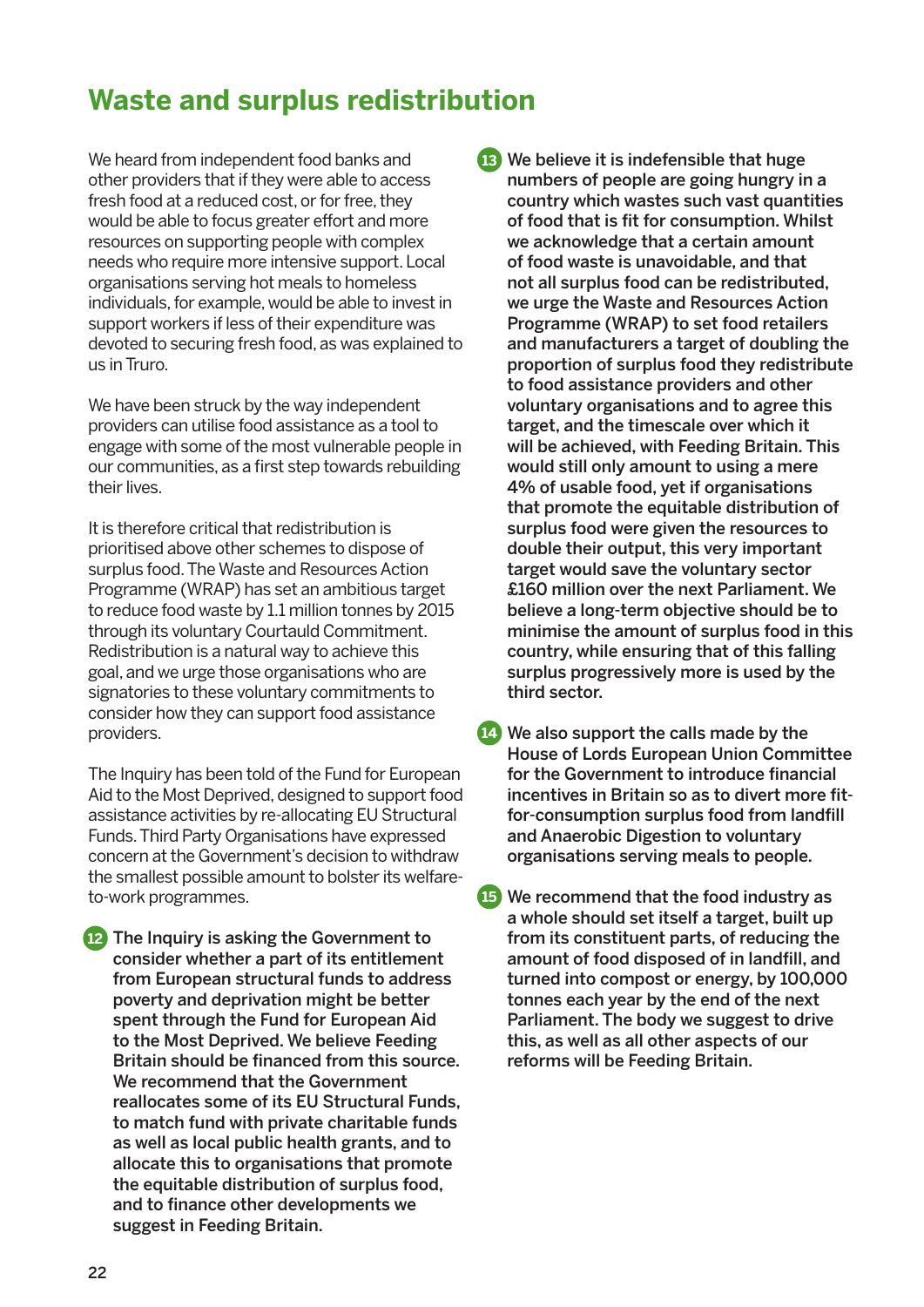### **The role of Local Authorities and local models for the future**

The Inquiry was inspired by the evidence it received from the staff and volunteers at the Matthew Tree Project in Bristol; particularly by the love and care they offer each of the users of their service, of catering for their immediate needs for food while at the same time helping them surmount the often severe personal difficulties in which some find themselves. The Matthew Tree Project builds these services around the people it serves. It gets to the heart of people's problems and comes up with a longterm plan to get them back to where they need to be.

Instead of just handing out food parcels, which is, of course, an important activity, the Project lays its food out on shelves so people can pick out what they want within a set nutritional limit. The Project has built on its existing food assistance model by reaching an agreement with Bristol City Council to buy up plots of land in parts of the city that might be deemed 'food deserts', in order to grow and sell food to local residents. This scheme will be used also to offer employment and training to unemployed individuals relying on its existing food assistance scheme.

The Inquiry believes that Local Authorities have a great deal of knowledge of their areas, and that the evidence shows us local partnerships work far more effectively than centrally determined ones – this ethos is at the core of Feeding Britain. The Community First programme has handed £23 million of Government funding to 600 volunteer panels, and the 'Our Place' programme is giving 120 communities greater control of their neighbourhood services.

We were particularly interested to learn that one such project in Leicester, managed by Saffron Lane Neighbourhood Council, is developing a new 12-acre community food growing project that specifically aims to demonstrate the benefits of healthy, home grown food to local residents. We would be keen to see such examples promoted as best practice, so that other communities can replicate them.

- We believe that by encouraging the **16** production and retail of locally grown food, Local Authorities can play a key role in addressing the lack of access to affordable food in deprived areas. Success in establishing local networks will require Local Authorities amongst other things having the willingness to work with local food organisations to free up land for food production, retail and storage, as and when resources are available.
- **17** As part of renegotiating the Barnett Formula, we recommend that the Government considers reintroducing a needs element to the funding settlement for Local Authorities, so as to enable them, amongst other things, to carry out the reforms outlined in this report.

We now turn to the role that we see other bodies needing to play in eliminating hunger in Britain. We believe that Feeding Britain should have the responsibility of holding each of these bodies to account and having the duty of reporting regularly to Parliament on how each of these bodies is carrying out its new responsibilities.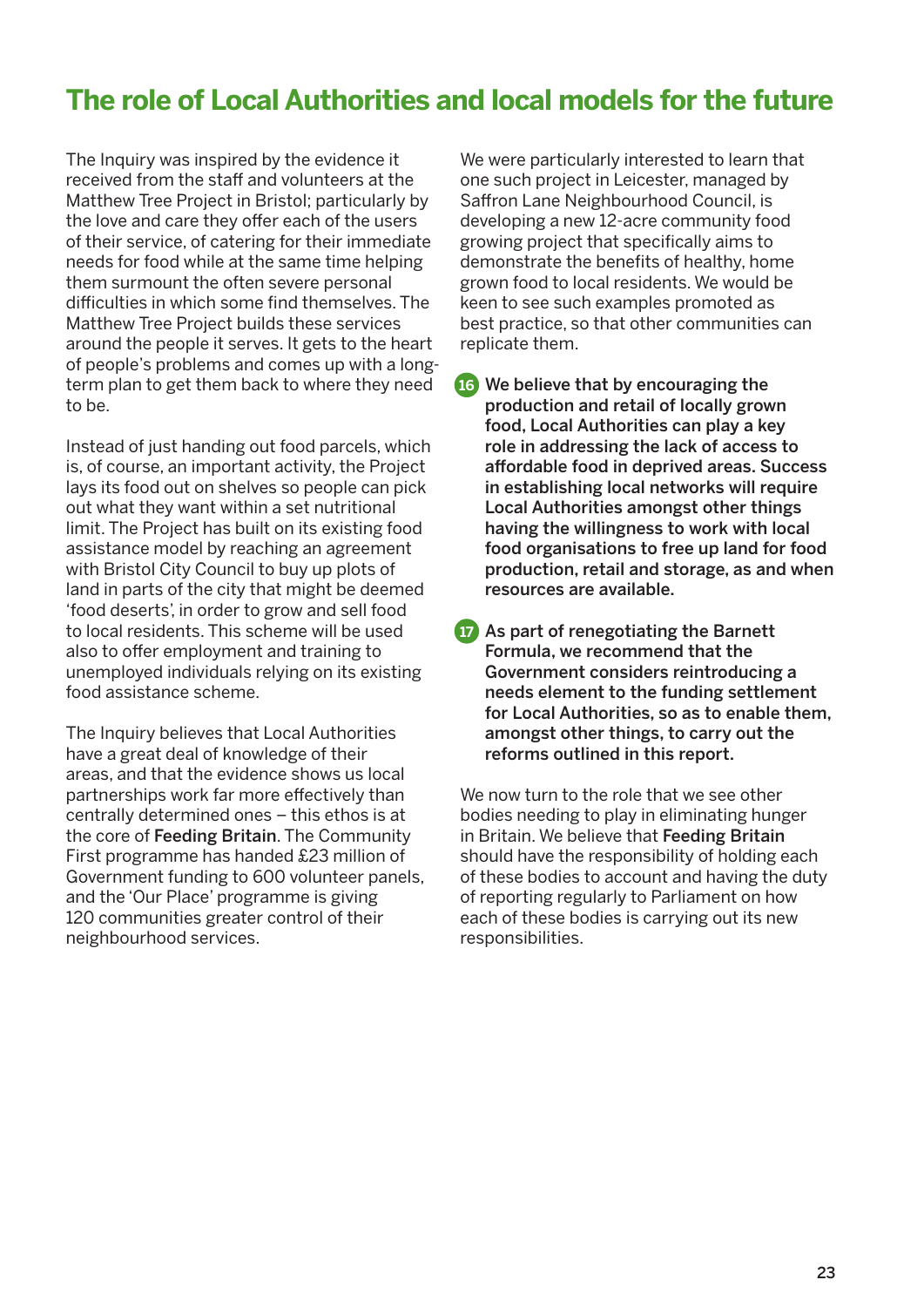### **Gas, electricity and water**

The Inquiry is concerned that people on low incomes have been hit disproportionately hard for many years by the increasing costs of living, and that this has resulted in an erosion of the value of their income. In addition, they face in many cases a premium on the basic goods and services they buy. Too many people living in low-income households often face the choice of putting money in the gas meter or food on the table: particularly those who are trapped on prepayment tariffs.

Whilst legislation introduced in the Energy Act 2013 to ensure consumers are on the cheapest tariff that meets their preferences is a laudable first step, the Inquiry remains concerned about the numbers of households who remain on prepayment meters – who are often offered just one tariff option.

Those who pay for their gas and electricity through prepayment meters often face the highest energy costs as they are unable to access the best deals and tariffs available to direct debit customers. We heard also that some prepayment meters are installed on a mandatory basis by energy suppliers when households have fallen behind on their bills, and extra charges are levied when households wish to wean themselves off a prepayment meter. Standing charges levied by energy suppliers may also have a disproportionate effect on households relying on prepayment meters, as charges can accumulate into a sizeable amount of debt over the summer months while the heating is not in use. Immediate steps can and should be taken to stop the poor paying more for basic essentials.

 We recommend that the Government **18** grants itself new legislative powers to instruct Ofgem to work with energy suppliers to establish a national minimum standard for fair energy prices for all prepayment energy customers.

 Similarly, we recommend that Ofgem **19** should take an immediate step towards this objective by encouraging energy suppliers to bring their practice up to the best. They should fix their prepayment energy tariffs for two years, based on EDF Energy's recent introduction of a fixed price prepayment tariff for all new and existing customers. As part of this offer, households should be given the power to switch suppliers in 24 hours with no termination fee, an offer EDF Energy has made.

 We recommend that Ofgem reviews the **20**impact the introduction of standing charges has had on energy bills for poorer households – particularly those relying on prepayment meters. We believe Ofgem should consider carefully the unintended consequences of standing charges, such as the accumulation of debt on prepayment meters.

The Warm Home Discount was introduced in April 2011 and requires the major energy suppliers to provide £140 towards energy bills for some households on low incomes. Poor pensioners automatically get this amount deducted from their energy bills. A broader group of working-age households may qualify for discretionary support. However, they must first apply. In these cases, even if they are eligible, the energy supplier is not obliged to provide the discount in every case, since the amount of support available is limited. Some energy companies currently exclude poorer working households from their broader group of households eligible for assistance.

We support the continuation of the Warm Home Discount scheme and believe it could be reformed at nil cost to make an even greater difference to low-income households' budgets, and perhaps free up more resources with which to buy food. Against a backdrop where it seems costs for energy companies are plummeting but profits are nevertheless rising, we believe there is scope, and indeed a moral obligation, for the energy companies to do more to help the poorest. As an immediate step: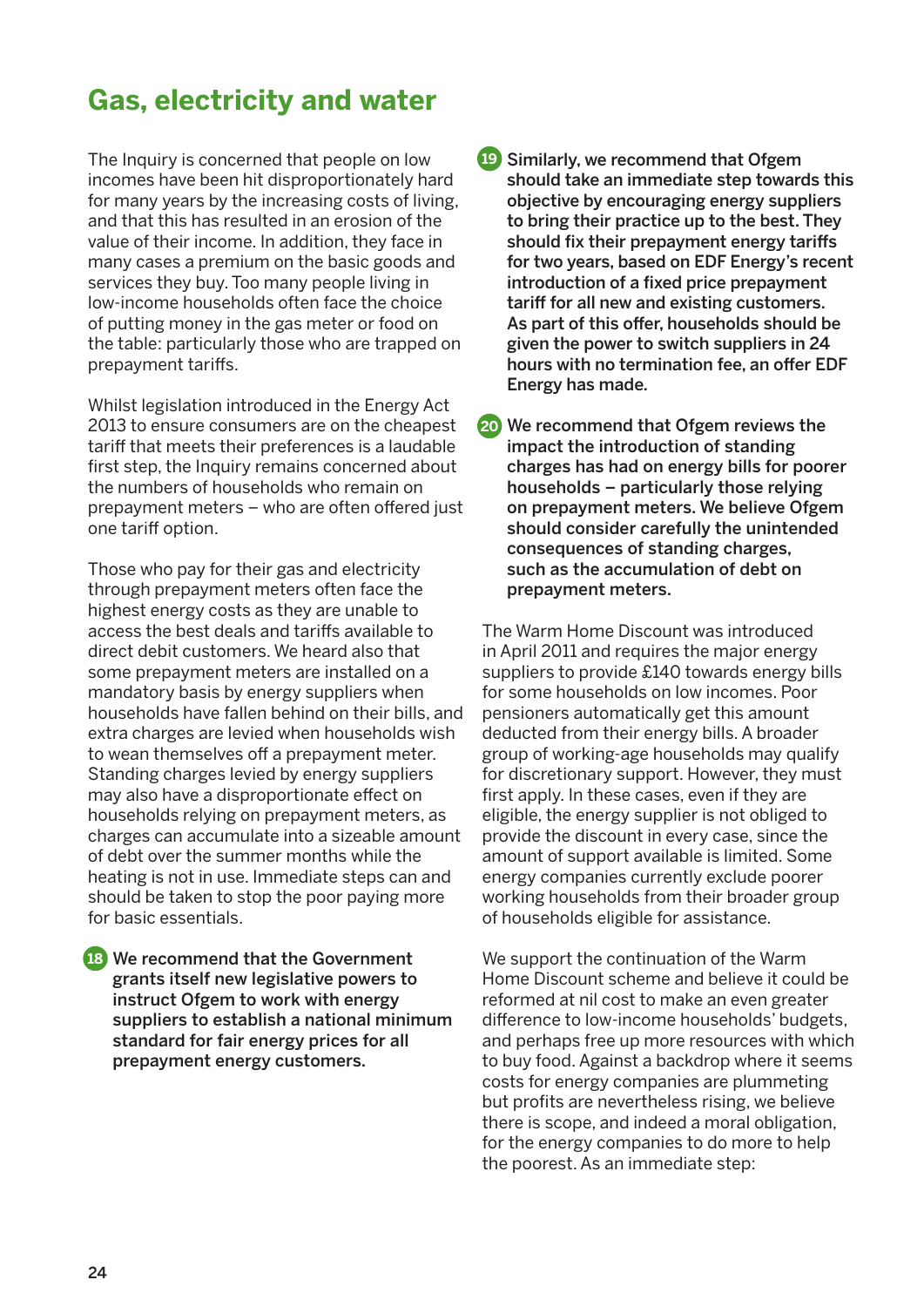21<sup>1</sup> The Inquiry recommends that Ofgem set out how energy suppliers should go beyond meeting the minimum legislative criteria for the Warm Home Discount. We believe the Broader Group criteria should be extended automatically to cover all low-income working families. This would provide welcome support to an additional 1.7 million families in poverty.

The Inquiry became aware of the inconsistent implementation of the Warm Home Discount, with some households excluded by their energy supplier even though they would be eligible with another.

 We recommend that the Secretary of State **22** for Energy and Climate Change considers implementing a standard set of rules for all energy suppliers involved with the delivery of the scheme, so a greater number of families in poverty are able to benefit.

The Inquiry has been made aware that eight out of twenty six water companies have now introduced social tariffs for vulnerable customers, and that the water industry is now beginning to create a voluntary database to make it easier for landlords to provide information about their tenants to water companies.

We applaud the industry's efforts to begin to do more to help its most vulnerable customers, and encourage those companies who have not yet introduced social tariffs to consider the benefits of doing so. We also warmly welcome Ofwat's 2014 Price Review, which is set to reduce water bills across England and Wales by 5% before inflation.

But the Inquiry is concerned that some poorer families living in smaller homes may be paying more for their water than they were before, because they have been placed on a metered tariff. The Inquiry understands that meters are more cost effective for people living in smaller households but in larger properties, but that unmeasured bills based on property values may be cheaper for families living in smaller properties.

 We recommend that Ofwat audit each **23**water supplier's customer base to find how many low-income households would be better off on an unmeasured tariff, and direct that they should be transferred or have their bills capped at this level.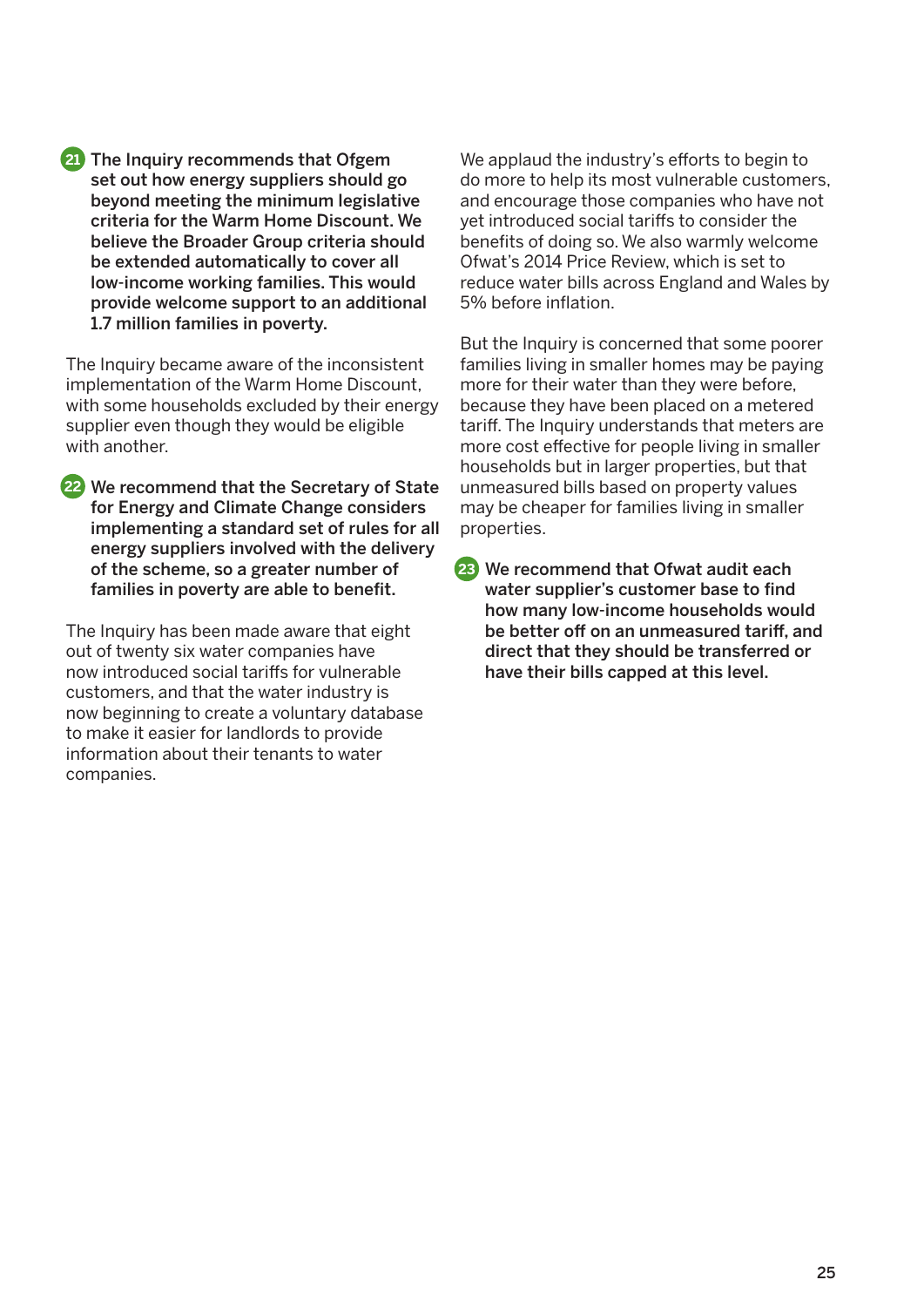### **Debt and high-cost credit**

The escalation of personal and household debt is both a cause and a symptom of households' declining available income. People are, in some circumstances, taking out a loan or obtaining household goods through a home rental scheme, in order to cover an initial crisis. In doing so, this initial crisis all too often becomes a spiral.

Many people in this situation, the Inquiry was told, will have already called on family and friends to lend a hand during tough times, and this same network of support may no longer be available once the next crisis arrives.

The Inquiry endorses the findings of the Financial Conduct Authority's investigation into continuous payment authority (CPA) schemes, which found some firms were automatically deducting arbitrary amounts of money from individuals' accounts as a debt collection method which meant that some borrowers therefore had difficulties paying for essentials such as food and heating. We were told of large initial sums being taken out of a person's bank account unbeknown to them, and that these deductions could be larger than the sum borrowed. High-cost short-term lenders are now limited to two unsuccessful attempts to use a CPA to take a repayment and cannot use a CPA to take a part-payment. However, the borrower will be able to 'reset' the CPA following two unsuccessful attempts to deduct money, meaning it can begin the process all over again.

 We therefore recommend to the Financial **24** Conduct Authority that it monitors closely the effectiveness of these new measures, report annually to Feeding Britain on its findings, consider how best to modify the sums that a lender can immediately withdraw from a borrower's bank account, and to take further action, if necessary, to ensure vulnerable households are not left exposed to high-cost short-term lenders.

The Inquiry heard also that some payday loan brokers pass on the bank details of people looking to take out a payday loan to a large number of other brokers and lenders, who may seek to extract fees, even if they have not supplied a loan.

 We recommend that the Financial Conduct **25** Authority should require as soon as possible payday loan brokers to amend their privacy policies so as to protect poorer households from being exploited in this way.

The Inquiry welcomes the Government's decision to cap the overall costs of highcost credit – and the introduction of the Financial Conduct Authority's new rules on payday lending, including using powers to ban inappropriate adverts, capping daily interest rates, requiring lenders to lend only where the customer can afford the loan and ensuring lenders cannot extend loans more than twice.

26 We recommend that the Financial Conduct Authority monitors closely over the next twelve months the level and fairness of interest rates, as well as the use of its powers to restrict payday lending, and report its findings to Feeding Britain before considering whether a lower maximum interest rate in some circumstances might be necessary to protect vulnerable, lowincome households.

One of the possible ways to help steer lowincome households away from problem debt is the credit union approach. Credit unions are in a position to offer a financial lifeline to families with poor credit ratings, and to give them greater control over their lives. They provide convenient access to credit and finance, without the sky-high interest rates charged by high cost credit providers and reintroduce some families to the skills of better managing their income. We welcome their development as a means of preventing large numbers of poorer households from being exploited by loan sharks, or cut off altogether from finance.

At present, though, for every credit union across Britain (375) there are almost four payday loan shops (1,427). For some people, this may mean it is more feasible to access high-cost credit than it is to approach a credit union. We believe everybody should have access to a credit union.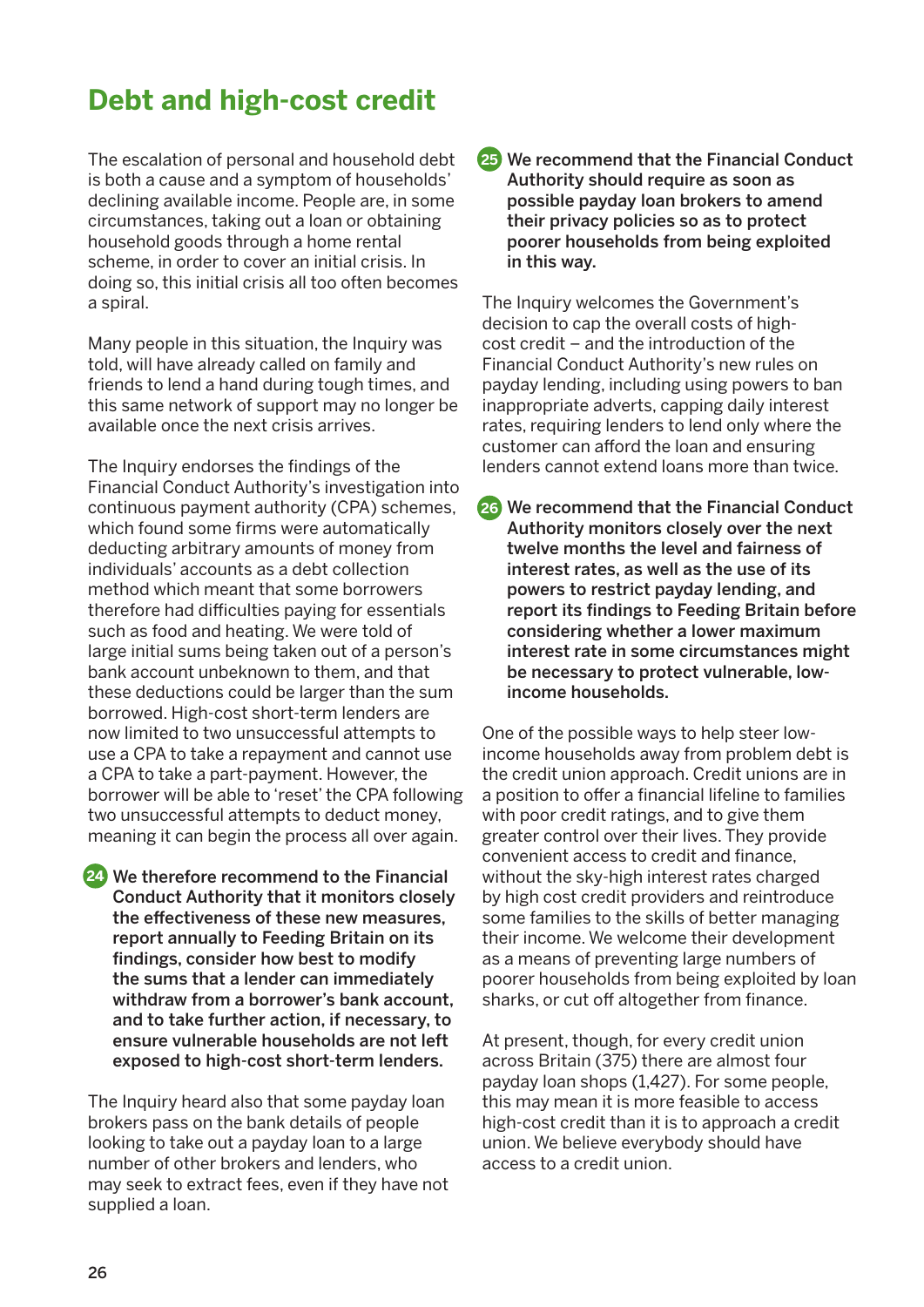The Government's £38 million investment in the development of credit unions last year was a very positive move. The Inquiry welcomes the Government's recognition of the important role played by credit unions and we encourage it to go even further in its support if this proves necessary.

Yet we are concerned that, at present, inconsistent signals are being given by the Department for Work and Pensions about whether all credit union account holders will be eligible to receive Universal Credit payments. At the moment it appears that Universal Credit payments will only be made if the member has an individual account and not if they are part of what is called a collective account.

 We therefore recommend that all credit **27**union accounts be made eligible for the receipt of Universal Credit, so as to allow for and encourage their use among lowincome households.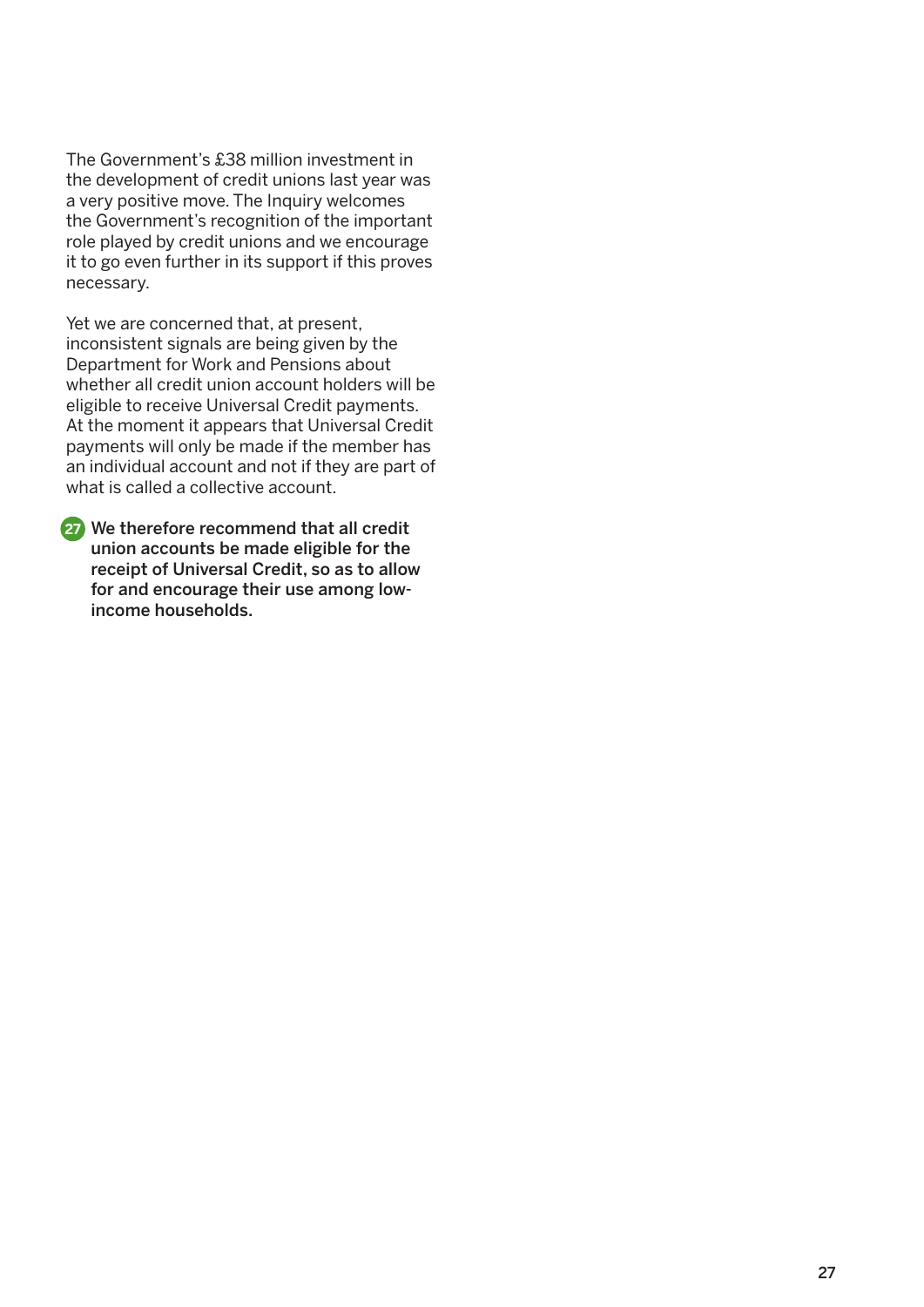### **Access to mobiles and the internet**

Throughout the course of our Inquiry we learnt just how vital it is for low-income households to own a mobile phone and have access to the internet. For the poor, mobile phones are not simply fashion accessories but a vital tool to negotiate their way around an increasingly concentric IT society. But we found many vulnerable, and often hungry, people were without a mobile phone or easy and free access to the internet who, as a result, were unable to access the support they needed to get their lives on track.

People claiming out-of-work benefits are now expected to conduct a large amount of their job search activity online or over the telephone. However, Ofcom has found that among those who experience difficulties paying for their communication services, payment issues are most likely to relate to mobile phones (75%). Half of this group have opted for 'pay as you go' as a method of managing their outgoings, so as to avoid being 'caught out' and falling into debt (or further debt).3 Ofcom acknowledges that these individuals may face a premium by using 'pay as you go', as it could mean higher usage cost compared to a contract, as well as exclusion from cheaper contract deals and lower direct debit bills.

In addition, Ofcom found there was limited awareness among low-income households of cheaper available deals, and only 26% of individuals on Income Support were aware of social tariffs available to help them access a landline.

Ofcom is currently reviewing how better to target relevant information on special offers and deals to low-income households.

We recommend that Ofcom better targets **28** relevant information to new claimants of social security benefits as part of a reformed Claimant Commitment, so as to increase the effectiveness of a claimant's search for work, and that it reports progress on this front within the next six months. Further proposals along these lines are listed later in our recommendations on reforming the Claimant Commitment.

3. Ofcom, *Affordability of essential communications services*, July 2014

The Inquiry received evidence from several witnesses who had been charged up to 41p per minute to make calls to their energy supplier, for example, regarding a missed payment, or the Department for Work and Pensions to sort a problem with their benefit claim. We became similarly aware of higher-rate telephone lines used by a range of other organisations, including high-street banks. Calls to these numbers often involve extended periods of time on hold, and for many of our poorest citizens, the cost of making these calls is an additional expense which they can ill afford.

We therefore welcome the directive issued by the Cabinet Office to all government departments instructing them to switch from 0845 numbers to cheaper alternatives. We welcome likewise the progress made by energy companies in switching to freephone numbers, and the Financial Conduct Authority's decision in spring 2014 to investigate and discuss with banks, insurance and credit card companies the steps they needed to take to phase out their use of higher-rate numbers.

However, there are further immediate steps that can and should be taken. Some high-street banks still advise their customers to call higher-rate numbers, and we discovered that one energy supplier publicises a higher-rate emergency number for its customers whose prepayment meters have run out. We are also concerned that some public bodies continue to rely on higherrate telephone numbers.

- We therefore recommend that Ofwat, **29** Ofgem and Ofcom oblige all utility companies to transfer immediately all public telephone numbers from higher to standard regional or free rates.
- We recommend also that the Financial **30** Conduct Authority report within six months the progress it has made in abolishing the use of higher-rate telephone numbers in the financial services sector.
- We recommend that the Cabinet Office **31** reviews the progress made by public bodies in phasing out the use of higherrate telephone numbers, and require any remaining adjustments, where necessary, to be made within six months.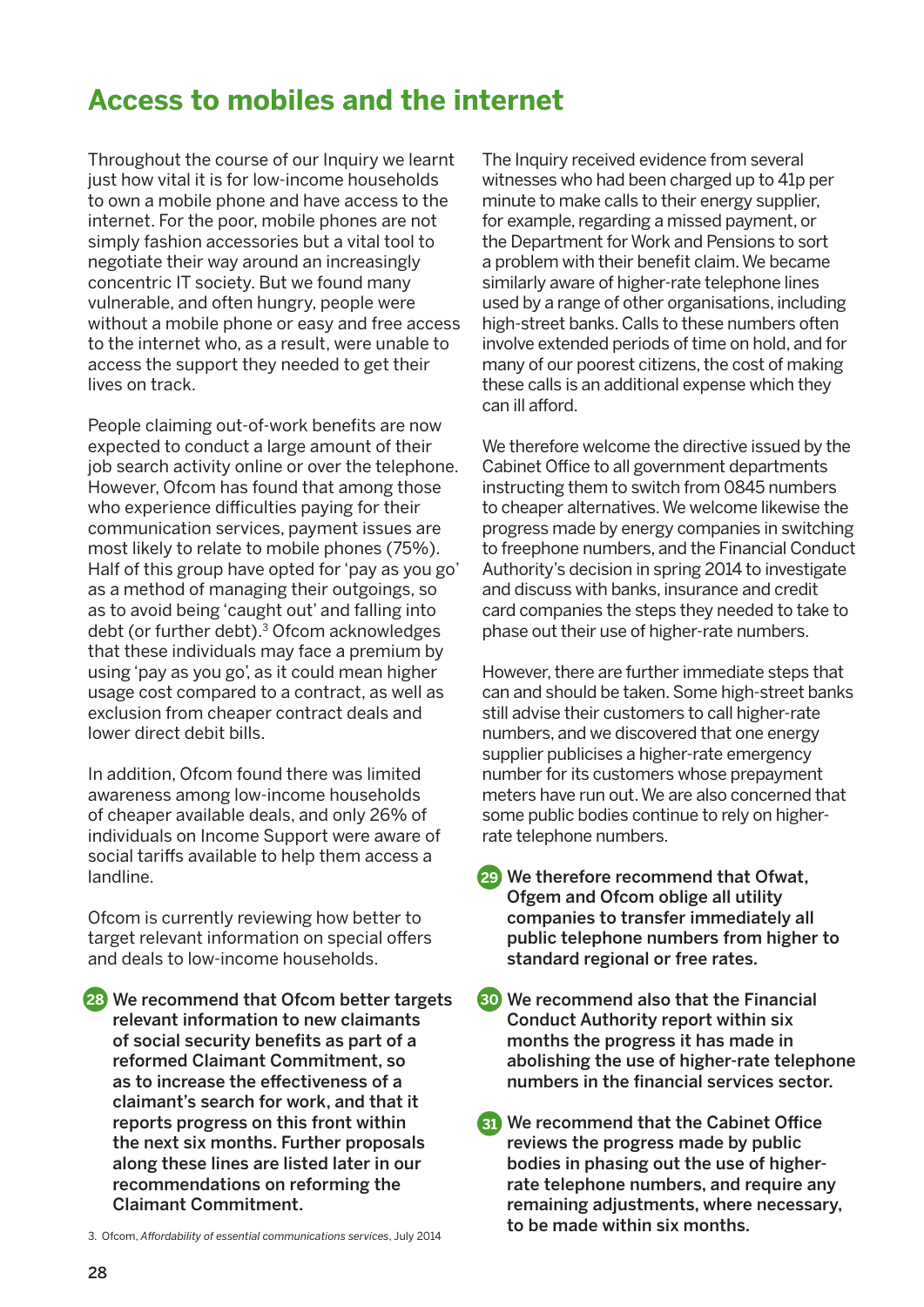### **Resilience – cooking, parenting and budgeting**

The Inquiry believes individuals and families are most at risk of experiencing hunger when the practical and financial resources are not there to prevent or, if this fails, to deal with a crisis when it strikes.

As well as lacking resources, a proportion of families also lack the resilience to cope with life on a low income. They may have difficulties budgeting for a week's worth of shopping, for example, as whatever income there might be is devoted to other, non-essential items of expenditure or to paying off debt. Some households may also find it difficult to prepare or cook decent meals from scratch, making them much more likely to rely on ready meals or takeaways.

Whilst we have heard how many families manage to buy and cook food on a shoestring budget for extended periods of time, we have seen also that a number of individuals and families are unable to do so. We therefore very much welcome the Government's decision to reintroduce the mandatory teaching of cooking skills into the National Curriculum for maintained schools. Academies and free schools should be encouraged to embed these skills into their learning programmes, so that all young people leave school with a basic set of cooking skills.

 We recommend that the teaching of **32** budgeting and parenting skills should be embedded on a statutory basis in the National Curriculum as the cornerstone of a reformed Personal, Social and Health Education (PSHE) module.

But evidence presented to the Inquiry confronted us with the unpleasant truth that some children, we do not know how many, are hungry when they reach school because of the chaotic conditions in their homes. A large proportion of primary schools that submitted evidence to the Inquiry said they had witnessed children arriving at school hungry because their parents could not, or would not, wake up to make them breakfast, or bring them to the school breakfast club. We heard also that some families did not have enough money to afford decent food as their income was devoted almost entirely to having to pay off debts from catalogues, credit companies and payday lenders.

We have had a great deal of evidence showing how imaginatively schools try to protect these vulnerable children from the consequences of the chaos that reigns at home. We applaud these efforts, would wish them to continue, and indeed be expanded to cover all children who arrive at school hungry. The aim should be for this response to be extended.

But we should not leave the duty resting with schools. Parents have duties, and these duties are not abated by the chaos resulting from their lifestyle.

We have heard how some families may require more intensive help to ensure they have sufficient budgeting skills and are able to be successful parents.

 We recommend that schools should **33** wherever possible refer such chaotic families to their local Troubled Families project whose success can be measured in the number of families they have 'turned round' to being functioning in a normal way.4

<sup>4.</sup> The Troubled Families programme is a cross-cutting programme managed by the Department for Communities and Local Government, aiming to provide a joined-up approach to helping families which previously received a large number of interventions from different parts of the state. Broadly, the purpose of the programme is to improve the effectiveness of work with those families and, thereby, to reduce the demands that they make upon public sector resources.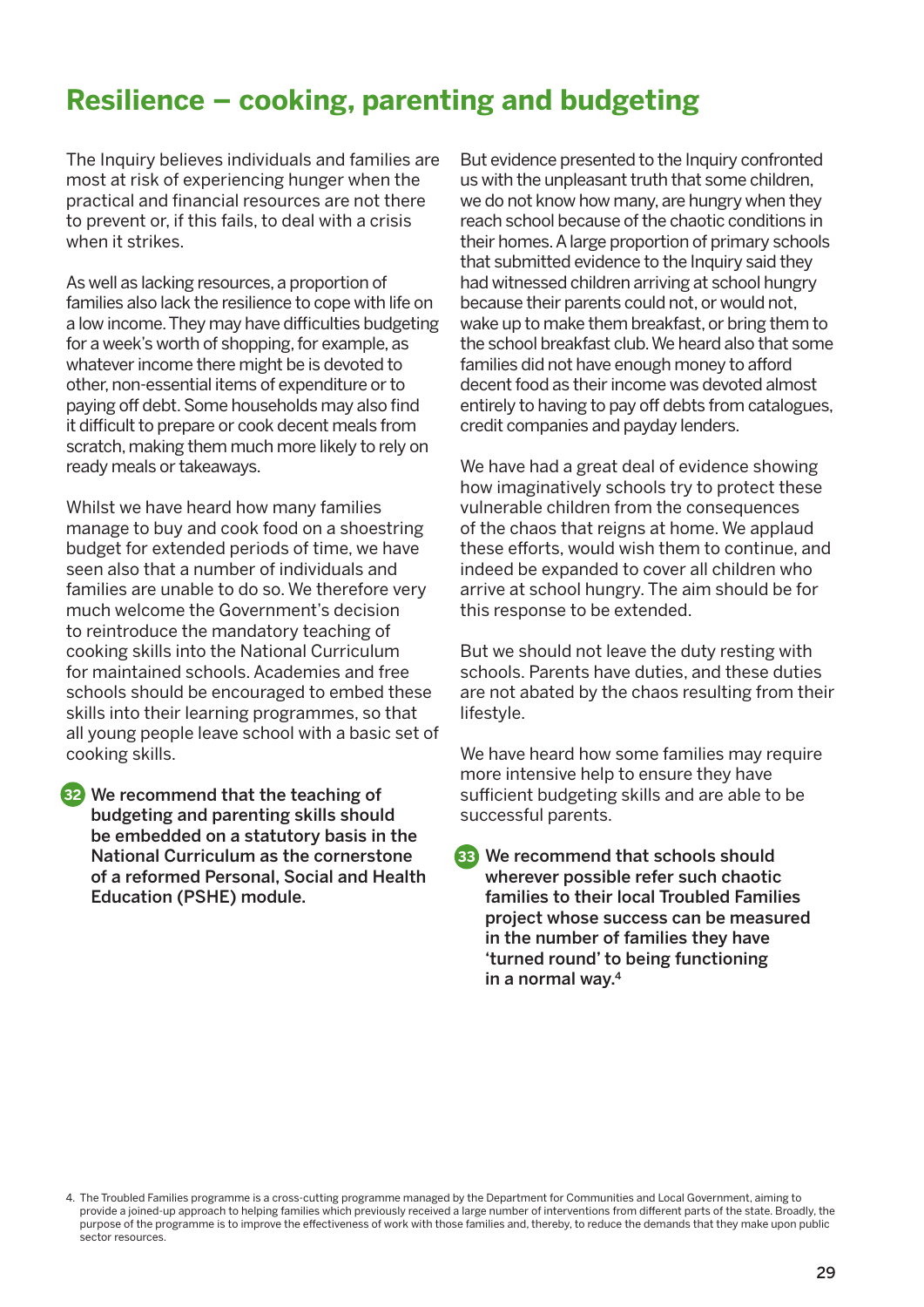The Inquiry received evidence suggesting that the opportunity for adults to undertake food skills training would be one way of boosting the resilience of people relying on food banks, and other forms of food assistance. Programmes such as Change4Life, which is targeted at lowincome families, and Love Food Hate Waste which aim to change behaviour are laudable, and it is important these programmes are effectively targeted at families who lack the appropriate skills.

The Government's Healthy Start scheme supports half a million women who are pregnant or who have children aged four and under by providing vouchers for fresh milk, fruit and vegetables. These vouchers provide a valuable opportunity to educate new parents about the health benefits of fresh, nutritious food.

 We believe the Government and the **34**voluntary sector should consider whether there is an opportunity to provide information about available food skills training alongside Healthy Start vouchers.

 We recommend such support be made **35** available by members of Feeding Britain to all individuals relying for any length of time on emergency food assistance.

Some food banks expressed concerns to the Inquiry that some of their clients do not, or cannot, cook the contents of their food parcels at home because they lack basic cooking equipment and facilities. We heard how some landlords may offer tenants only a microwave or one ring on a cooker while calling these facilities a kitchen for rent purposes.

 We recommend that Local Authorities **36** begin collecting information on whether landlords in receipt of Housing Benefit are providing basic cooking facilities for their tenants, with a view to making Housing Benefit receipt conditional on these facilities being provided, and to report their findings to Feeding Britain.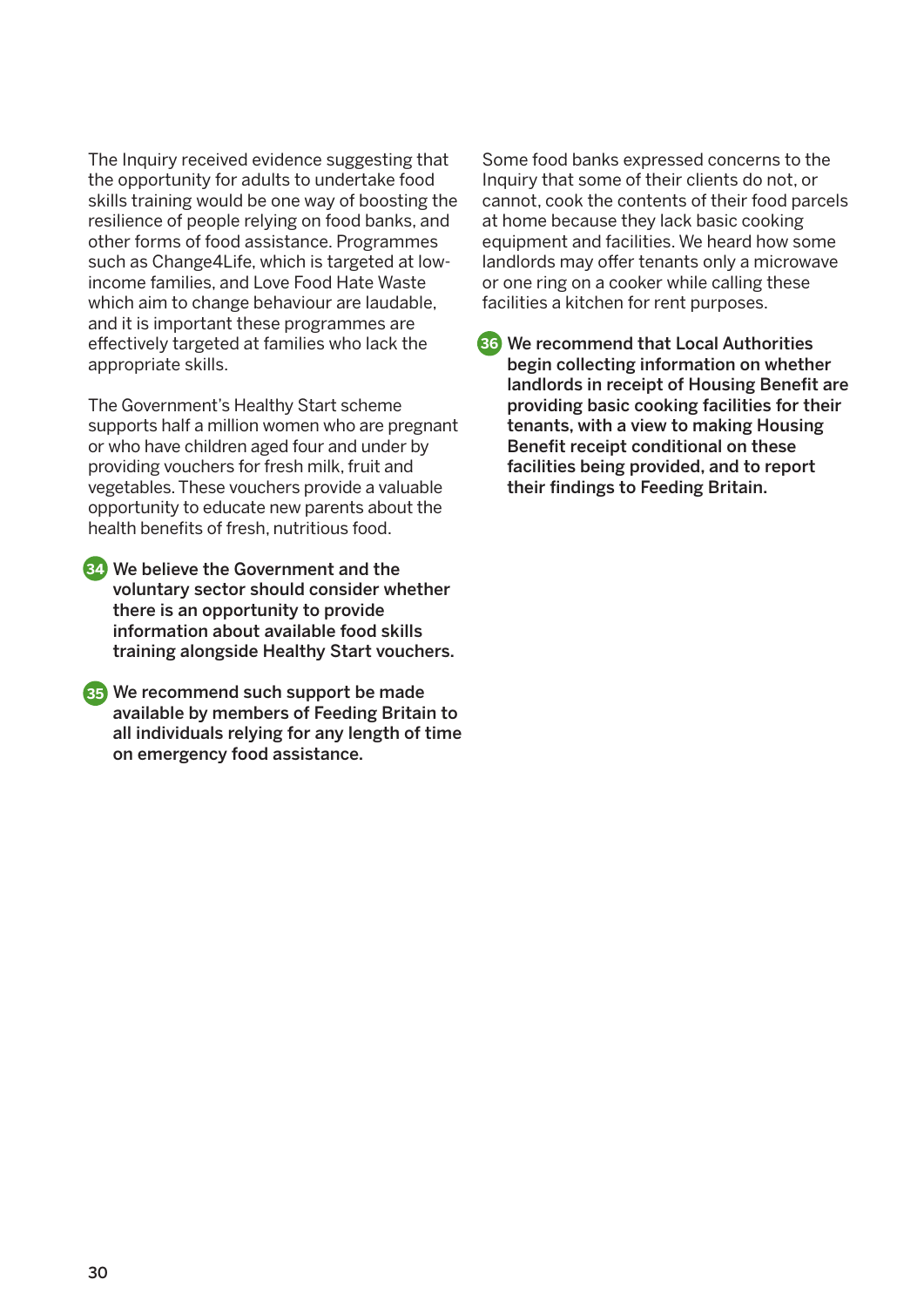### **Hunger in schools**

Some schools report that up to a quarter of their pupils arrive hungry each morning. Evidence from most of these schools suggests that whilst low parental income is an important factor, children often go hungry because of a lack of routine and organisation at home.

The evidence also raises several issues around free school meals. We have found that up to 38% of poor children in some parts of Britain are not receiving free school meals – even though they are entitled to them.

We heard also that some Local Authorities, such as Liverpool, Durham and Sunderland, automatically register all eligible families for free school meals without the need to fill in an application form. We welcome the introduction by the Department for Education of a free school meals eligibility checking system (ECS). The ECS enables Local Authorities to check very quickly and determine whether a parent can claim free school meals by linking benefits information from the Department for Work and Pensions, Her Majesty's Revenue and Customs and the Home Office.

```
37 We urge each Local Authority to use this the meal provision during school holidays.
tool to register automatically children of 
 eligible parents for free school meals and 
for Feeding Britain to report on progress.
```
According to the House of Commons Library, 1.5 million poor children are automatically disqualified from receiving free school meals because their parents are in work. Therefore, whilst we welcome the introduction in September 2014 of free school meals for all 1.5 million pupils in the infant years, the Inquiry believes that, in future, provision should be better targeted at those children most in need.

 We recommend that the Department for **38** Education prioritises poor children from working families in any future expansion of the free school meals programme.

We have heard how some parents dread the coming of the school holidays, and particularly the summer holiday, when their children cannot gain free school meals. A number of food banks have identified spikes in demand during these school holidays. We believe it would cost in the region of £130 million to continue the daily provision of free school meals for eligible pupils in primary schools during school holidays.

 We recommend that the Government **39**begins costing the extension of free school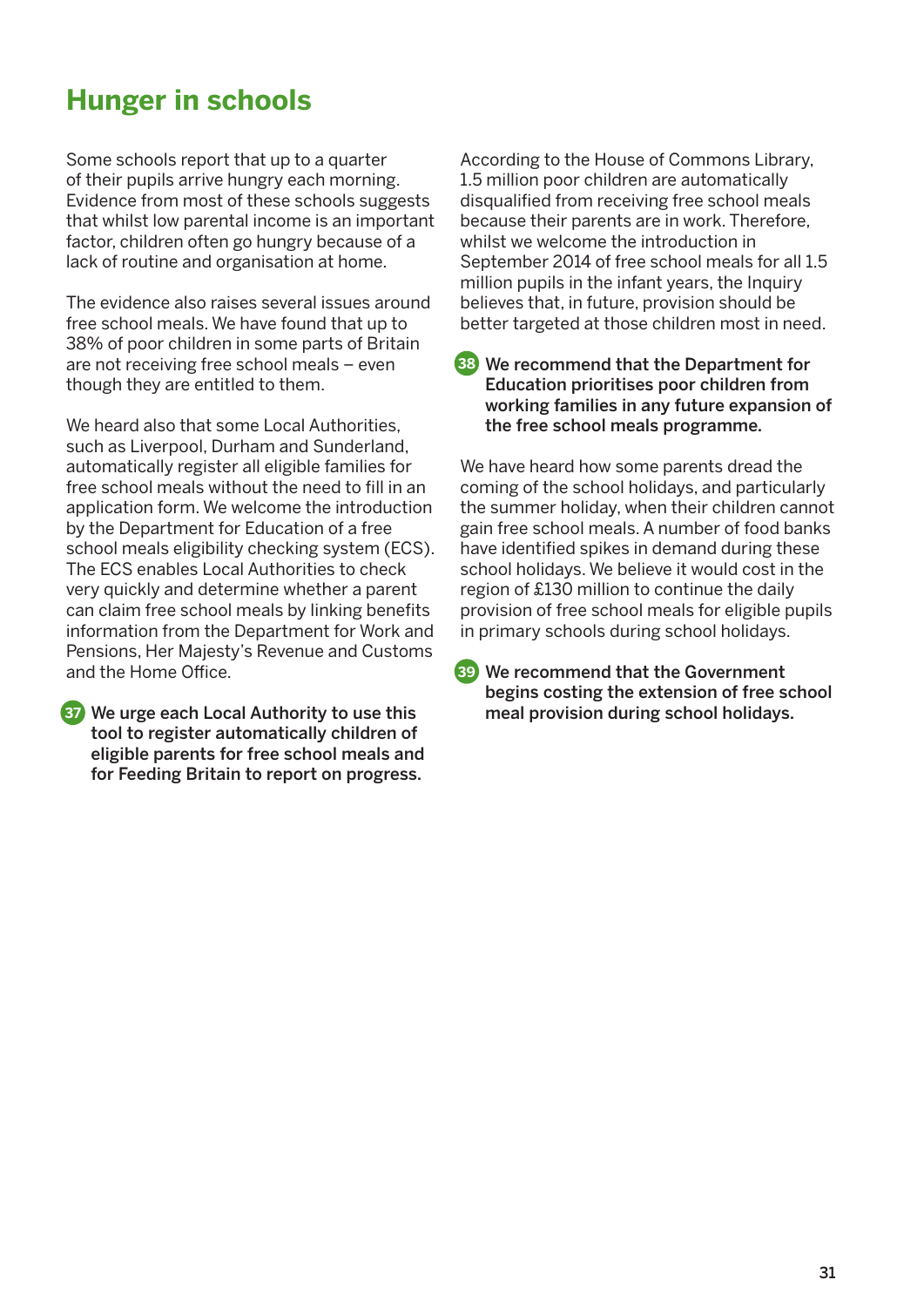### **Our recommendations to the political parties**

Government policy relating to the level and causes of demand for food banks, and the broader provision of food assistance, is currently spread across eight departments: the Department for Work and Pensions (DWP) for social security benefits, Her Majesty's Revenue and Customs (HMRC) for tax credits, the Department for Business, Innovation and Skills (BIS) for labour market and wages policy, the Department for Environment, Food and Rural Affairs (DEFRA) for food policy, the Department of Health for malnutrition, the Department of Energy and Climate Change (DECC) for energy costs, the Department for Education for school meals and the Cabinet Office for voluntary provision.

 We recommend the establishment of a **40**single Office for Living Standards within the Treasury to monitor pressures on low-income households' budgets and for the Cabinet Office to co-ordinate effective responses from government. It should be tasked with reporting regularly to Parliament, and to Feeding Britain, on its monitoring of the implementation of the recommendations set out in this report. The Treasury should then commit to an annual Parliamentary debate on the level of progress made in this field.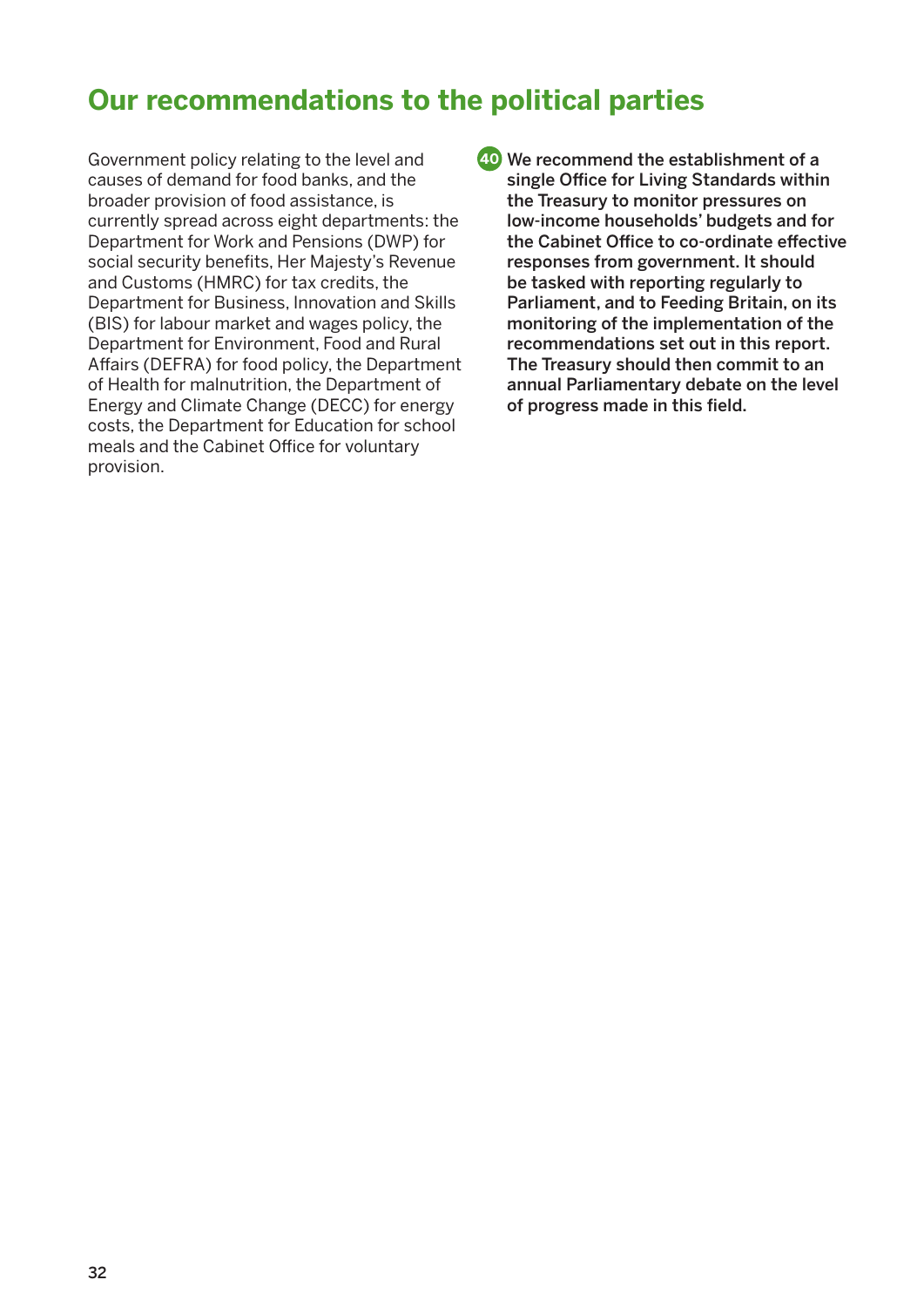### **Low pay**

Our Inquiry has found that too many people earning the National Minimum Wage are relying on help from food banks. We estimate that up to one quarter of people relying on food banks are in low paid work – with Hastings Food Bank reporting over half of its clients being in work. Half of those using the West Northumberland Food Bank last year were, likewise, in low paid work, as were more than one third of Ely Food Bank's clients. Clearly something troubling is happening at the bottom of our labour market, as it is in many advanced Western economies. Too many of the submissions we received, in written form, from food bank workers and clients themselves testify that the National Minimum Wage is too low to provide a failsafe system against hunger, even with the substantial subsidies taxpayers make to those wage levels through tax credits.

The real hourly value of the National Minimum Wage fell by 27p in the five years to 2013, meaning the real weekly earnings of a full-time employee working for the National Minimum Wage declined from £255 in 2008 to £242 in 2013, and for a part-time employee from £118 in 2008 to £112 in 2013.

We welcome the Government's decision to increase the National Minimum Wage to £6.50 per hour, as well as its decision to regulate the exploitative use of zero-hours contracts. Equally, we welcome the measures that have been put in place to lift the three million lowest earners out of income tax, and to cut income tax by two thirds for someone earning the National Minimum Wage. However, we believe there is much more to do. We aspire to see household incomes at the bottom that are better able to absorb shocks without even greater support from taxpayers; a national strategy to tackle low pay is therefore essential.

 We encourage the Government to **41** continue to pursue policies which seek to raise the National Minimum Wage, increase take-up of the Living Wage, and to reduce the total amount of tax taken from lowpaid workers.5

- We recommend that the Low Pay **42** Commission be empowered to set reference minimum wage rates in each sector of the economy, leaving in place the National Minimum Wage, and for these powers to be used immediately to encourage higher minimum wages in sectors of the economy that can most easily afford them, such as finance and banking. These higher minimum wages should be set at the level of a Living Wage, and should apply to all directly employed, outsourced and agency staff performing functions within these sectors.
- 43 The Low Pay Commission should also be granted additional powers to work with those sectors of the economy in which the immediate implementation of a Living Wage would lead to the highest threat of unemployment, such as social care and retail, in order to draw up interim packages – including product discounts and incremental pay increases – so as to provide a 'Roadmap to the Living Wage' for each of these sectors.
- We also believe that in these sectors the **44** Department for Business, Innovation and Skills should work with sector interests on a strategy to raise productivity and thereby enable the higher minimum wage, or Living Wage, to be implemented without a loss of jobs.
- Alongside this, we recommend the **45** Government leads by example through its pay and procurement policies so as to ensure all of its directly employed, outsourced and agency staff are paid at least a Living Wage.

 Likewise we recommend that Local **46** Authorities, beyond and including paying their own employees a Living Wage, should use their procurement strategies to encourage local businesses to themselves become Living Wage employers.

<sup>5.</sup> The National Minimum Wage is currently £6.50 per hour for adults, £5.13 for 18-20 year olds, £3.79 for under-18s and £2.73 for apprentices. The Living Wage is a voluntary rate which currently stands at £7.85 per hour nationally and £9.15 per hour in London. The Living Wage is calculated by the Centre for Research in Social Policy, Loughborough University, whilst in the capital the rate is set by the Greater London Authority and is based on a combination of a basic living costs approach.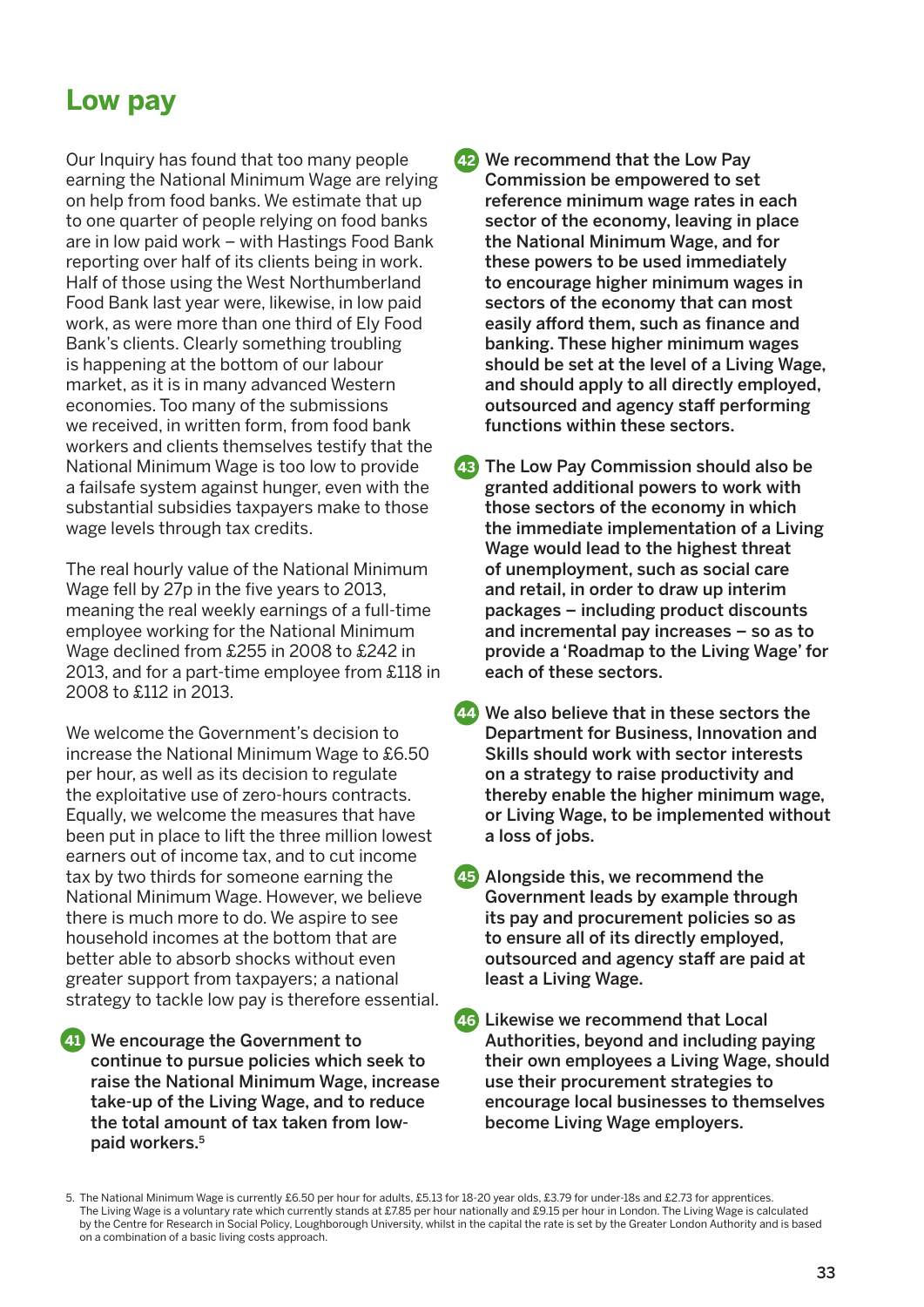### **Benefits administration**

Benefit-related problems was the single biggest reason given for food bank referrals by almost every food bank that presented evidence to us. The Inquiry is concerned that there are avoidable problems occurring in the administration of social security benefits, which have a particularly detrimental impact on poor and vulnerable claimants. We heard that one such problem arose as a result of Jobcentre Plus staff having to rely on two different computer systems, each on different screens, in order to calculate and process a claim, if more than one benefit was involved. This was likely to delay the processing of a benefit claim.

 We recommend that the Department **47** for Work and Pensions investigates the IT systems used in Jobcentre Plus and make necessary improvements to ensure all claims can be processed through one system which can be accessed on a single screen, so Jobcentre Plus staff are able to calculate and process entitlements within five working days.

We heard also that personal documents, including birth certificates and medical records, sent as part of an application for benefit had gone missing within the Department for Work and Pensions.

 We recommend that the Department for **48** Work and Pensions provides an email address to which personal documents can be scanned and sent, and if this is currently viewed as impossible, the Department should commission further work to overcome the barriers.

The Inquiry has gathered a broad idea of the benefit-related issues that have triggered, for some people, a prolonged period of hunger. There is an urgent need, though, to facilitate more in-depth analysis in future.

 We therefore recommend that emergency **49** food assistance providers amend their referral categories to differentiate more clearly between the various benefit-related problems they encounter; this should include delays in the processing of a new or existing claim, sanctions, changes in entitlement, loss of benefit during a Mandatory Reconsideration Period, being made to transfer from one benefit to another, and payments made to cover debt owed on previous overpayments or Crisis Loans.

The Inquiry was made aware of charges of up to £50 being levied by GPs on individuals requiring access to medical records to make an appeal against a decision that had affected their Employment and Support Allowance claim.

We welcome the Secretary of State for Health's announcement that all medical records will be accessible for free online by April 2015.

 We recommend that the Secretary of **50**State for Health make it a part of a GPs role to provide evidence in relation to benefit claims, and make it unlawful for the National Health Service to charge for medical documents in connection with benefit claims.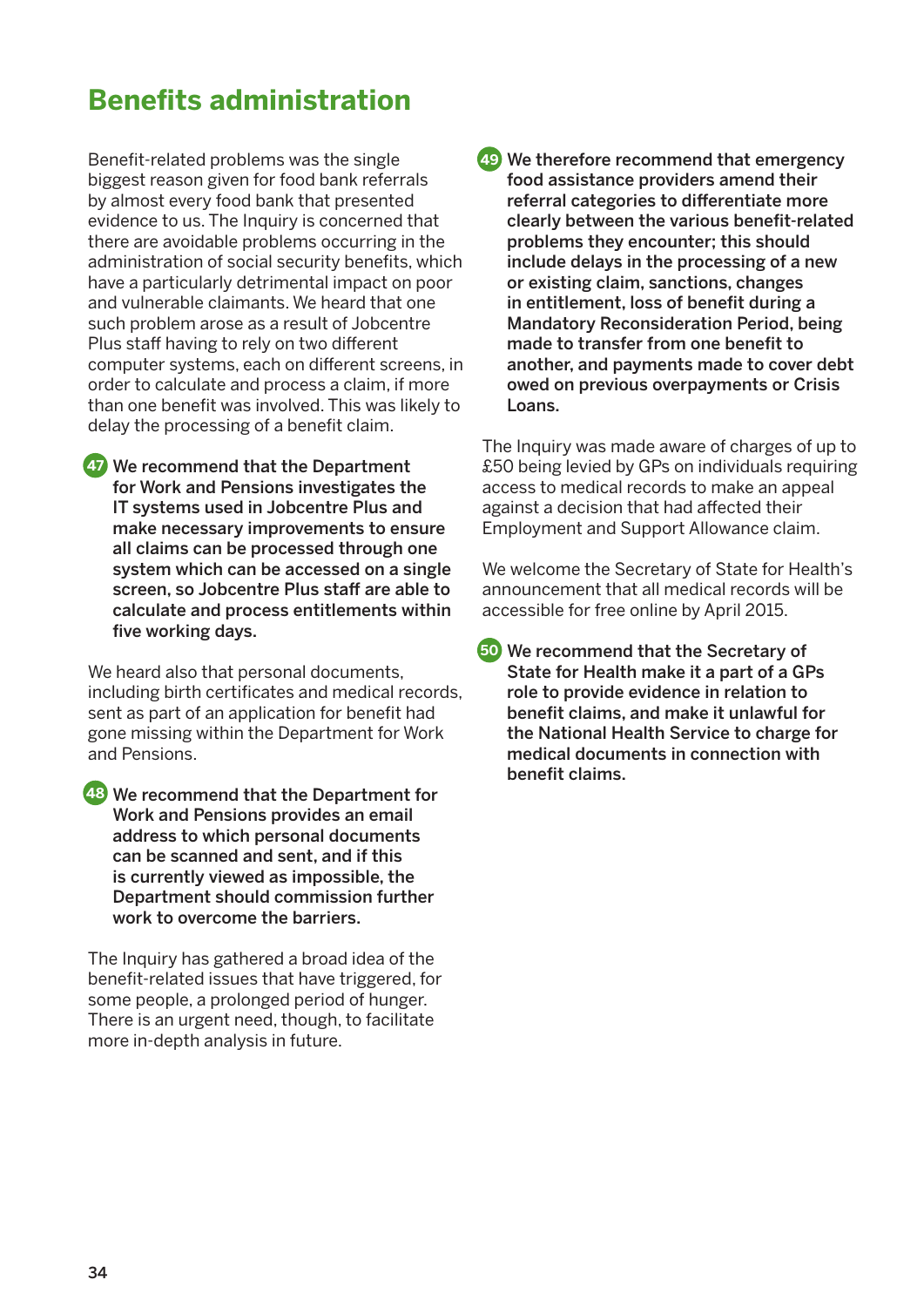### **Benefit delays**

The Inquiry believes that benefit delays have been a key reason as to why individuals have turned to food banks over the past ten years. We heard extensive evidence suggesting that lengthy delays in the administration, and subsequent receipt, of benefit payments is causing severe hardship for new claimants.

We found that the Department for Work and Pensions does not currently collect information on the length of time taken for benefit payments to be made. The Department's current performance measurement is the Actual Average Clearance Time (AACT), which is the average number of days taken between an application being made and the date a claimant is notified of a decision on their claim. Whilst the Department aims for this process to be concluded within sixteen days we heard that, for some claimants, even this length of time is too long to survive without money. We are not aware of the Department holding any records showing when the first payment is made.

 We believe the Government must urgently **51**reform the benefits system so it is able to deliver payments quickly within five working days. We fully understand this will take time to achieve. But the Department for Work and Pensions must begin this process of reform by ensuring it has the data to measure the time between a claim being made and the claimant receiving their first payment.

Given the size of our benefits system, there are bound to be mistakes and delays which leave claimants without any income for several days – although even one day is a pretty long time if you have no money for food. Even in the best run benefits system, there will always be a need for emergency assistance in helping to prevent hunger and the other consequences of being without money. Such help is that much more urgent when delays in payment run into many weeks and even months.

There is a clear moral case to address the shortcomings that exist in our welfare system. Our evidence shows that the current system is cumbersome, complicated and fails to respond effectively to the daily changes in people's lives. Changes are urgently needed to create a benefits system that is truly fit for purpose in the twenty first century.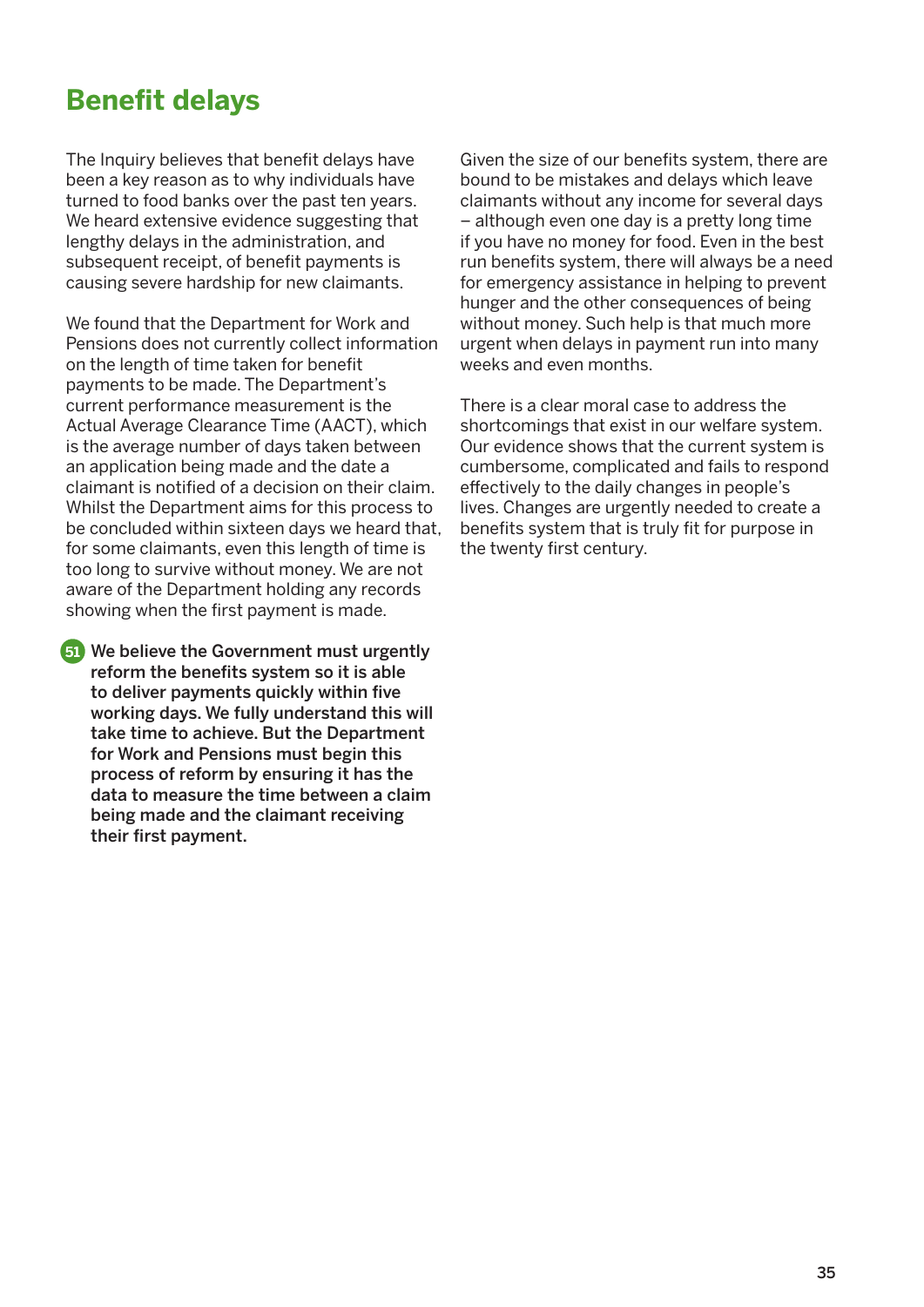### **Hardship Payments and Short Term Benefit Advances**

The Inquiry heard evidence of claimants being left for an extended period of time with no income because they were unaware of the discretionary support that might be available to them.

Discretionary support is not automatically paid to claimants whose benefits have been delayed, stopped or sanctioned. Claimants have to be aware that payments are available, how to apply for them and what the eligibility criteria are. For claimants who have been sanctioned, there is no entitlement to discretionary support until the fifteenth day of the sanction period, unless the claimant is classed as being vulnerable.<sup>6</sup>

We also received evidence suggesting that Jobcentre Plus staff are failing to inform claimants experiencing delays of their right to apply for a Short Term Benefit Advance or Hardship Payment to fill the gap in their  $incom<sub>e</sub>$ 

The Department for Work and Pensions has issued guidance stating that a 'hardship interview' – which people applying for Hardship Payments need to attend – should take place within 24 hours of the request for hardship payments being made. We welcome this development. Furthermore, it states that where a decision is made that a person satisfies the hardship conditions, action should be taken quickly to ensure payment arrangements are made. It expects payments to be made within three days, although there are no formal targets in place to measure performance against this expectation.

The Inquiry is concerned about the real possibility of people needing to rely on emergency food assistance because they are not claiming the discretionary support to which they could be entitled.

**52** We therefore recommend that the Department for Work and Pensions should simplify the application process for Hardship Payments and Short Term Benefit Advances. Information on this emergency support, along with other emergency measures such as Discretionary Housing Payments, should be clearly publicised within Jobcentre Plus offices, and introduced into Jobcentre Plus advisers' standard scripts for benefit claims. The Department should review its existing trigger mechanism that prompts staff to discuss support, and consider whether it could be improved – including by engaging in a dialogue with the All-Party Parliamentary Group on Hunger and Food Poverty and voluntary sector representatives.

- We urge the Department for Work and **53** Pensions to examine the possibility of allowing advice workers to request automatically Short Term Benefit Advances electronically for their clients.
- We recommend that the Department for **54** Work and Pensions should automatically consider paying Short Term Benefit Advance if a benefit claim has not been paid within five working days.

 We recommend that the Department for **55** Work and Pensions monitors closely the impact of changes designed to speed up Hardship Payments, and if necessary, consider further action to ensure a decision on Hardship Payments is made at the same point as a sanction decision.

<sup>6.</sup> Pregnant women; people responsible for a child or a young person; claimants who qualify for a Disability Premium; certain claimants with long term medical conditions; certain claimants who provide care for disabled people; certain claimants aged 16 or 17; and certain claimants under the age of 21.

<sup>7.</sup> A Short Term Benefit Advance is an interim payment which may be available to people who have made a new claim for a benefit but will be in financial need until they receive their first payment. Claimants may also be entitled if they have had a change in circumstances that will increase the amount of benefit they are entitled to, or if it is not possible for their benefit to be paid on time. A Hardship Payment is a reduced amount of Jobseeker's Allowance which may be available to people who have been refused Jobseeker's Allowance, or whose benefit has been stopped. Claimants may also be entitled to a Hardship Payment if they are waiting for Jobcentre Plus to decide whether they qualify for benefit.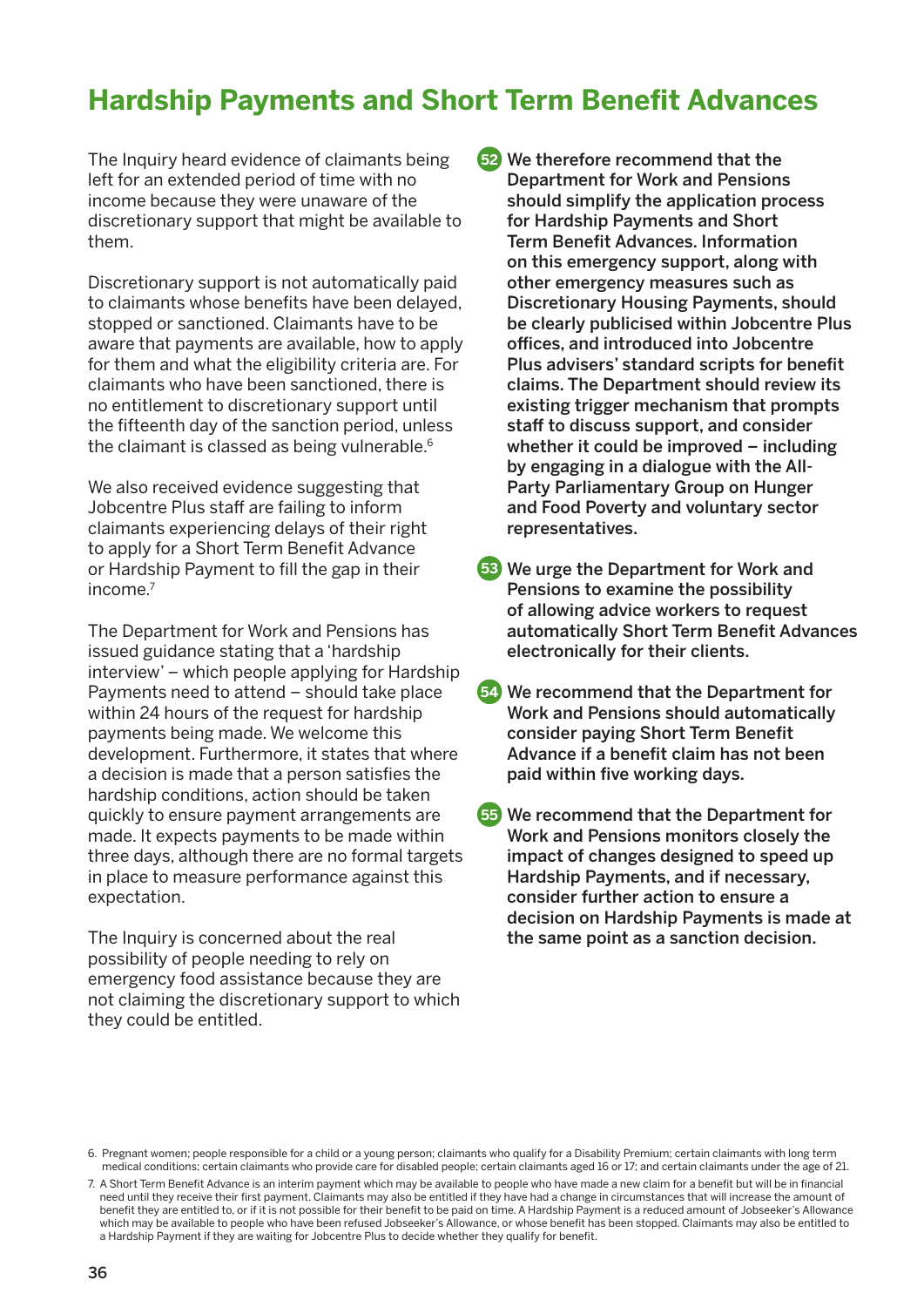### **Tax credits**

We saw also that a sudden loss of tax credits and other benefits resulting from a change in household circumstances has led to periods of at least one month, and often two months or more, with a heavily depleted household income. This often has been the case when families have immediately lost all of their tax credits when they reported that a partner is moving in to live with them in the same household.

Here is an example illustrating how honesty doesn't always pay in respect to our welfare state. Indeed, we heard examples where it had punished. When one considers the long-term erosion of low-income families' financial buffer, people who find themselves in this situation of having their tax credits cut off are unlikely to have much in the way of savings to fall back on, and are therefore at risk of going hungry.

The Inquiry heard that the Government intends to introduce an advance payment for Universal Credit claimants registering a change of circumstances if they cannot wait until the end of their assessment period for these changes to be made. This payment will consist of up to 50% of their monthly entitlement. Prior to the full rollout of Universal Credit:

 We recommend that Her Majesty's **56**Revenue and Customs and the Department for Work and Pensions both introduce and proceed with the continuous payment of a minimum tariff whilst a change of household circumstances is processed for tax credits and benefits, with adjustments being made later if necessary. As well as helping families avoid falling over a cliff edge in their household income, this would ensure that passports to other forms of support such as Housing Benefit and Council Tax reduction would continue.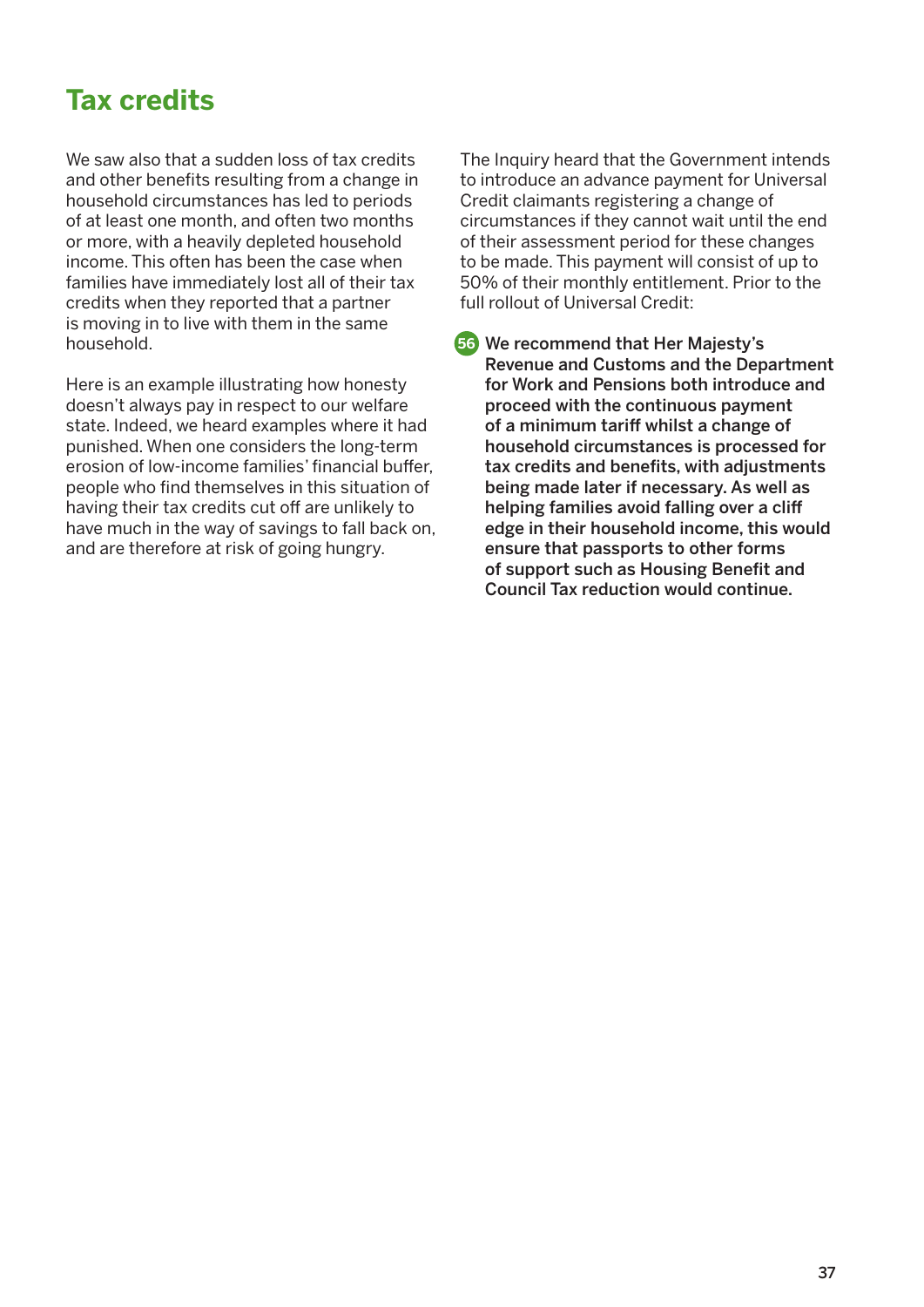### **Mandatory Reconsideration**

We encountered similar difficulties facing people who were being transferred from Employment Support Allowance to Jobseeker's Allowance, when the Department for Work and Pensions is most active in applying a Mandatory Reconsideration Period.8 This period can last weeks, and often months.

 We urge the Department for Work and **57** Pensions to consider introducing a time limit for the Mandatory Reconsideration Period, as well as continuing the payment of Employment Support Allowance, at the lower assessment rate if necessary, for the duration of claimants' Mandatory Reconsideration Period to avoid a sudden loss of income for claimants.

<sup>8.</sup> Mandatory Reconsideration periods apply when a claimant wishes to dispute a decision on their benefit claim. They are the first step prior to an appeal. The Inquiry found them to be particularly prevalent in the case of Work Capability Assessments for Employment and Support Allowance claimants. The Department for Work and Pensions has no time limit to complete mandatory reconsiderations, and claimants must seek alternative support during this period. Employment and Support Allowance claimants, for example, must apply for Jobseeker's Allowance or discretionary payments.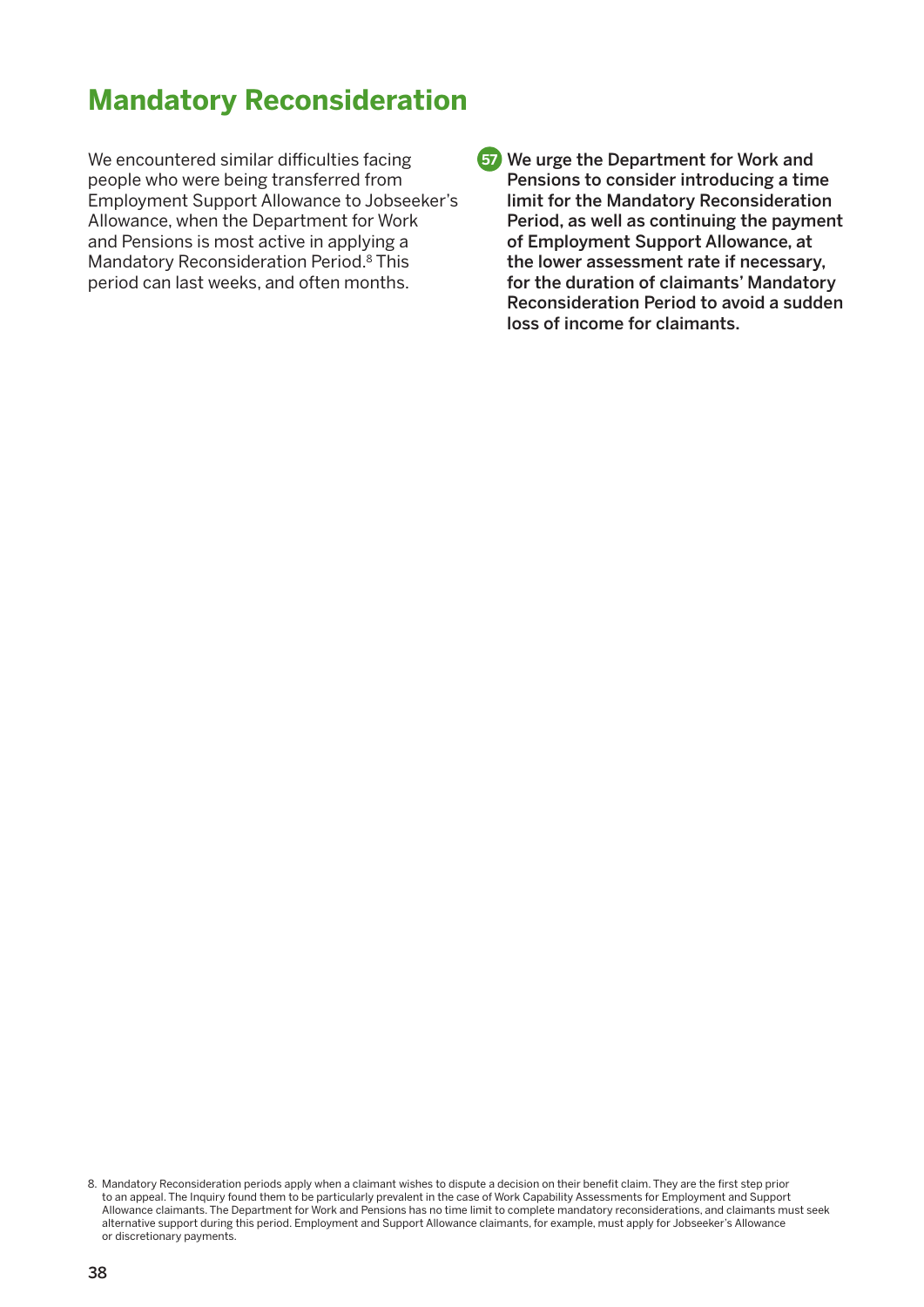### **Benefit sanctions**

Whilst the Inquiry endorses the need for conditionality in the welfare state, and supports the application of sanctions in the benefits system where these are appropriate, we had evidence submitted to us questioning how fairly they are being applied in some cases.

We do, however, believe it is still important to note that sanctions do not always represent the sole reason claimants turn to food banks.

Benefit delays can affect anyone. We heard evidence that the sometimes inconsistent application of sanctions appears to affect particularly vulnerable groups, such as those who may find it difficult to leave their house, open or read their mail, or respond to phone calls. A sanction can leave single claimants with no money at all for weeks, or even months.

Some sanctioned claimants do not kick up a fuss because they may, for example, have been working on the side whilst claiming and see the sanction as part of the business plan of fraudulently claiming benefit. But we received much evidence suggesting that some claimants have not understood fully the terms of their Claimant Commitment or Jobseeker's Agreement.<sup>9</sup> One claimant who we spoke to in Salisbury told us he was sanctioned for writing information on the wrong line of the form he needed to complete as part of his Work Programme requirement.

We heard evidence regarding some claimants who had been given almost impossible requirements to fulfil. A claimant said he was referred to a food bank in Nottingham, for example, after his Jobcentre Plus adviser had asked him to apply for two specific jobs as part of his job search. The companies were to send the job application forms directly to him. However, both forms arrived after the closing date had passed for those jobs, and he was then sanctioned and left exposed to hunger.

There was additional evidence showing how claimants had been unreasonably sanctioned through no fault of their own. We were told that a man in Birmingham who had recently been made redundant received a six-week sanction for failing to attend an appointment with his Jobcentre Plus adviser due to a last minute change to his daughter's urgent hospital appointment. Despite contacting Jobcentre Plus the following day to rearrange the appointment and advise them of the reason for his failure to attend, the sanction was applied because he was deemed not to have had a 'sufficiently good reason'. We were provided with evidence of similar cases.

It is impossible to determine precisely how representative these cases are and how widespread the problem is. Nevertheless, we believe that the communication between Jobcentre Plus advisers and claimants in setting out responsibilities and rights could be improved. We do not seek to pass judgment about the decisions that have been made; but to make constructive suggestions about where the evidence suggests to us some improvements can be made. The Inquiry believes the mechanism by which Jobcentre Plus captures and relays information does not always fit with the understanding and skills possessed by people in very difficult positions.

We strongly welcome the Government's decision to accept in full the recommendations made by Matthew Oakley's independent review into sanctions for claimants failing to take part in back to work schemes. The review advocated measures to improve communication with claimants on what is expected of them, reasons as to why a sanction has been applied, the reconsiderations and appeals process and how they can claim Hardship Payments where appropriate.10 We believe these measures will go a long way towards improving the modes of communication between claimants and Jobcentre Plus, and reduce to a minimum any confusion arising from the process. Yet the terms of reference set for the Oakley review covered only a certain proportion of Jobseeker's Allowance claimants.

<sup>9.</sup> A Jobseeker's Agreement sets out the conditions claimants must meet whilst looking for work, in order to claim benefit. A Claimant Commitment is an updated version of the Jobseeker's Agreement. It aims to set out more clearly the duties claimants must fulfil, such as signing on at their Jobcentre Plus office at least once every two weeks.

<sup>10.</sup> Matthew Oakley, *Independent review of the operation of sanctions validated by the Jobseekers Act 2013* (HM Stationery Office, July 2014)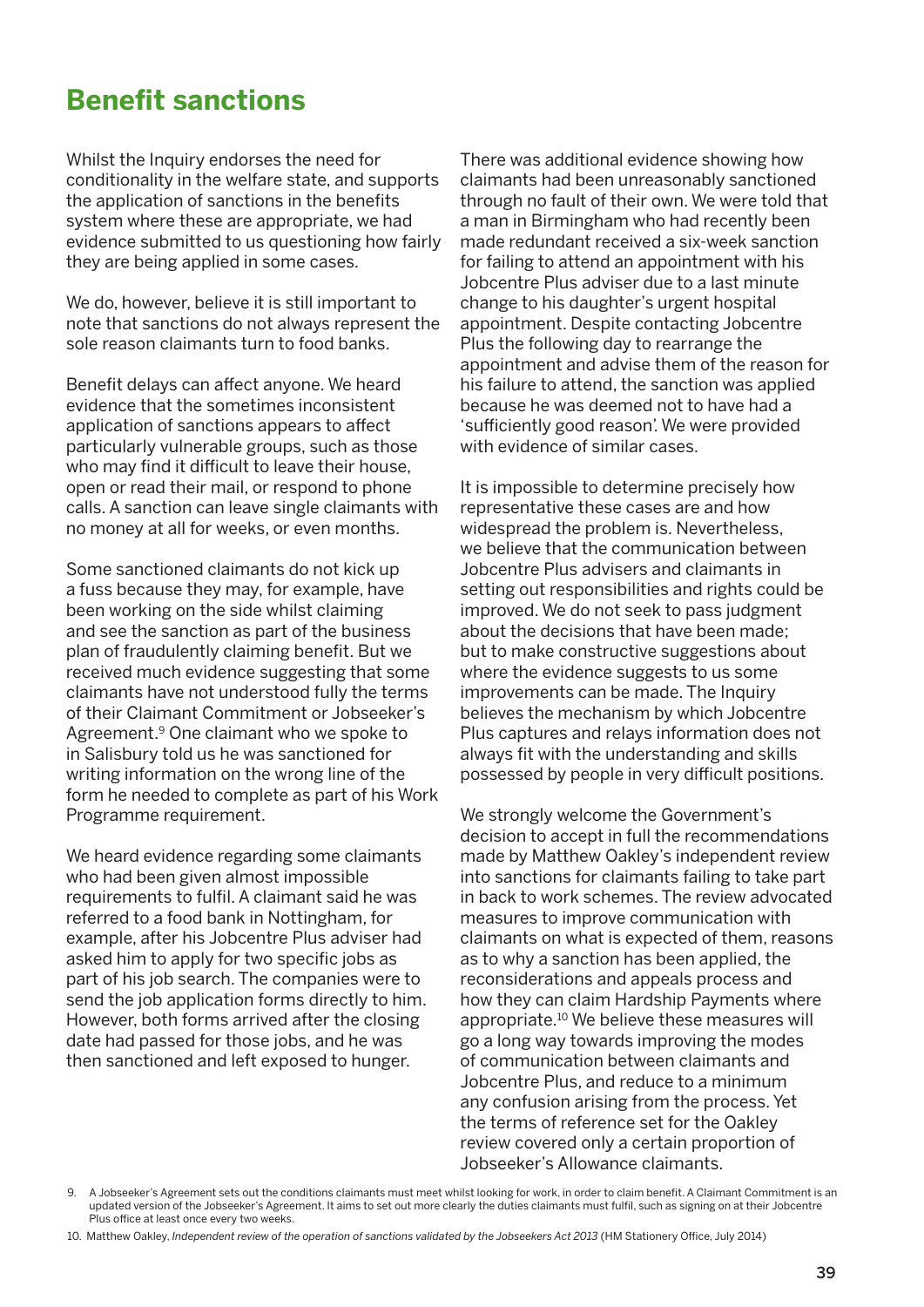- We accordingly call on the Government **58** to extend these measures to cover all Jobseeker's Allowance claimants, as we have identified similar problems arising across the board, with sanctions sometimes resulting from a poor understanding of the system, rather than a wilful disregard of the requirements placed on claimants.
- We recommend that the Government make **59** clear in guidance that a sanction decision is only lawful if letters are sent, and can be proven to have been received, to the claimant explaining the reason that a sanction is being imposed (including dates, what the failure was, and why there isn't good cause), the period the sanction will apply for, and whether Hardship Payments may be granted, and if not, why not.
- We recommend that, in cases where **60** sanctions are applied, the Department for Work and Pensions should require that claimants be immediately informed of their right to appeal the decision, and provided with the necessary documentation to do so.

There has been a harmful disconnect in some cases between Jobcentre Plus procedures and the needs of claimants, in which claimants feel they are subjected to a 'one strike and you're out' policy. We were told through our evidence of a degree of inconsistency and, at times, unnecessary rigidity in the application of sanctions. Examples of such evidence are presented in the evidence review accompanying this report. More than three million sanctions were applied in the five years to September 2013. We found that even if someone has applied for enough jobs to fulfil their requirements, for example, they may be sanctioned for having filled in the forms incorrectly. This is particularly unfair on claimants who are barely literate.

Reforms can and therefore should be made to the current system to make it more effective and more consistent. Whilst continuing to demand the necessary responsibilities from claimants, we propose here a series of reforms that would give them a better chance of being able to fulfil these responsibilities and thereby avoid incurring damaging financial penalties.

The Department for Work and Pensions claims its decision makers are given relative discretion when deciding on whether an offence warrants a sanction. But we have heard a substantial amount of evidence that suggests revised guidance is required to enable decision makers to investigate the reasons given by claimants as to why an offence may have been committed. If, for example, it is claimed an appointment has been missed due to a family bereavement, hospital appointment or work experience placement, or that the claimant was running late to an appointment due to problems with bus routes, the decision maker should by default be advised to contact the relevant crematorium, hospital, employer or bus operator to verify this claim before a sanction is issued.

- We recommend that Jobcentre Plus staff **61** should be able to exercise their own discretion as to whether a requirement was missed through error or circumstances beyond the claimant's control, and should be able to recommend that sanctions are not implemented on these occasions.
- We believe claimants should be given a **62**'Yellow Card' warning with the chance to provide an explanation for a first offence, and perhaps being given additional requirements to be met, before a sanction is applied.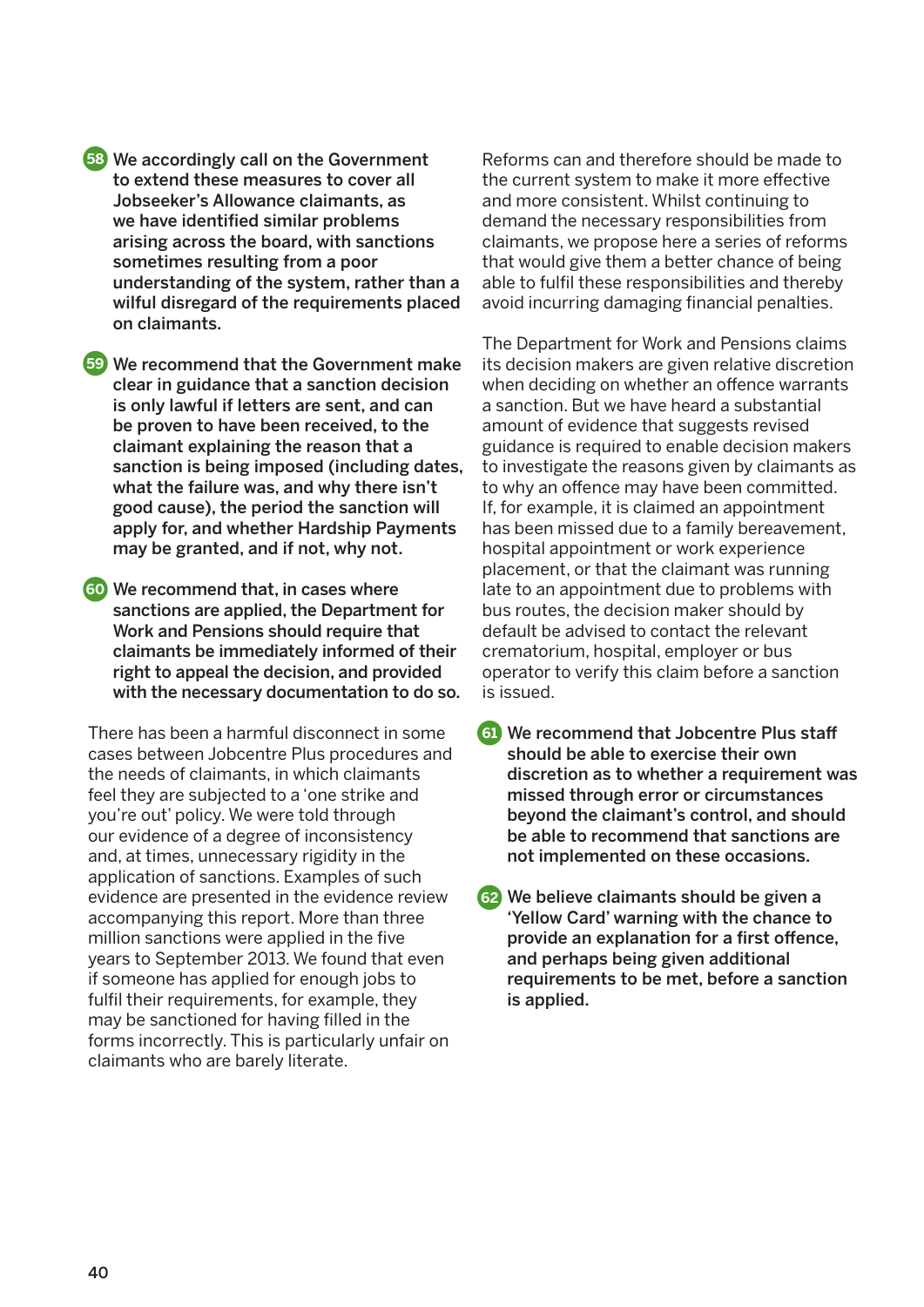Evidence given to the Inquiry illustrated how one error can then be compounded with further losses of income. A single error can itself end up being the recruiting sergeant for money lenders. Here an unfair application of the sanction then interacts with passported benefits, such as Housing Benefit. If an individual's Jobseeker's Allowance has been stopped the Local Authority may stop payment of Housing Benefit or Council Tax reduction to reassess the person's entitlement.

 We recommend that once a sanction **63**has been applied, Jobcentre Plus should promptly advise the claimant to contact their Local Authority, or make contact themselves, to tell their opposite number of the reduction of income of a claimant and their right to continue to claim other benefits. In this way there should be no disruption to Housing Benefit Payments and/or Council Tax support.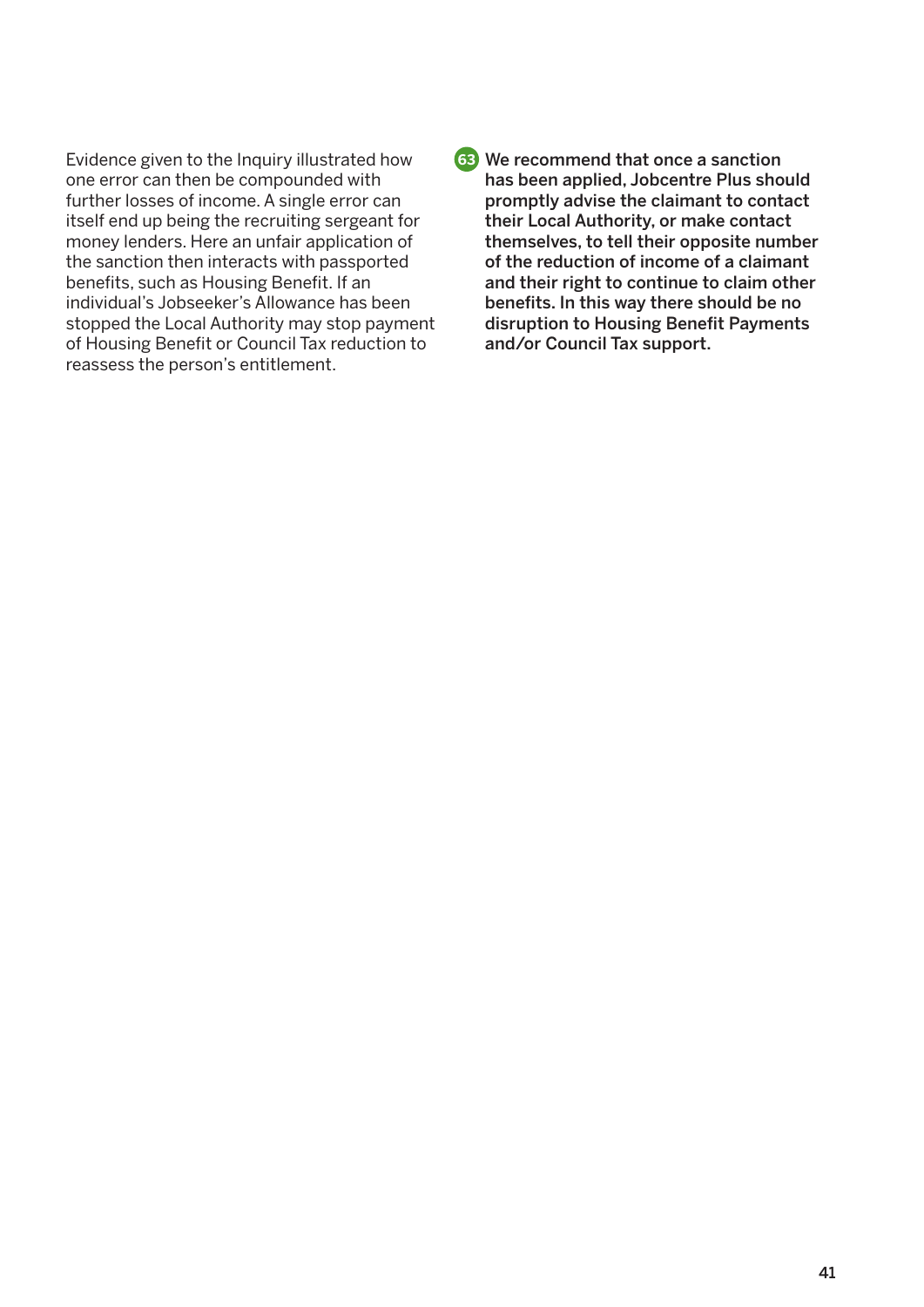### **The Claimant Commitment**

The Claimant Commitment, formerly the Jobseeker's Agreement, is designed to set out the duties a claimant must fulfil in return for their benefit payments. We fully support the ideas behind this commitment but we believe now is an appropriate time to move to a clearer contract-based welfare state.

At the centre of a clearer contract-based approach to welfare, the Inquiry is anxious that the duties and rights for claimants should be balanced by the duties and rights of Jobcentre Plus. We are concerned that the sole emphasis on claimant responsibility, and subsequent neglect of the claimant's rights once they have fulfilled their duties, may put some claimants at greater risk of being sanctioned as they are likely to struggle to fulfil their obligations without support from Jobcentre Plus.

The Jobcentre Plus Flexible Support Fund can be used to help people move closer to or into work. We welcome the support made available under the Flexible Support Fund to cover claimants' travel expenses for job interviews and some appointments at Jobcentre Plus; but we believe two key areas need to be addressed in order to maximise these existing sources of support for claimants.

First, we have been told that claimants are often unaware that this discretionary support is available to them. Likewise we are concerned that some claimants may be unaware of their right to sign on by post if they live a long way from their nearest Jobcentre Plus office, or if they have mobility restrictions. In rural and deprived urban areas, in particular, there are barriers such as travel costs and limited bus services that may serve to limit a claimant's ability to look for work and attend interviews and appointments.

 We therefore recommend that the welfare **64** contract be a genuine two-way contract between claimants and Jobcentre Plus, outlining a claimant's duties as well as their rights. In making this a properly balanced exercise the new contract should make clear what sources of additional support claimants are entitled to, as a way of enhancing their chances of finding work. It should be made clearer, for example, that help is available to cover travel expenses for job interviews or that it is possible in some circumstances to sign on by post or in a local library if claimants have difficulty in getting to their nearest Jobcentre Plus office.

 We recommend that, alongside this **65**contract, a claimant should be provided with a leaflet produced by the voluntary sector or their Local Authority, listing the charges that the mobile phone companies have, hopefully, agreed and the claimant's rights against rip-off utility schemes.

Second, we are concerned that whilst claimants may be able to have their travel expenses reimbursed if they are given an appointment for an interview on a day other than the day they normally 'sign on', or if they have to attend a different office on their normal signing-on day and they incur additional costs, the Flexible Support Fund is not designed to cover claimants' travel expenses for routine fortnightly reporting interviews at Jobcentre Plus. The Inquiry heard in its regional evidence sessions, and particularly in Cornwall, that claimants often struggle to cover these costs, and might give up buying food in order to do so. Even for those claimants who do take up their entitlement to reimbursement of travel costs through the Flexible Support Fund, these payments are made largely in arrears – a rather delayed consolation to claimants who have had to cover the bus fare out of their food budget.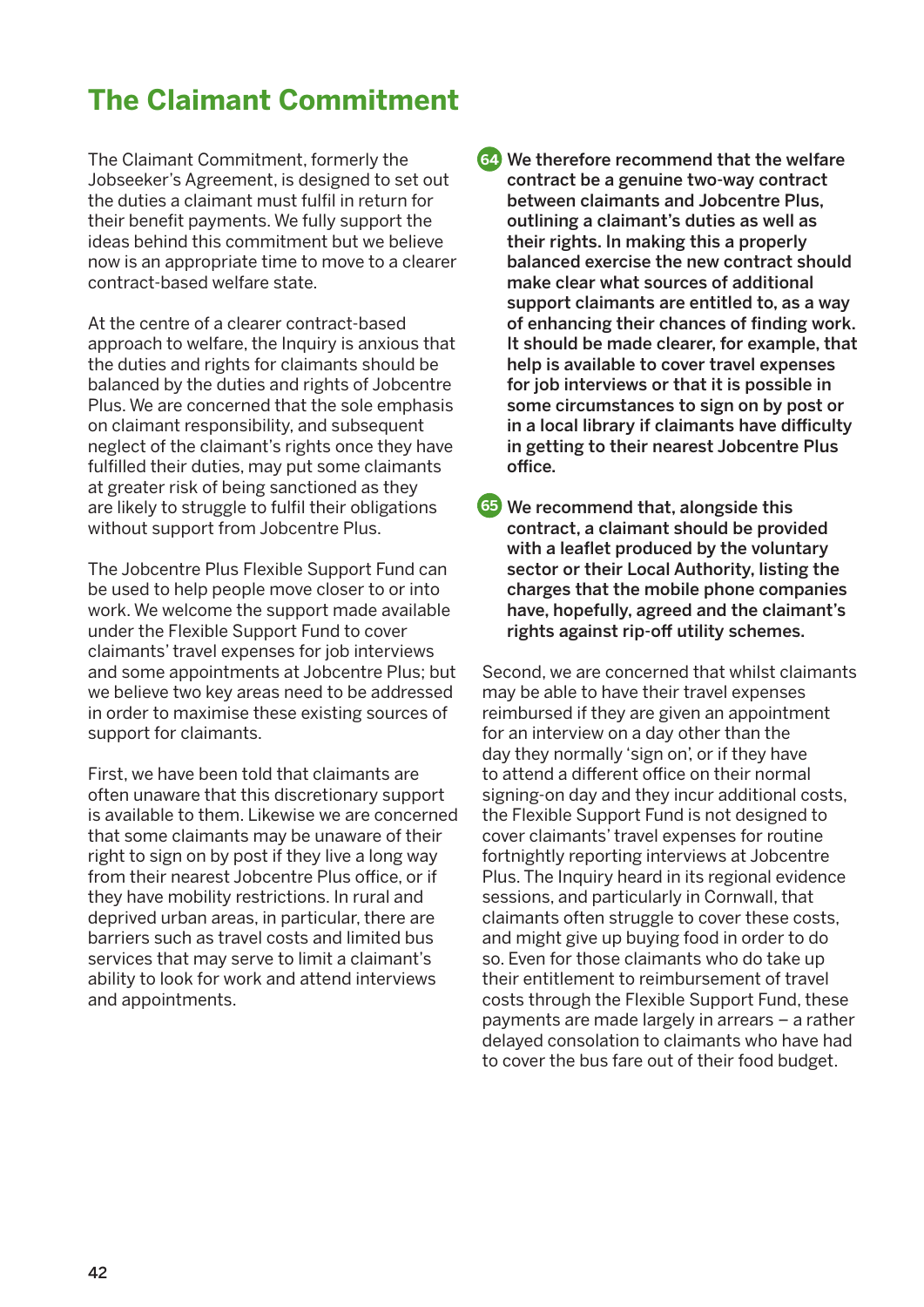- The Inquiry recommends that the **66** Department for Work and Pensions should consider as part of the new welfare contract making upfront payments from the Flexible Support Fund to cover eligible claimants' travel expenses, rather than in arrears, as we believe this could ease considerably the hardship faced by claimants looking for work.
- We recommend the Department for **67** Work and Pensions estimates how much additional expenditure would be incurred if the Flexible Support Fund were to be extended to cover the costs of travelling to routine fortnightly interviews at Jobcentre Plus, where claimants live more than a mile from their Jobcentre Plus office or have mobility problems and do not claim mobility allowances.
- We recommend that regional Jobcentre **68** Plus offices be given the opportunity to attempt to negotiate discounted or free return journeys on public transport to Jobcentre Plus, from day one of a Jobseeker's Allowance claim, and that Ministers look at making this concession part of any new negotiations on large taxpayer subsidies to bus and train operators.
- As an immediate step, we recommend that **69 70** the Department for Work and Pensions should assess whether some claimants, particularly those in rural areas, or with caring responsibilities, could be given the right to sign on and report regularly on job search activity without always having to travel to a Jobcentre Plus office. Our evidence suggested that some claimants face a round trip of 26 miles to their nearest office. Given the majority of Universal Credit claims will be handled online, we believe there is a case to explore whether some additional access points and Jobcentre Plus services could be co-located at venues such as Sure Start Children's Centres or One Stop Shops, to help claimants 'sign on' without incurring additional travel costs by having to travel to Jobcentre Plus.

The Inquiry is concerned that whilst claimants may have been given more responsibility to look for work – a welcome move in itself – the Department for Work and Pensions has simultaneously reduced or even removed their capability to do so. We found a prominent example of this in the Department's 'onlinefirst' system for claimants looking for work.

The Inquiry received evidence suggesting that some claimants, particularly those with the most substantial barriers to work, are struggling with the 'online-first' job search requirement. We have heard also about the inadequate training received by claimants enrolled on the online skills courses made available to those facing such difficulties. We heard that such courses may only consist of one session with limited, if any, one-to-one guidance. As a result, claimants are unable to pick up the required skills and subsequently face the prospect of being sanctioned for failing to apply for enough jobs online.

The Inquiry is aware that some Local Authorities or colleges may offer such courses, or that these services may be contracted out to specialist providers. However, we are not aware of any quality assurance procedures to monitor the effectiveness of the help given to claimants on these courses.

**TO** We recommend that the Department for Work and Pensions reviews the quality, repetition and appropriateness of its training courses, so that these courses are of value to claimants and help them into work.

*T* We recommend that the Department for Work and Pensions considers the feasibility of courses being provided within Jobcentre Plus offices to develop claimants' IT skills while they look for work, with volunteers taking a lead in transferring these skills.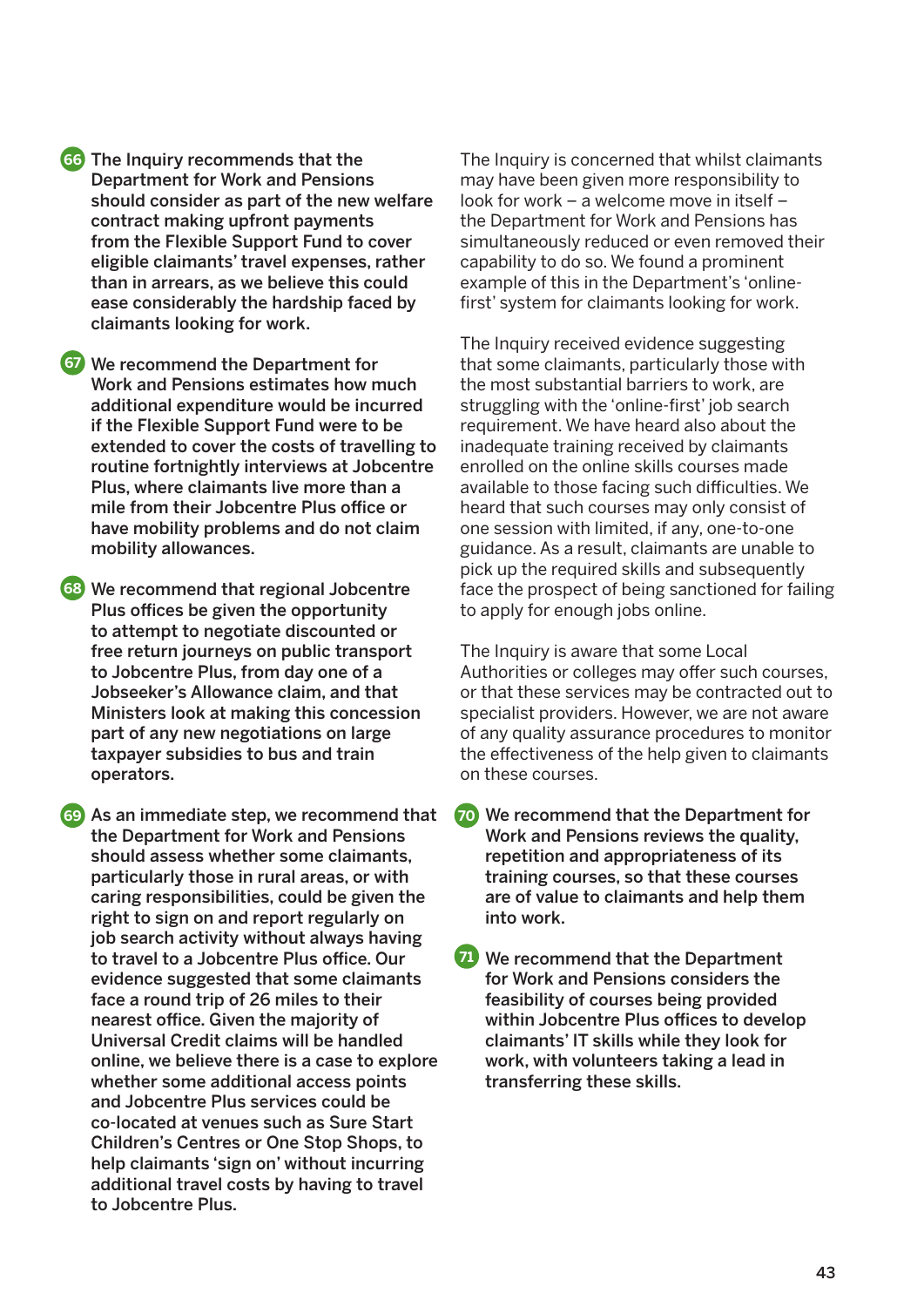We received evidence suggesting that access to job search facilities is now more restricted within Jobcentre Plus, despite claimants being encouraged to register with the online Universal Jobmatch system and to use this, along with a telephone, as their main job search method. We heard likewise that claimants wishing to speak to Jobcentre Plus about their benefit claim had been made to dial higher-rate telephone numbers.

The Department for Work and Pensions has removed 781 job search points and 1,406 telephones from Jobcentre Plus offices since 2008, but 2,411 computers have been installed since 2011. The Department predicts that 8,307 computers will be available in Jobcentre Plus offices by April 2015.<sup>11</sup>

**72** We recommend that the Department for Work and Pensions reconsiders its decision to remove such a vast number of telephones from Jobcentre Plus offices, as we have received evidence suggesting that claimants are struggling to afford the cost of telephone calls they are required to make to apply for jobs.

- **73** We recommend that the Department for Work and Pensions immediately phases out the use and publicity of higher-rate telephone numbers for claimants wishing to speak to somebody about their benefit claim.
- We recommend that the Department for **74** Work and Pensions monitors the Jobcentre Plus network closely for any 'pinch points' emerging in parts of the country where access to computer facilities is inadequate to cater for the number of jobseekers.

11. www.publications.parliament.uk/pa/cm201415/cmhansrd/cm140616/text/140616w0001.htm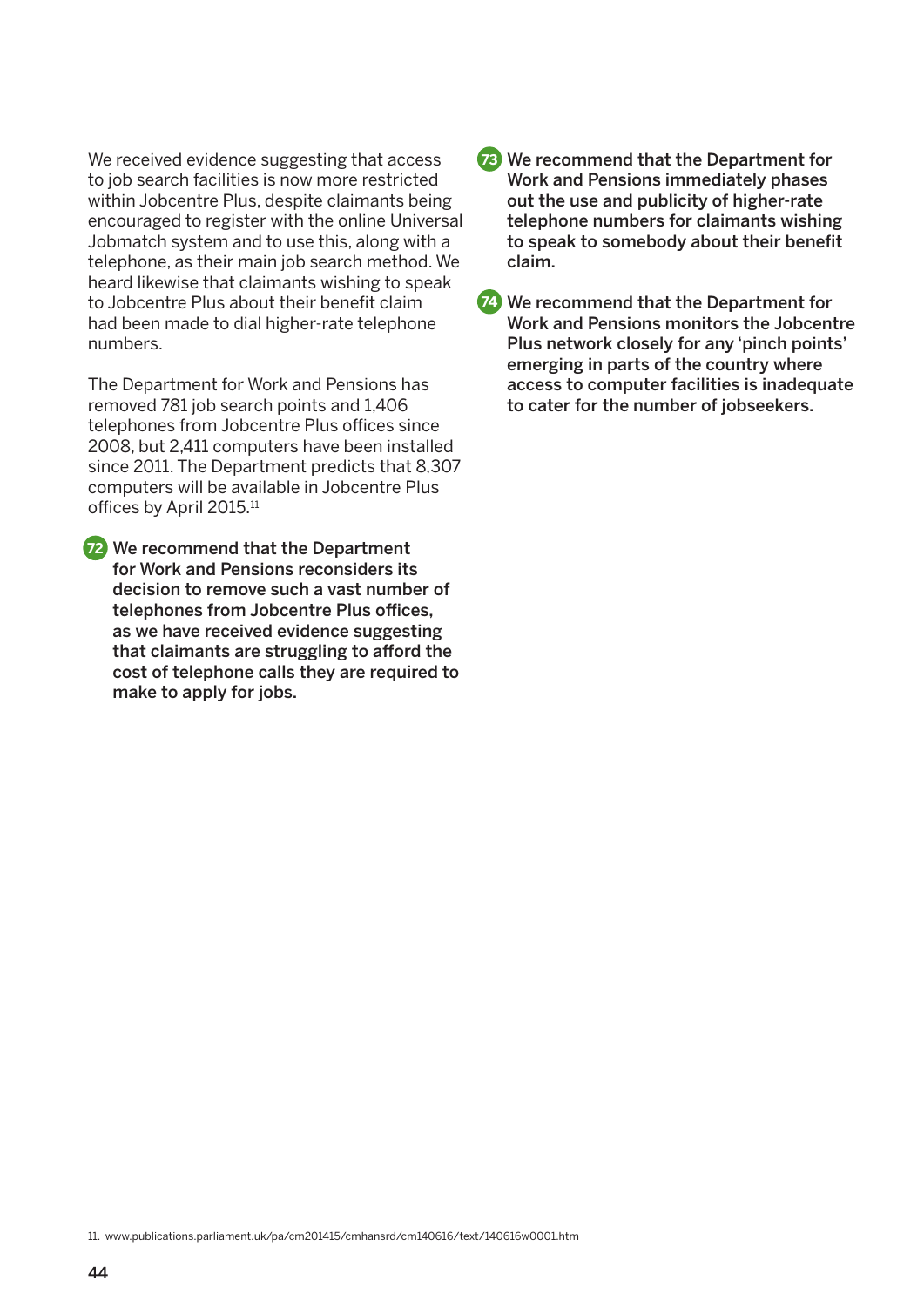### **Crisis Loans and Local Welfare Assistance**

The Social Fund was introduced in 1987 to provide money for people in need under various circumstances. Crisis Loans were paid from the Social Fund by Jobcentre Plus to families in an emergency situation.

In April 2013, Crisis Loans and other interim payments were replaced by Short Term Benefit Advances.

The remainder of the discretionary Social Fund was devolved to Local Authorities in April 2013 through Local Welfare Assistance schemes.

The Inquiry understands that the Government recently consulted on the future of the fund from April 2015, and is considering whether to incorporate local welfare funding into the local government finance settlement.

- **75** We recommend that the Government considers the potential impact of this decision on the level of – and eligibility for – financial support available to households who might face sudden crises in income, and to publish its findings.
- **76** We recommend that the Government continues to protect Local Welfare Assistance funding.
- *T* We similarly recommend that the Department for Communities and Local Government should monitor take-up rates for Local Welfare Assistance within each Local Authority and work with those where registration is uncharacteristically low. One way of doing this might be to issue a 'best practice' application form used by those Local Authorities with the highest rates of take-up.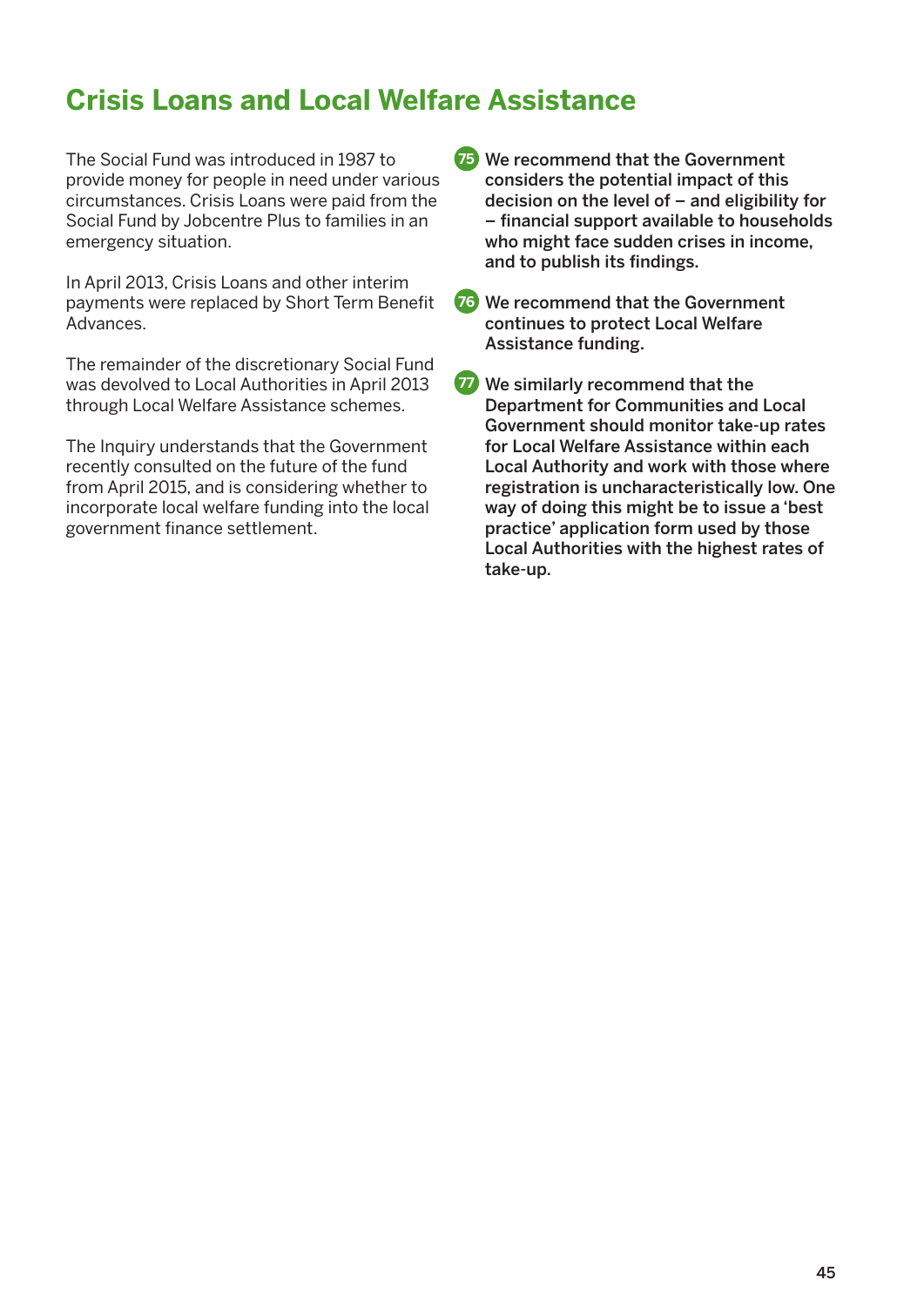### **Summary of recommendations**

### **Feeding Britain**

 We suggest the creation of a new national **1** network called 'Feeding Britain', whose membership would be composed of the food bank movement and other providers of food assistance, the voluntary organisations redistributing fresh surplus food, the food industry, and representatives from each of the eight government departments whose policy affects the number of people at risk of hunger.

2 As an initial step, we recommend that the Government provides support to facilitate the establishment of twelve pilot projects – one in each region of the United Kingdom – to draw together private, voluntary and public expertise to eliminate hunger. The facilitation of twelve pilot projects and the creation of a Board of Trustees to drive this programme will require a modest amount of money. These pilots will help test how best to achieve the Inquiry's aims of a hungerfree United Kingdom. We believe that this objective is most likely to be achieved by adopting our following recommendations.

 We believe that, as the system is built **3** up, Feeding Britain will need to develop a network of towns, cities, counties and regions that match food needs and resources in each town, city, county and region, with the ultimate aim of eliminating hunger. While Feeding Britain has the overall goal of a hunger-free United Kingdom, this goal can only be achieved if its strategy is based up from the local town to city and then to region. We believe that, as it develops, it is crucial that this body develops a life of its own that is independent of government and with the ability to rise above other sectorial interests.

 Horizontal cooperation is also required. **4** We believe that Feeding Britain should be tasked with raising the level of knowledge and on the nature and sources of good food, and how best these supplies can be made ready for eating. Here, Feeding Britain must have the responsibility for fostering collaboration between food banks and other voluntary providers, Local Authorities, schools, food retailers and manufacturers, so as to build food policy around the often complex needs of individuals facing the long-term risk of hunger. Central, however, to this overall success is the local point of contact, whatever it is called. This might be 'Food Bank Plus', or something else. It is at this local level that we have experienced the most crucial aspect of a vibrant voluntary movement; the free giving of care and affection to fellow citizens who find themselves in the most difficult and demanding circumstances. If there was a medal for exercising human compassion we would seek that it be awarded collectively to the volunteers of the food bank movement.

- We believe that there is a key role in town **5**and city joining together in a regional approach and we would see these local networks having six main functions:
	- Encourage the redistribution of fresh surplus food to food assistance providers and voluntary organisations working with people in food poverty, by matching supply with demand, so as to reduce dependence on donated food.
	- Co-ordinate food waste prevention by working through the supply chains of food retailers and manufacturers, and, for example, harvesting and donating farm crops rejected by retailers because of their appearance.
	- Encourage local action to meet local needs by using local knowledge and partnerships.
	- Function as centres of knowledge and excellence by implementing best practice food models and training local food entrepreneurs.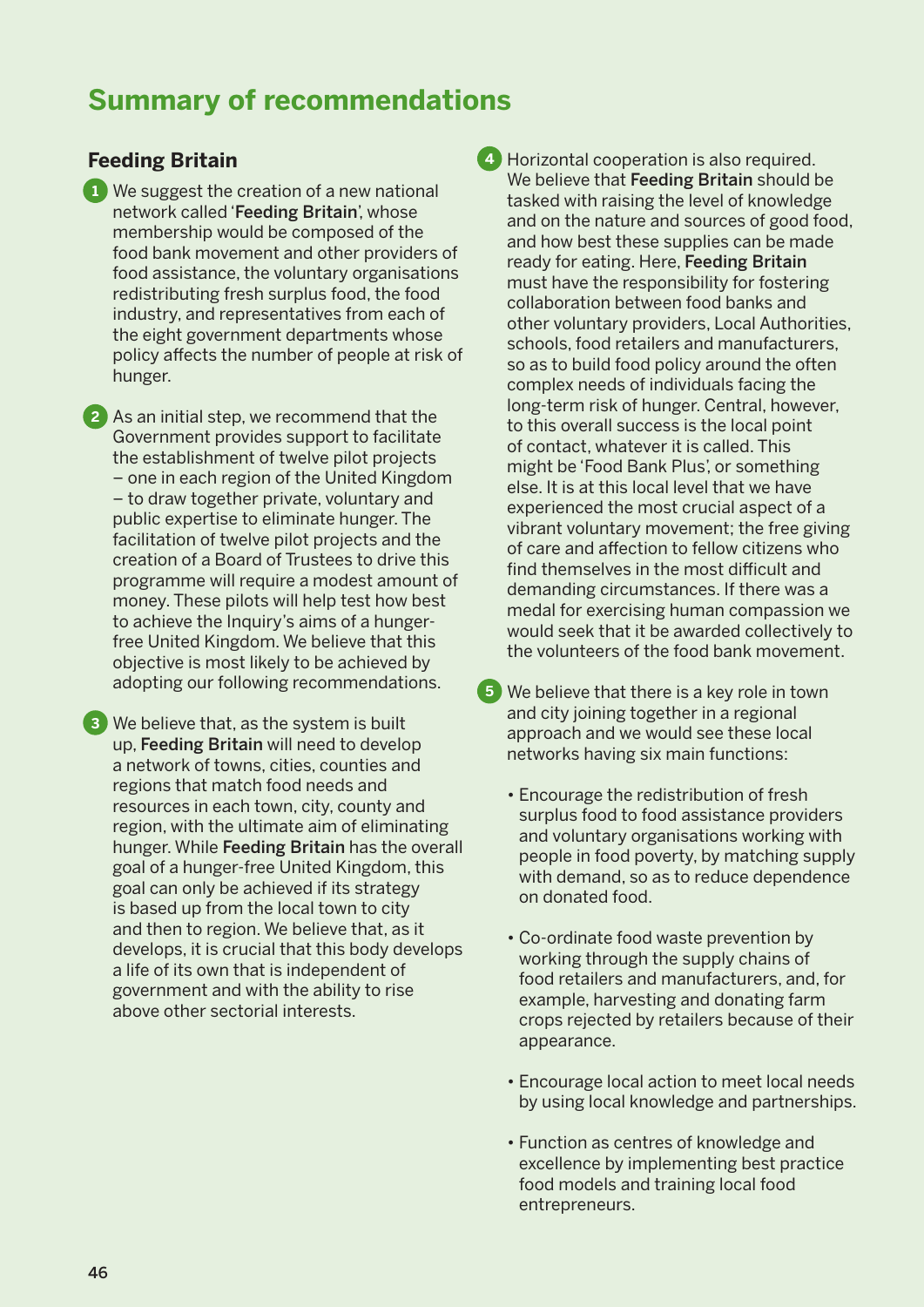- Foster the co-location of services in a reformed One Stop Shop/Food Bank Plus model, in which food assistance providers become an integral part of local hubs that help people out of hunger by addressing some of its root causes such as problem debt, addictions, access to benefits, and difficulty coping on a low income. In doing so, it will need to instigate cooperation between Trussell Trust food banks, independent food assistance providers, and other voluntary organisations.
- Pilot and implement schemes to maximise the take-up of free school meals and tackle school holiday hunger.

 We believe our work and the **6** recommendations that come from this report should be used as the basis of Feeding Britain's developing agenda.

**7** The All-Party Parliamentary Group on Hunger and Food Poverty will call a meeting of all the interested parties to establish the pilot projects.

#### **Tackling immediate hunger**

- We very much support the Trussell Trust's **8** recent pilot of cooking courses and colocation of welfare benefits, debt advice and other services in its food banks. We saw the success of this during our visit to Salisbury, and in our evidence from Tower Hamlets. We recommend that these pilots be extended across the Trussell Trust network so as to tackle some of the more deep-seated causes of hunger, beyond the immediate crisis, and be adopted, wherever possible, by the network of independent food banks.
- **9** We recommend that Feeding Britain should be tasked with identifying areas of the country in which social supermarkets could feasibly make a real and positive difference to people's living standards, and where feasible, to help the Local Authorities in these areas roll out this model.

#### **Emergency food assistance providers' sources of food**

- We recommend that supermarkets begin **10** experimenting in other ways to meet the need for fresh food. Tesco, for example, a pioneer in this field of combating hunger, adds 30% to any food given by its shoppers to food banks. The Inquiry would like to see Tesco experiment with using some of this subsidy to include the recycling of fresh food.
- **11** We also recommend that other supermarkets follow this example through their collection arrangements with food banks, and reward the entrepreneurial skills of staff by allowing their stores a degree of flexibility so that they can imaginatively meet local needs.

#### **Waste and surplus redistribution**

**12** The Inquiry is asking the Government to consider whether a part of its entitlement from European structural funds to address poverty and deprivation might be better spent through the Fund for European Aid to the Most Deprived. We believe Feeding Britain should be financed from this source. We recommend that the Government reallocates some of its EU Structural Funds, to match fund with private charitable funds as well as local public health grants, and to allocate this to organisations that promote the equitable distribution of surplus food, and to finance other developments we suggest in Feeding Britain.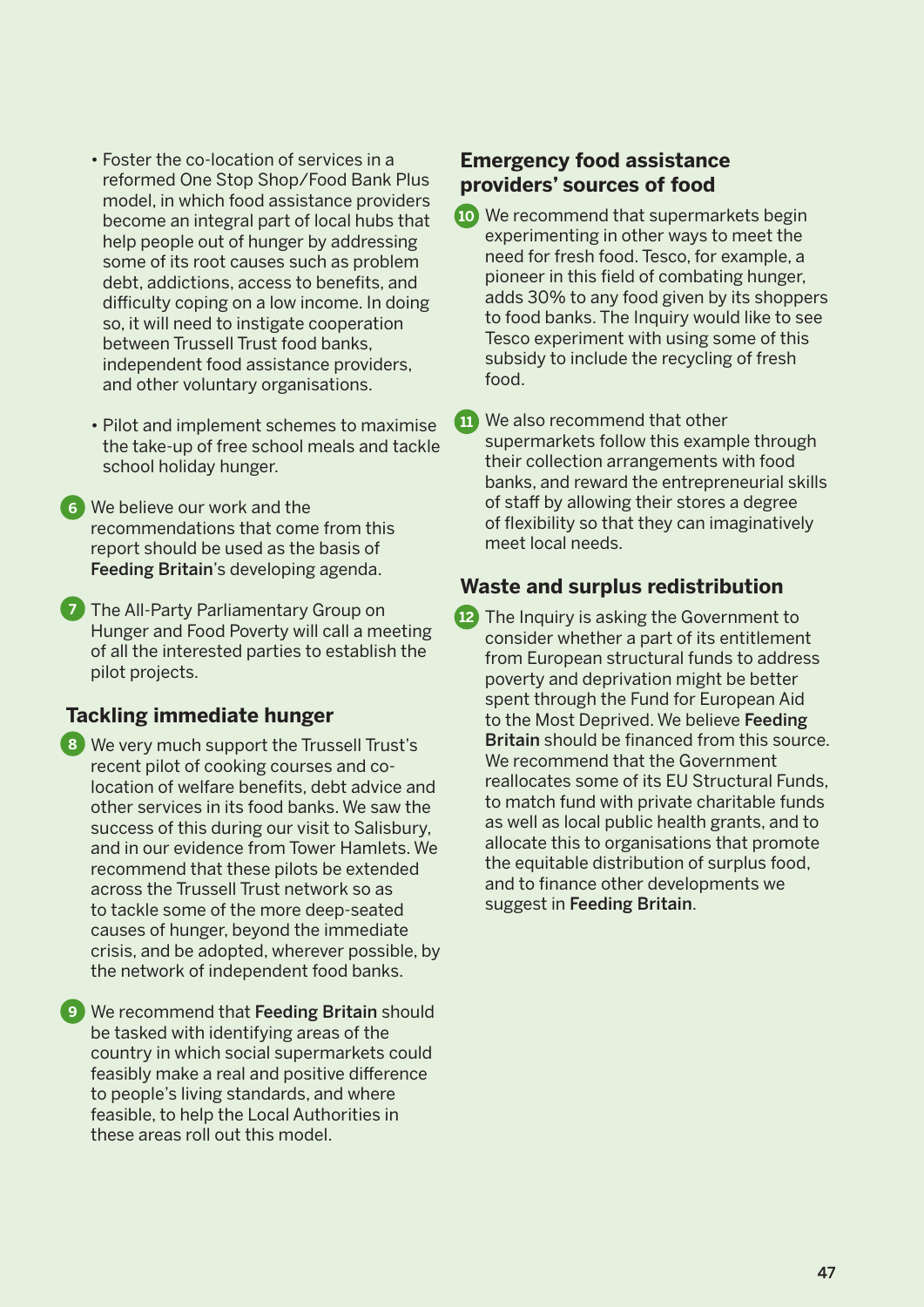We believe it is indefensible that huge **13** numbers of people are going hungry in a country which wastes such vast quantities of food that is fit for consumption. Whilst we acknowledge that a certain amount of food waste is unavoidable, and that not all surplus food can be redistributed, we urge the Waste and Resources Action Programme (WRAP) to set food retailers and manufacturers a target of doubling the proportion of surplus food they redistribute to food assistance providers and other voluntary organisations and to agree this target, and the timescale over which it will be achieved, with Feeding Britain. This would still only amount to using a mere 4% of usable food, yet if organisations that promote the equitable distribution of surplus food were given the resources to double their output, this very important target would save the voluntary sector £160 million over the next Parliament. We believe a long-term objective should be to minimise the amount of surplus food in this country, while ensuring that of this falling surplus progressively more is used by the third sector.

14. We also support the calls made by the House of Lords European Union Committee for the Government to introduce financial incentives in Britain so as to divert more fit-for-consumption surplus food from landfill and Anaerobic Digestion to voluntary organisations serving meals to people.

 We recommend that the food industry as **15** a whole should set itself a target, built up from its constituent parts, of reducing the amount of food disposed of in landfill, and turned into compost or energy, by 100,000 tonnes each year by the end of the next Parliament. The body we suggest to drive this, as well as all other aspects of our reforms will be Feeding Britain.

#### **The role of Local Authorities and local models for the future**

- We believe that by encouraging the **16** production and retail of locally grown food, Local Authorities can play a key role in addressing the lack of access to affordable food in deprived areas. Success in establishing local networks will require Local Authorities amongst other things having the willingness to work with local food organisations to free up land for food production, retail and storage, as and when resources are available.
- As part of renegotiating the Barnett **17** Formula, we recommend that the Government considers reintroducing a needs element to the funding settlement for Local Authorities, so as to enable them, amongst other things, to carry out the reforms outlined in this report.

#### **Gas, electricity and water**

- We recommend that the Government grants **18** itself new legislative powers to instruct Ofgem to work with energy suppliers to establish a national minimum standard for fair energy prices for all prepayment energy customers.
- Similarly, we recommend that Ofgem **19** should take an immediate step towards this objective by encouraging energy suppliers to bring their practice up to the best. They should fix their prepayment energy tariffs for two years, based on EDF Energy's recent introduction of a fixed price prepayment tariff for all new and existing customers. As part of this offer, households should be given the power to switch suppliers in 24 hours with no termination fee, an offer EDF Energy has made.

 We recommend that Ofgem reviews **20**the impact the introduction of standing charges has had on energy bills for poorer households – particularly those relying on prepayment meters. We believe Ofgem should consider carefully the unintended consequences of standing charges, such as the accumulation of debt on prepayment meters.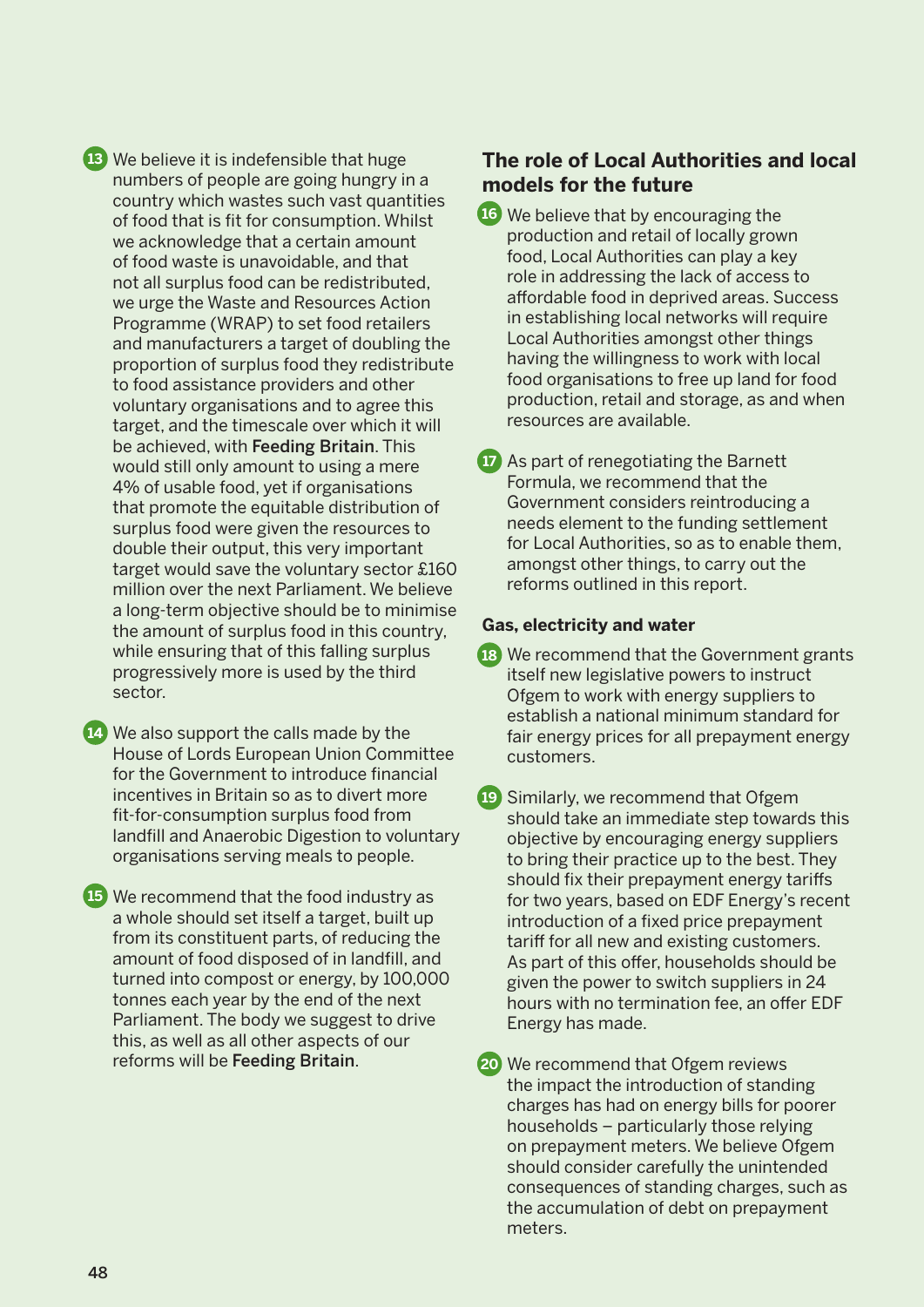The Inquiry recommends that Ofgem set **21 26** out how energy suppliers should go beyond meeting the minimum legislative criteria for the Warm Home Discount. We believe the Broader Group criteria should be extended automatically to cover all lowincome working families. This would provide welcome support to an additional 1.7 million families in poverty.

 We recommend that the Secretary of State **22** for Energy and Climate Change considers implementing a standard set of rules for all energy suppliers involved with the delivery of the scheme, so a greater number of families in poverty are able to benefit.

 We recommend that Ofwat audit each water **23** supplier's customer base to find how many low-income households would be better off on an unmeasured tariff, and direct that they should be transferred or have their bills capped at this level.

#### **Debt and high-cost credit**

 The Inquiry endorses the findings of the **24** Financial Conduct Authority's investigation into continuous payment authority (CPA) schemes, which found some firms were automatically deducting arbitrary amounts of money from individuals' accounts as a debt collection method. We recommend to the Financial Conduct Authority that it monitors closely the effectiveness of these new measures, report annually to Feeding Britain on its findings, consider how best to modify the sums that a lender can immediately withdraw from a borrower's bank account, and to take further action, if necessary, to ensure vulnerable households are not left exposed to high-cost short-term lenders.

25 The Inquiry heard that some payday loan brokers pass on the bank details of people looking to take out a payday loan to a large number of other brokers and lenders, who may seek to extract fees, even if they have not supplied a loan. We recommend that the Financial Conduct Authority should require as soon as possible payday loan brokers to amend their privacy policies so as to protect poorer households from being exploited in this way.

26 The Inquiry welcomes the Government's decision to cap the overall costs of high cost credit – and the introduction of the Financial Conduct Authority's new rules on payday lending. We recommend that it monitors closely over the next twelve months the level and fairness of interest rates, as well as the use of its powers to restrict payday lending, and report its findings to Feeding Britain before considering whether a lower maximum interest rate in some circumstances might be necessary to protect vulnerable, low-income households.

 We recommend that all credit union **27** accounts be made eligible for the receipt of Universal Credit, so as to allow for and encourage their use among low-income households.

#### **Access to mobiles and the internet**

- We recommend that Ofcom better target **28** relevant information on special offers and deals to new claimants of social security benefits as part of a reformed Claimant Commitment, so as to increase the effectiveness of a claimant's search for work, and that it reports progress on this front within the next six months. Further proposals along these lines are listed later in our recommendations on reforming the Claimant Commitment.
- We therefore recommend that Ofwat, Ofgem **29** and Ofcom oblige all utility companies to transfer immediately all public telephone numbers from higher to standard regional or free rates.
- We recommend also that the Financial **30** Conduct Authority report within six months the progress it has made in abolishing the use of higher-rate telephone numbers in the financial services sector.
- We recommend that the Cabinet Office **31**reviews the progress made by public bodies in phasing out the use of higherrate telephone numbers, and require any remaining adjustments, where necessary, to be made within six months.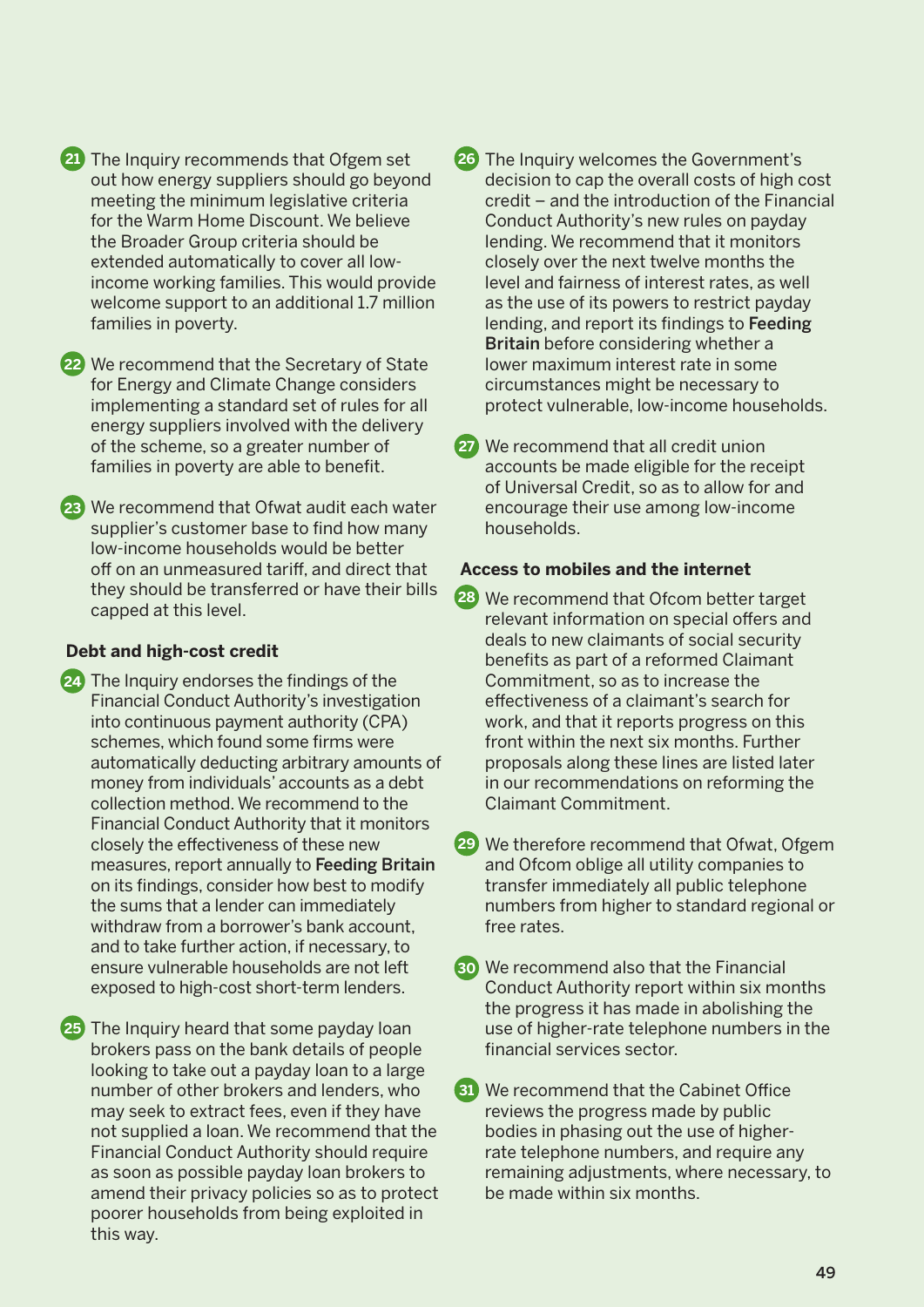#### **Resilience – cooking, parenting and budgeting**

- We recommend that the teaching of **32** budgeting and parenting skills should be embedded on a statutory basis in the National Curriculum as the cornerstone of a reformed Personal, Social and Health Education (PSHE) module.
- A large proportion of primary schools that **33** submitted evidence to the Inquiry said they had witnessed children arriving at school hungry because their parents could not, or would not, wake up to make them breakfast, or bring them to the school breakfast club. We recommend that schools should wherever possible refer chaotic families to their local Troubled Families project whose success can be measured in the number of families they have 'turned round' to being functioning in a normal way.
- We believe the Government and the **34** voluntary sector should consider whether there is an opportunity to provide information about available food skills training alongside Healthy Start vouchers.
- The Inquiry received evidence suggesting **35** that the opportunity for adults to undertake food skills training would be one way of boosting the resilience of people relying on food banks, and other forms of food assistance. We recommend such support be made available by members of Feeding Britain to all individuals relying for any length of time on emergency food assistance.
- We recommend that Local Authorities begin **36** collecting information on whether landlords in receipt of Housing Benefit are providing basic cooking facilities for their tenants, with a view to making Housing Benefit receipt conditional on these facilities being provided, and to report their findings to Feeding Britain.

#### **Hunger in schools**

- We welcome the introduction by the **37** Department for Education of a free school meals eligibility checking system (ECS). The ECS enables Local Authorities to check very quickly and determine whether a parent can claim free school meals by linking benefits information from the Department for Work and Pensions, Her Majesty's Revenue and Customs and the Home Office. We urge each Local Authority to use this tool to register automatically children of eligible parents for free school meals and for Feeding Britain to report on progress.
- We recommend that the Department for **38** Education prioritises poor children from working families in any future expansion of the free school meals programme.
- We recommend that the Government begins **39** costing the extension of free school meal provision during school holidays.

#### **Our recommendations to the political parties**

 We recommend the establishment of a **40** single Office for Living Standards within the Treasury to monitor pressures on lowincome households' budgets and for the Cabinet Office to co-ordinate effective responses from government. It should be tasked with reporting regularly to Parliament, and to Feeding Britain, on its monitoring of the implementation of the recommendations set out in this report. The Treasury should then commit to an annual Parliamentary debate on the level of progress made in this field.

#### **Low pay**

 We encourage the Government to continue **41**to pursue policies which seek to raise the National Minimum Wage, increase take-up of the Living Wage, and to reduce the total amount of tax taken from low-paid workers.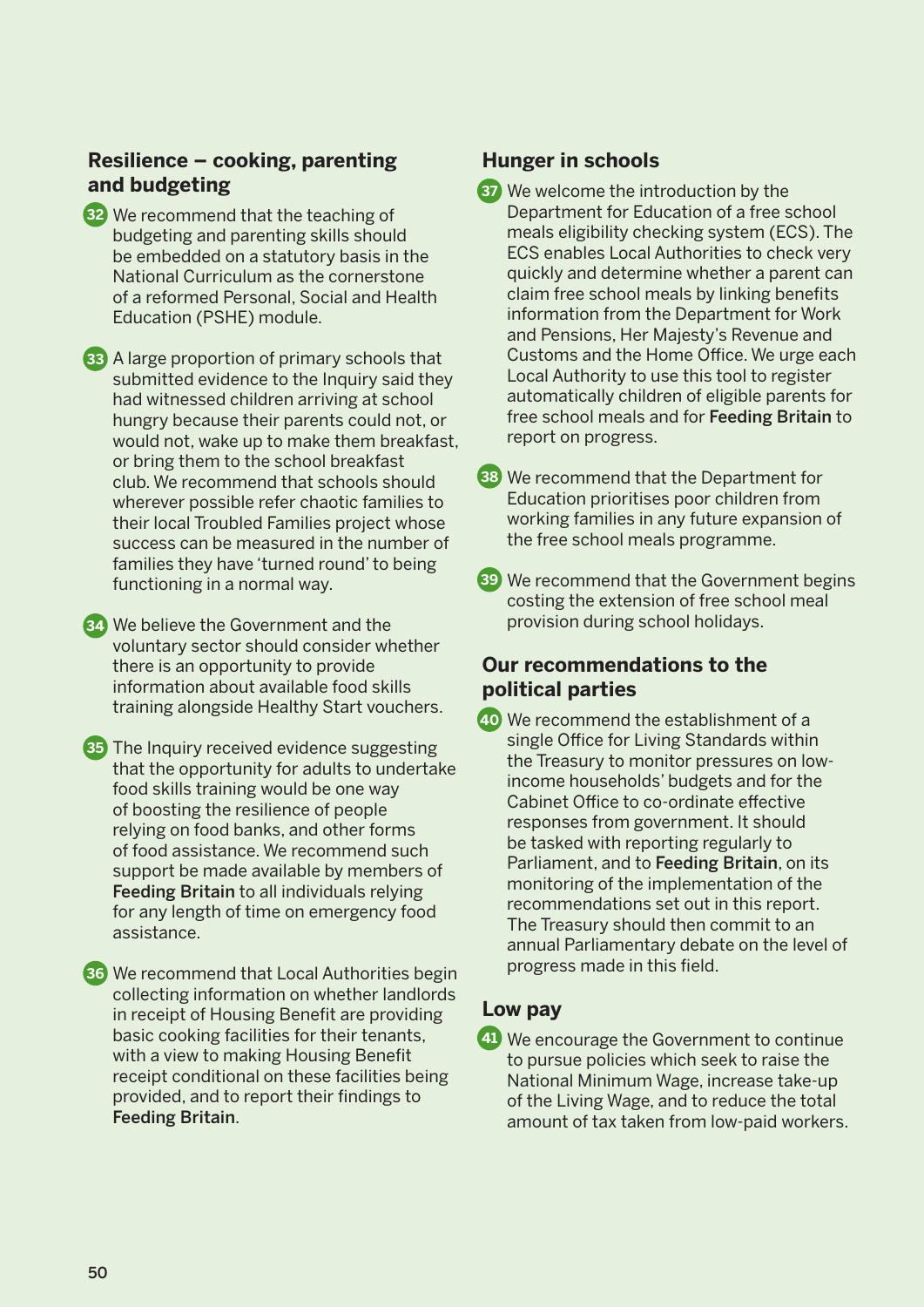#### We recommend that the Low Pay **42** Commission be empowered to set reference minimum wage rates in each sector of the economy, leaving in place the National Minimum Wage, and for these powers to be used immediately to encourage higher minimum wages in sectors of the economy that can most easily afford them, such as finance and banking. These higher minimum wages should be set at the level of a Living Wage, and should apply to all directly employed, outsourced and agency staff performing functions within these sectors.

 The Low Pay Commission should also be **43** granted additional powers to work with those sectors of the economy in which the immediate implementation of a Living Wage would lead to the highest threat of unemployment, such as social care and retail, in order to draw up interim packages – including product discounts and incremental pay increases – so as to provide a 'Roadmap to the Living Wage' for each of these sectors.

 We also believe that in these sectors the **44** Department for Business, Innovation and Skills should work with sector interests on a strategy to raise productivity and thereby enable the higher minimum wage, or Living Wage, to be implemented without a loss of jobs.

45 Alongside this, we recommend the Government leads by example through its pay and procurement policies so as to ensure all of its directly employed, outsourced and agency staff are paid at least a Living Wage.

 Likewise we recommend that Local **46** Authorities, beyond and including paying their own employees a Living Wage, should use their procurement strategies to encourage local businesses to themselves become Living Wage employers.

#### **Benefits administration**

- We recommend that the Department **47** for Work and Pensions investigates the IT systems used in Jobcentre Plus and make necessary improvements to ensure all claims can be processed through one system which can be accessed on a single screen, so Jobcentre Plus staff are able to calculate and process entitlements within five working days.
- We recommend that the Department for **48** Work and Pensions provides claimants with an email address to which personal documents can be scanned and sent, and if this is currently viewed as impossible, the Department should commission further work to overcome the barriers.
- We recommend that emergency food **49** assistance providers amend their referral categories to differentiate more clearly between the various benefit-related problems they encounter; this should include delays in the processing of a new or existing claim, sanctions, changes in entitlement, loss of benefit during a Mandatory Reconsideration Period, being made to transfer from one benefit to another, and payments made to cover debt owed on previous overpayments or Crisis Loans.
- We recommend that the Secretary of State **50** for Health make it a part of a GPs role to provide evidence in relation to benefit claims, and make it unlawful for the National Health Service to charge for medical documents in connection with benefit claims.

#### **Benefit delays**

 We believe the Government must urgently **51**reform the benefits system so it is able to deliver payments quickly within five working days. We fully understand this will take time to achieve. But the Department for Work and Pensions must begin this process of reform by ensuring it has the data to measure the time between a claim being made and the claimant receiving their first payment.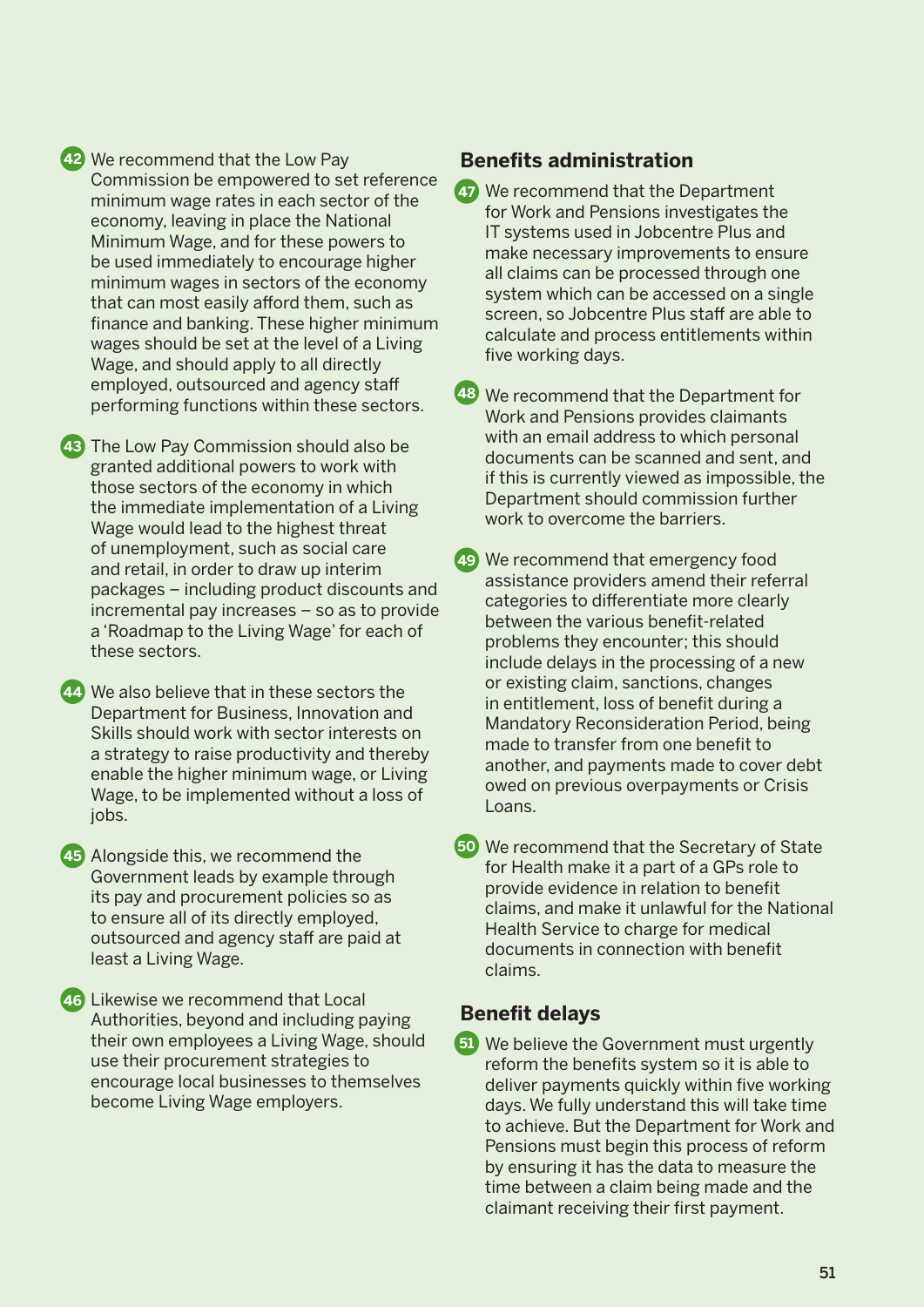#### **Hardship Payments and Short-Term Benefit Advances**

- We recommend that the Department for **52** Work and Pensions should simplify the application process for Hardship Payments and Short-Term Benefit Advances. Information on this emergency support, along with other emergency measures such as Discretionary Housing Payments, should be clearly publicised within Jobcentre Plus offices, and introduced into Jobcentre Plus advisers' standard scripts for benefit claims. The Department should review its existing trigger mechanism that prompts staff to discuss support, and consider whether it could be improved – including by engaging in a dialogue with the All-Party Parliamentary Group on Hunger and Food Poverty and voluntary sector representatives.
- We urge the Department for Work and **53** Pensions to examine the possibility of allowing advice workers to request automatically Short Term Benefit Advances electronically for their clients.
- We recommend that the Department for **54** Work and Pensions should automatically consider paying Short Term Benefit Advance if a benefit claim has not been paid within five working days.
- We recommend that the Department for **55** Work and Pensions monitors closely the impact of changes designed to speed up Hardship Payments, and if necessary, consider further action to ensure a decision on Hardship Payments is made at the same point as a sanction decision.

### **Tax credits**

 We recommend that Her Majesty's Revenue **56** and Customs and the Department for Work and Pensions both introduce and proceed with the continuous payment of a minimum tariff whilst a change of household circumstances is processed for tax credits and benefits, with adjustments being made later if necessary. As well as helping families avoid falling over a cliff edge in their household income, this would ensure that passports to other forms of support such as Housing Benefit and Council Tax reduction would continue.

### **Mandatory Reconsideration**

 We urge the Department for Work and **57** Pensions to consider introducing a time limit for the Mandatory Reconsideration Period, as well as continuing the payment of Employment Support Allowance, at the lower assessment rate if necessary, for the duration of claimants' Mandatory Reconsideration Period to avoid a sudden loss of income for claimants.

### **Benefit sanctions**

 We strongly welcome the Government's **58** decision to accept in full the recommendations made by Matthew Oakley's independent review into sanctions for claimants failing to take part in back to work schemes. We accordingly call on the Government to extend these measures to cover all Jobseeker's Allowance claimants, as we have identified similar problems arising across the board, with sanctions sometimes resulting from a poor understanding of the system, rather than a wilful disregard of the requirements placed on claimants.

 We recommend that the Government **59**make clear in guidance that a sanction decision is only lawful if letters are sent, and can be proven to have been received, to the claimant explaining the reason that a sanction is being imposed (including dates, what the failure was, and why there isn't good cause), the period the sanction will apply for, and whether Hardship Payments may be granted, and if not, why not.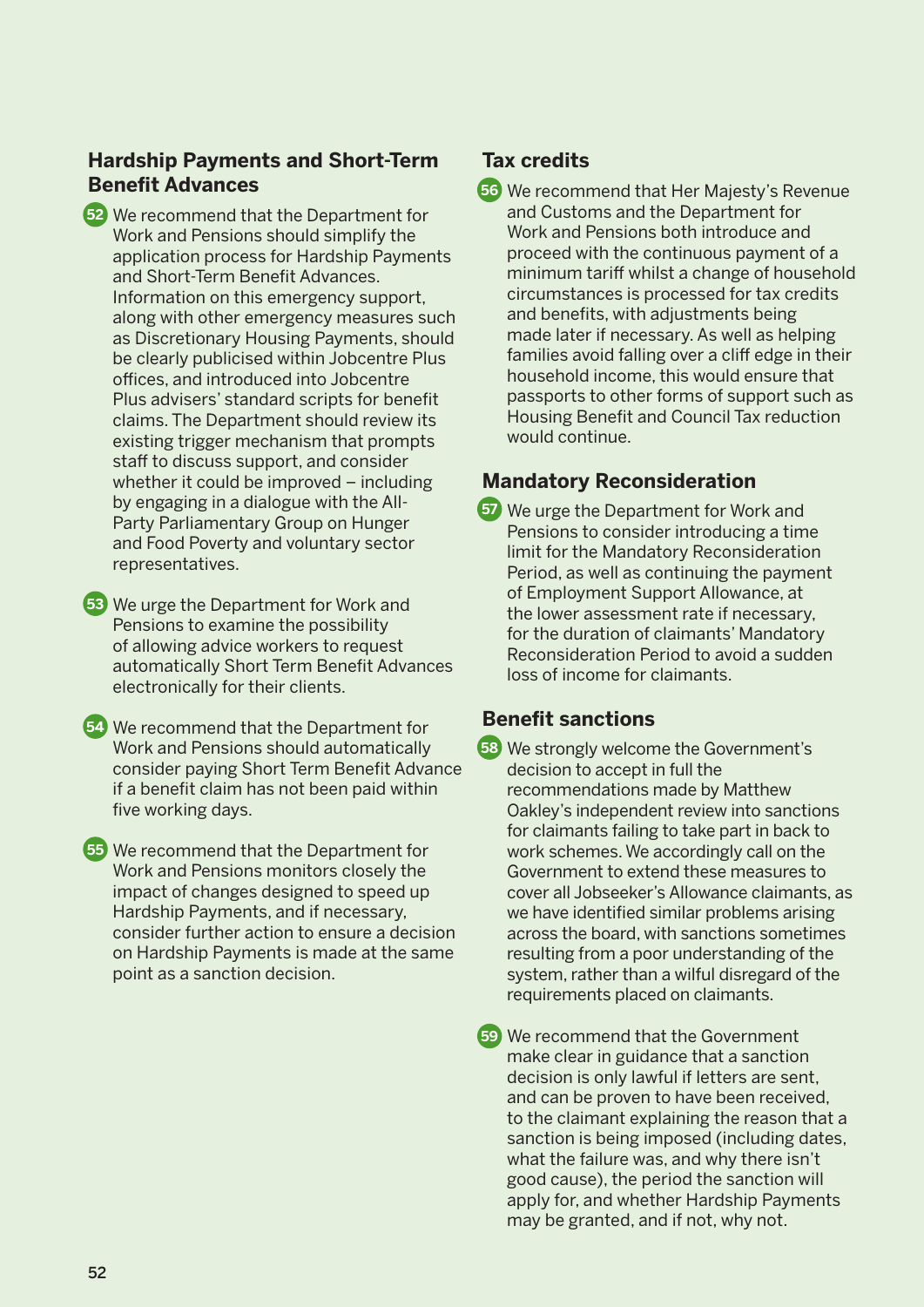- We recommend that, in cases where **60 65** sanctions are applied, the Department for Work and Pensions should require that claimants be immediately informed of their right to appeal the decision, and provided with the necessary documentation to do so.
- We recommend that Jobcentre Plus **61** staff should be able to exercise their own discretion as to whether a requirement was missed through error or circumstances beyond the claimant's control, and should be able to recommend that sanctions are not implemented on these occasions.

 We believe claimants should be given a **62** 'Yellow Card' warning with the chance to provide an explanation for a first offence, and perhaps being given additional requirements to be met, before a sanction is applied.

 We recommend that once a sanction **63** has been applied, Jobcentre Plus should promptly advise the claimant to contact their Local Authority, or make contact themselves, to tell their opposite number of the reduction of income of a claimant and their right to continue to claim other benefits. In this way there should be no disruption to Housing Benefit Payments and/or Council Tax support.

### **The Claimant Commitment**

 We therefore recommend that the welfare **64** contract be a genuine two-way contract between claimants and Jobcentre Plus, outlining a claimant's duties as well as their rights. In making this a properly balanced exercise the new contract should make clear what sources of additional support claimants are entitled to, as a way of enhancing their chances of finding work. It should be made clearer, for example, that help is available to cover travel expenses for job interviews or that it is possible in some circumstances to sign on by post or in a local library if claimants have difficulty in getting to their nearest Jobcentre Plus office.

- 65 We recommend that, alongside this contract, a claimant should be provided with a leaflet produced by the voluntary sector or their Local Authority, listing the charges that the mobile phone companies have, hopefully, agreed and the claimant's rights against rip-off utility schemes.
- We recommend that the Department for **66** Work and Pensions should consider as part of the new welfare contract making upfront payments from the Flexible Support Fund to cover eligible claimants' travel expenses, rather than in arrears, as we believe this could ease considerably the hardship faced by claimants looking for work.
- We recommend the Department for **67** Work and Pensions estimates how much additional expenditure would be incurred if the Flexible Support Fund were to be extended to cover the costs of travelling to routine fortnightly interviews at Jobcentre Plus, where claimants live more than a mile from their Jobcentre Plus office or have mobility problems and do not claim mobility allowances.
- We recommend that regional Jobcentre Plus **68**offices be given the opportunity to attempt to negotiate discounted or free return journeys on public transport to Jobcentre Plus, from day one of a Jobseeker's Allowance claim, and that Ministers look at making this concession part of any new negotiations on large taxpayer subsidies to bus and train operators.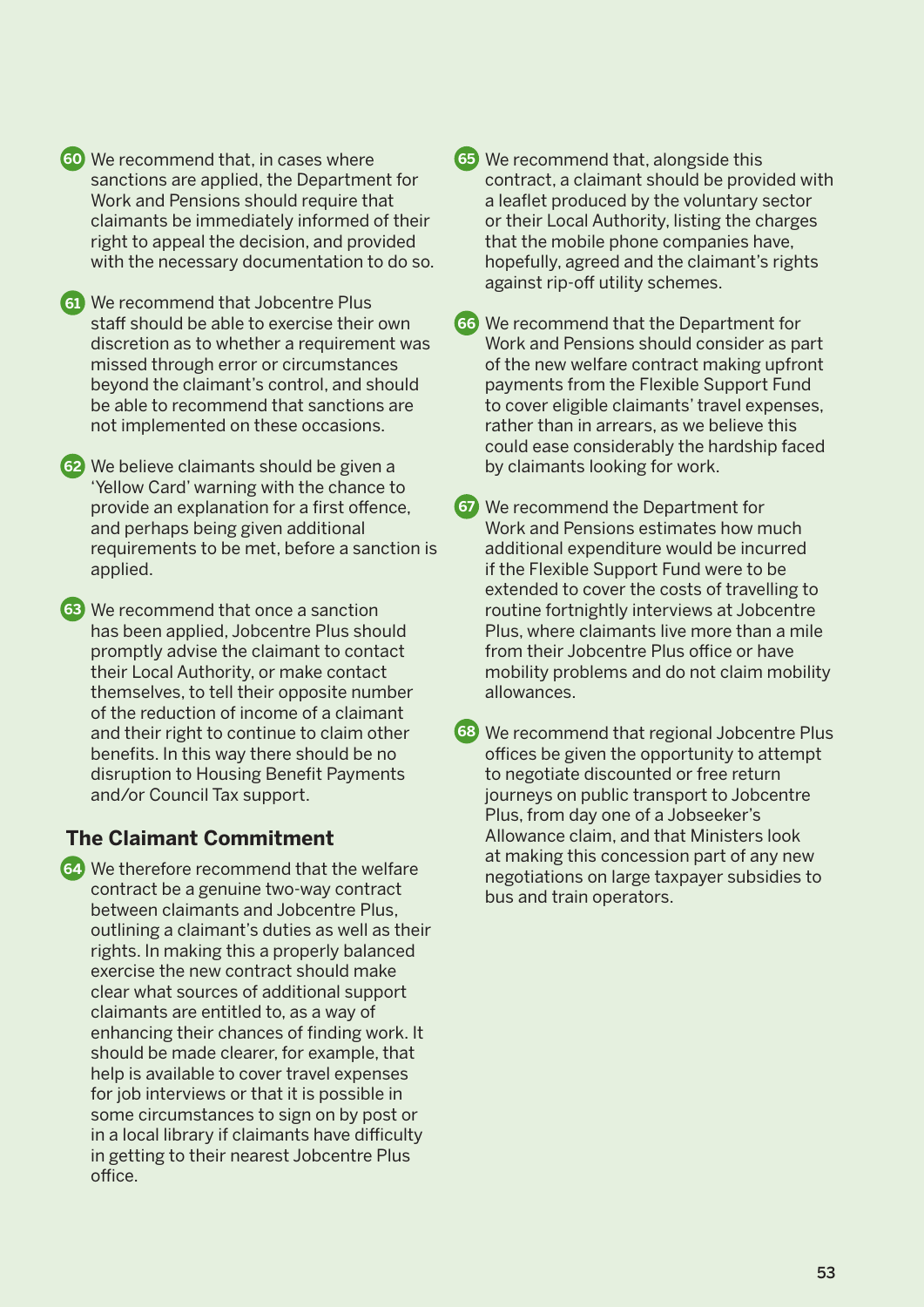As an immediate step, we recommend that **69 73** the Department should assess whether some claimants, particularly those in rural areas, or with caring responsibilities, could be given the right to sign on and report regularly on job search activity without always having to travel to a Jobcentre Plus office. Our evidence suggested that some claimants face a round trip of 26 miles to their nearest office. Given the majority of Universal Credit claims will be handled online, we believe there is a case to explore whether some additional access points and Jobcentre Plus services could be co-located at venues such as Sure Start Children's Centres or One Stop Shops, to help claimants 'sign on' without incurring additional travel costs by having to travel to Jobcentre Plus.

 We recommend that the Department for **70** Work and Pensions reviews the quality, repetition and appropriateness of its training courses, so that these courses are of value to claimants and help them into work.

 We recommend that the Department for **71** Work and Pensions considers the feasibility of courses being provided within Jobcentre Plus offices to develop claimants' IT skills while they look for work, with volunteers taking a lead in transferring these skills.

 We recommend that the Department for **72** Work and Pensions reconsiders its decision to remove such a vast number of telephones from Jobcentre Plus offices, as we have received evidence suggesting that claimants are struggling to afford the cost of telephone calls they are required to make to apply for jobs.

- **E** We recommend that the Department for Work and Pensions immediately phases out the use and publicity of higher-rate telephone numbers for claimants wishing to speak to somebody about their benefit claim.
- We recommend that the Department for **74** Work and Pensions monitors the Jobcentre Plus network closely for any 'pinch points' emerging in parts of the country where access to computer facilities is inadequate to cater for the number of jobseekers.

### **Crisis Loans and Local Welfare Assistance**

- **75** The Inquiry understands that the Government recently consulted on the future of the fund from April 2015, and is considering whether to incorporate local welfare funding into the local government finance settlement. We recommend that the Government considers the potential impact of this decision on the level of – and eligibility for – financial support available to households who might face sudden crises in income, and to publish its findings.
- **76** We recommend that the Government continues to protect Local Welfare Assistance funding.
- **77** We similarly recommend that the Department for Communities and Local Government should monitor take-up rates for Local Welfare Assistance within each Local Authority and work with those where registration is uncharacteristically low. One way of doing this might be to issue a 'best practice' application form used by those Local Authorities with the highest rates of take-up.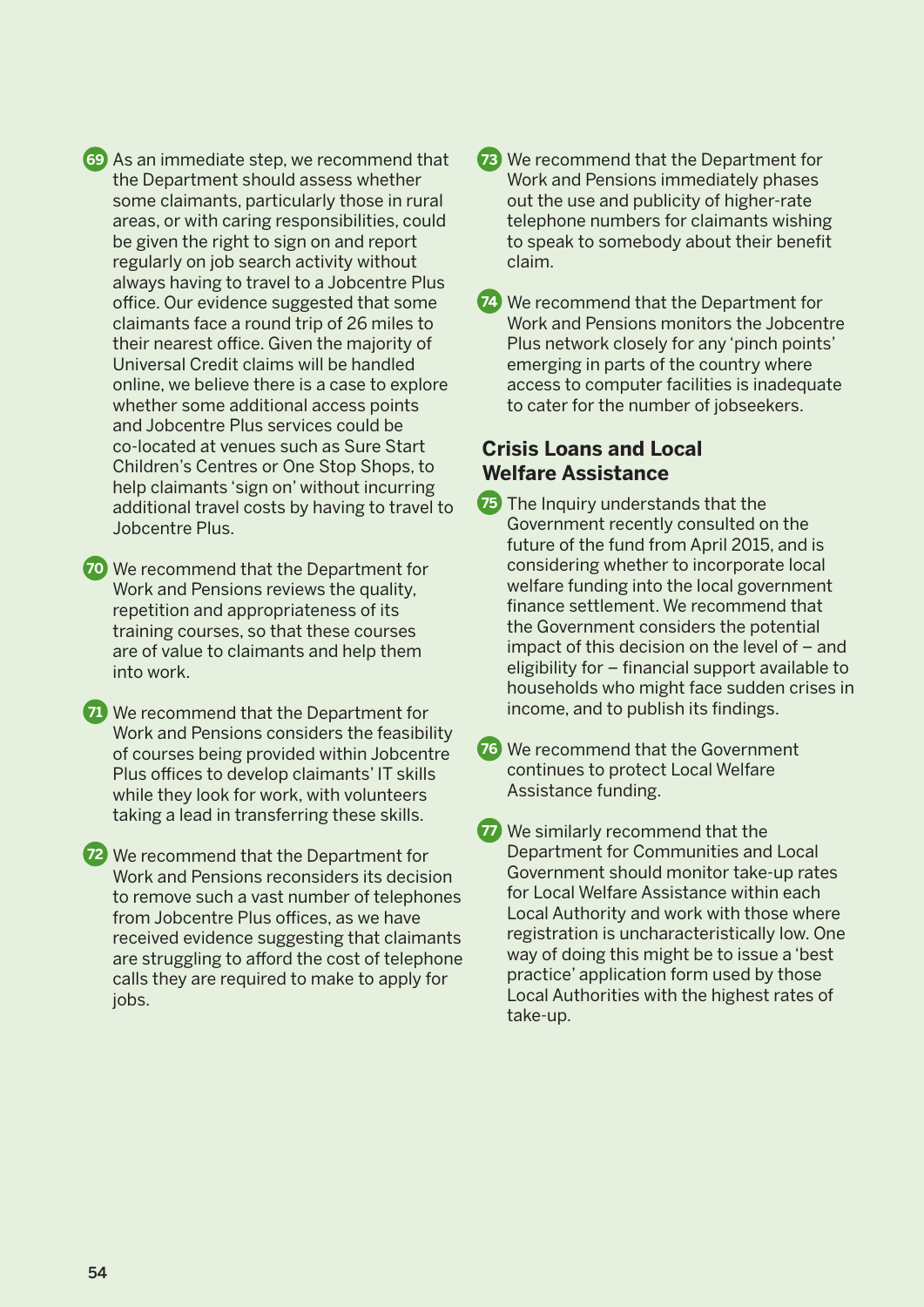### **Conclusion**

At the end of this Inquiry we are left with two abiding impressions. The first is that hunger is here to stay in Britain until counteraction is taken. The second is that appropriate action is not only desirable but possible, and we have taken this opportunity to outline how to establish once again a country where no one is hungry.

The Inquiry has set out in this report a series of immediate and long-term reforms which would ensure that every individual and household in this country has adequate resources, facilities and abilities to purchase, prepare and cook fresh, healthy and affordable food.

We have not made a Pavlovian response by calling upon the Government to deal with this urgent issue. Yet the Government in the remaining months of this Parliament, and the one that will follow in the next, will have a key role to play in carrying out the recommendations we have made in this report. But while government power is great, and needs to be used, government alone does not have the skills or the adaptability that is required to wage a successful war on hunger.

That is why we propose that those people who have responded so magnificently to the current crisis, and without any government prompting – the food bank movement as we have called it – should take the lead in establishing a body that we have called Feeding Britain. They should be joined of course in this establishment with other relevant bodies as well as representatives of the eight government departments that have some responsibility for seeing that Britain can feed itself. It is through Feeding Britain that a strategy to abolish hunger as we know it can be successfully mounted.

The hour is late. Each day that passes sees people hungry for the first time, while others continue to suffer their hunger. Hence the urgency with which we have pursued our Inquiry. We have sought also, once we agreed our report, to engage everybody to whom we have addressed recommendations, to try and agree a promised line of action to be published when we publish our report.

Our aim in publishing our report is to have the route map we have detailed in this report agreed and ready to be acted upon immediately. That route map leads in one direction only – to that of a hunger-free United Kingdom. We hope our report published today will signal the starting gun to achieve that immensely important and crucial objective.

The Inquiry's evidence review analyses the many submissions upon which these recommendations are based, according to each of our terms of reference.